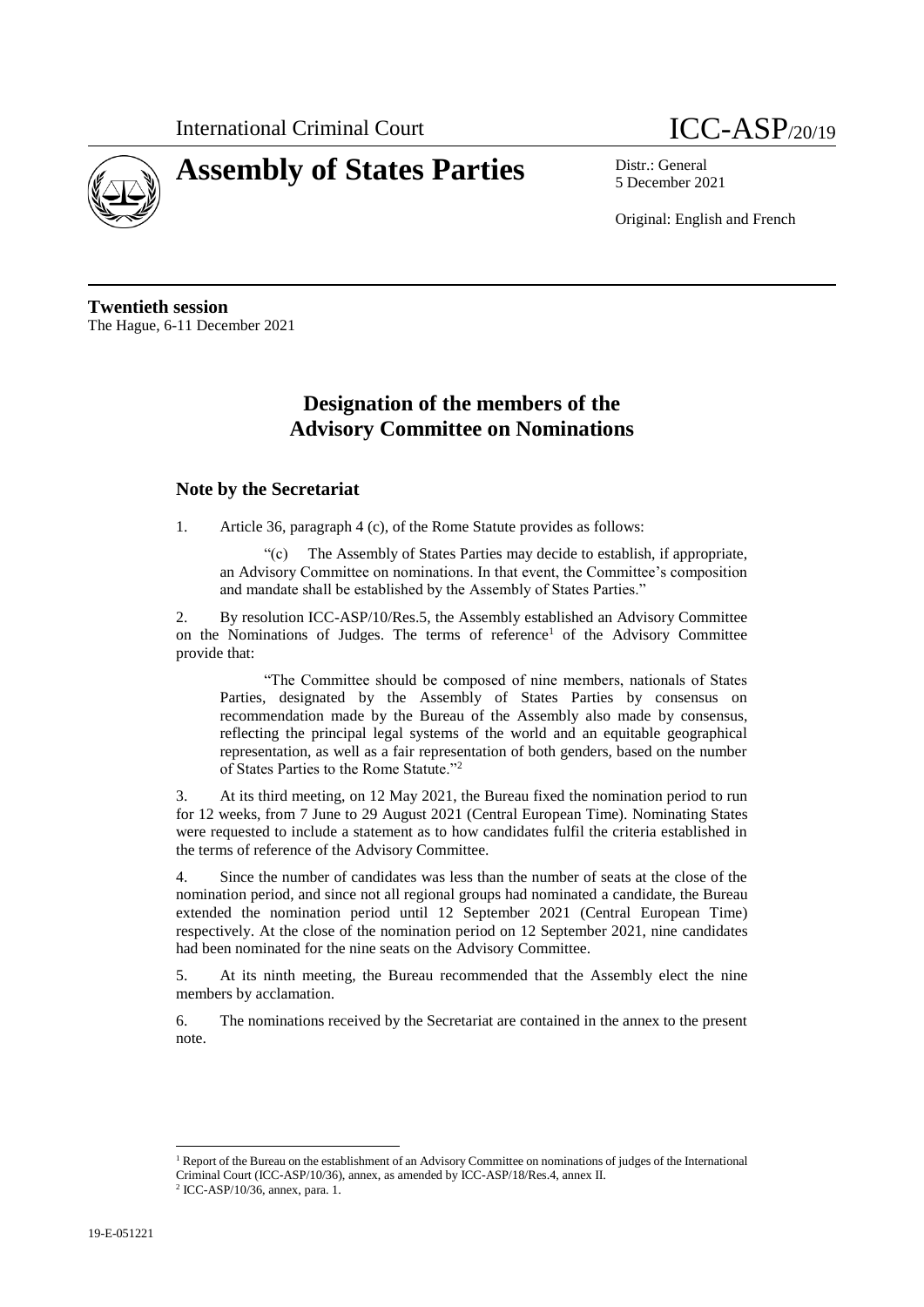# **Annex**

# **Alphabetical list of candidates (with statements of qualifications)**

# *Contents*

| Name and nationality |  | Page          |
|----------------------|--|---------------|
| 1.                   |  | $\mathcal{F}$ |
| 2.                   |  | 9             |
| 3.                   |  | 23            |
| 4.                   |  | 29            |
| 5.                   |  | 36            |
| 6.                   |  | 39            |
| 7.                   |  | 45            |
| 8.                   |  | 53            |
| 9.                   |  | 57            |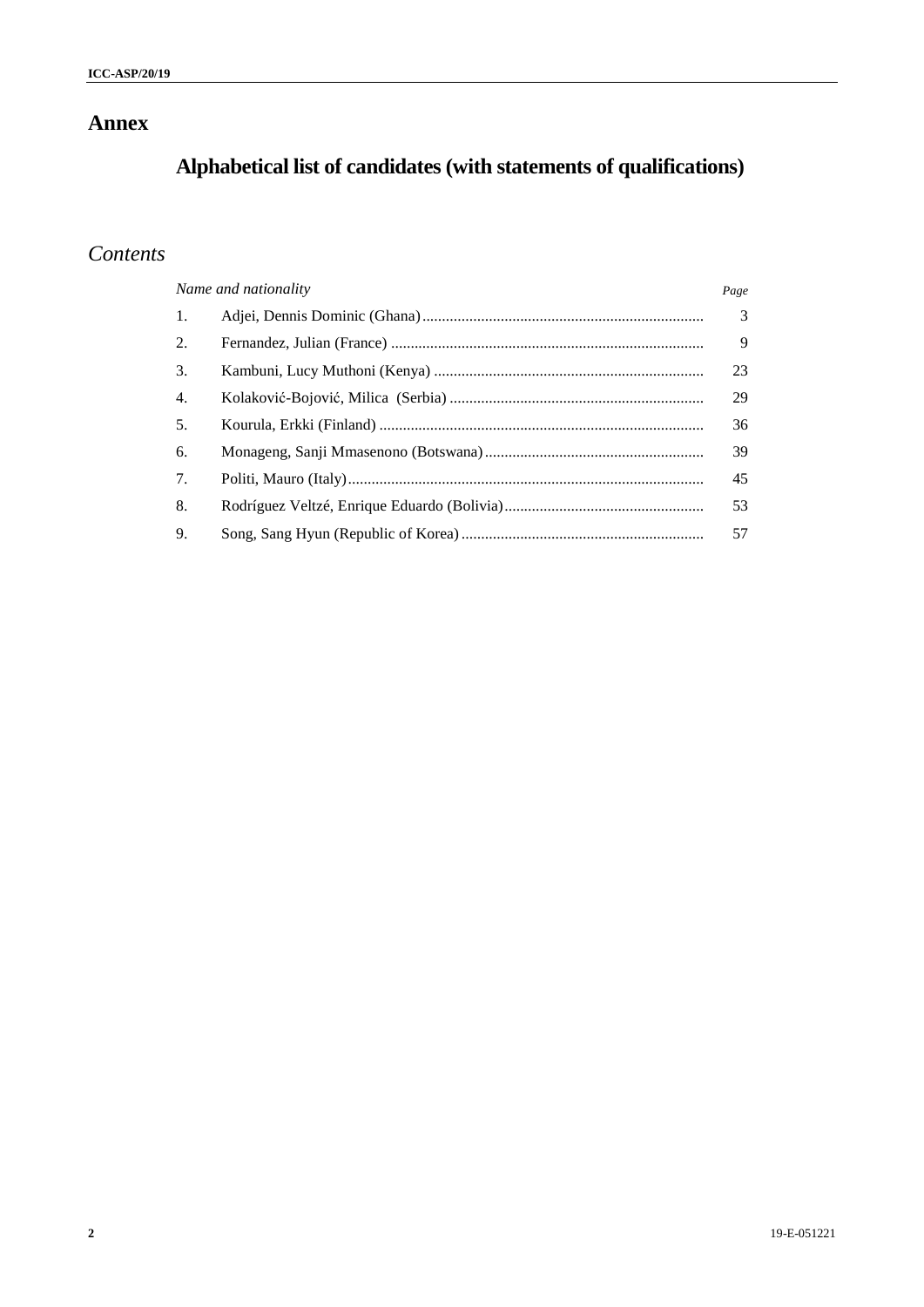# **1. Adjei, Dennis Dominic (Ghana)**

**Note verbale**

The Embassy of the Republic of Ghana in the Kingdom of the Netherlands presents its compliments to the Secretariat of the Assembly of States Parties to the Rome Statute of the International Criminal Court and has the honour to refer to the latter's Note Verbale No. ICC-ASP/20/SP/37 dated 20 May 2021 concerning the submission of nominations for members of the Advisory Committee on Nomination of Judges.

The Embassy wishes to inform the Secretariat that the Government of the Republic of Ghana has decided to nominate His Lordship Justice Dennis Dominic Adjei for election to the Advisory Committee on Nomination of Judges and forward, herewith the enclosed statement of qualifications and curriculum vitae of the nominee.

The Republic of Ghana is a founding member of the International Criminal Court and has since acknowledged the important role of the Court as a mechanism for punishing crimes of impunity, and also acting as a deterrent for potential perpetrators of such crimes. To this end, Ghana has consistently availed itself to participate in and support the activities of the International Criminal Court.

Justice Dominic Adjei is a Justice at the Court of Appeal of the Republic of Ghana since July 2010 and currently serves as Adjunct Associate Professor for the Faculty of Law, University of Cape Coast and Kwame Nkrumah University of Science and Technology, Kumasi. Justice Adjei is an eminent and astute jurist, an academic of repute and of high moral character with recognised competencies and experience in criminal law, criminal procedures, interpretation of law and international migration law. He has held several judicial positions in Ghana, Kenya, Mozambique and Sierra Leone and has many publications in criminal law and procedure to his credit.

Judge Adjei is independent, impartial and a person of integrity, and fully meets the requirements of the terms of reference of the Advisory Committee on Nominations of Judges of the International Criminal Court.

### **Statement of qualifications**

I am a fifty-seven (57) year old Justice of the Court of Appeal, Ghana. I was appointed to the Court of Appeal on 7 July 2010. I hold a Master of Laws in Criminology and Criminal Justice, a Master of Judicial Studies, and an Executive Master in Public Administration. I lecture in criminal law and criminal procedure in various institutions in Ghana including the Judicial Training Institute of Ghana, University of Cape Coast Faculty of Law, and Kofi Annan Peace Keeping Centre. I also lecture International Migration Law in Masters in Justice and Security Administration in Kwame Nkrumah University of Science and Technology, Kumasi-Ghana.

I am one of the few persons who have published extensively in criminal law and criminal procedure in Ghana. I have published two reference books on criminal procedure and criminal law in Ghana and are used by the bench, bar, academia, students, criminal justice institutions, and criminal justice practitioners. The books are described in my curriculum vitae which is attached to the application.

I combine judgeship with academia and in 2018 when the deanship of the Law Faculty of Ghana Institute of Management and Public Administration (GIMPA), a public university became vacant and was finding it difficult to get a law professor to assume office until a substantive appointment was made, the University Council wrote to the then Chief Justice; Justice Sophia Abena Boafoa Akuffo of Ghana to request me to act as an Honorific Dean which I did for one year six months.

I have served on several committees set up by the State and other identifiable bodies to revise aspects of criminal law and procedure in Ghana. I am one of the five judges constituted by the then Chief Justice of Ghana; Justice Georgina Theodora Wood to develop Ghana Sentencing Guidelines in 2013. I also served as one of the five judges appointed in

[Original: English]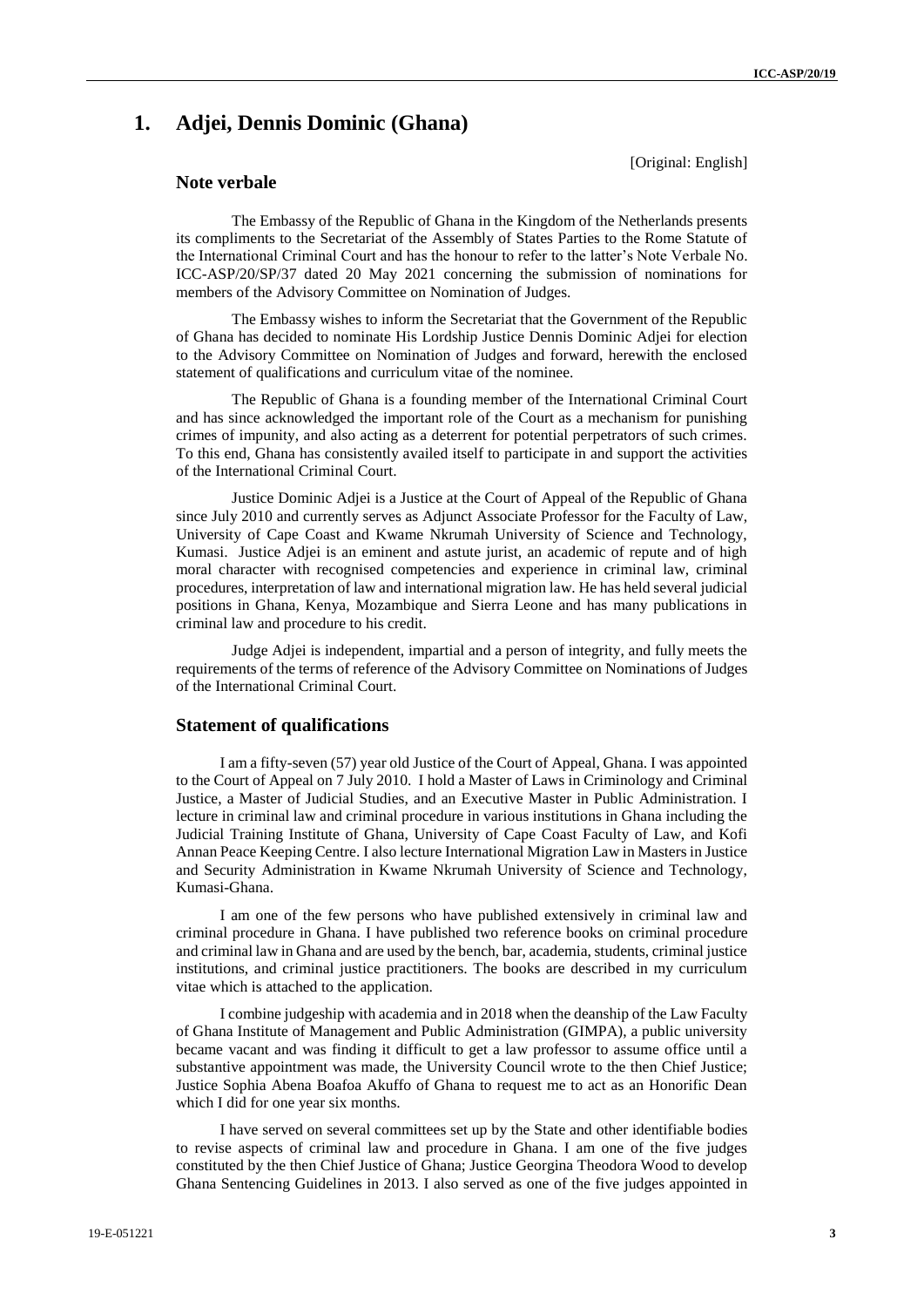2018 by the then Chief Justice of Ghana; Justice Sophia Abena Boafoa Akuffo to produce Practice Direction (Disclosures and Case Management in Criminal Proceedings) to regulate criminal trials in Ghana. The document came into force in October 2018 and it is being used by the courts in Ghana.

I chaired the Criminal Law Review Committee in 2015 constituted by the Attorney-General and Minister of Justice to review the laws on corruption in Ghana.

I have delivered several decisions in criminal law and procedure and some of them are reported in the Ghana Law Reports and other respectable law reports in Ghana which are frequently cited by the courts.

I am a person of integrity and have held several judicial positions in Ghana and beyond. I was elected the first chairperson of the Africa Judicial Network on Environmental Law headquartered in Kenya in Johannesburg. In 2019, I was re-elected in Maputo at the Maputo Symposium for another term and will handover in October 2021.

I was appointed by the Sierra Leone Judiciary as its consultant 2016 to help in reforming criminal and civil laws in the country. I also chaired the First Sierra Leone Judicial Conference to reform its laws in 2016.

I was elected the President of the Association of Magistrates and Judges in Ghana (AMJG) in 2012 for two consecutive terms.

I am of the candid opinion that I qualify to be nominated as a member of the Advisory Committee on Nominations of Judges of the International Criminal Court. I am independent, objective and a person of integrity and therefore competent to hold the office for which I have applied.

### **Curriculum vitae**

#### **Personal data**

Date of birth: 25 March, 1964

Nationality: Ghanaian

Hometown: Asuoyeboa, Kumasi

Languages: Twi, English

### **Education**

**Fellow: Ghana Academy of Arts and Sciences,** December 2019.

**Master of Judicial Studies (MJS)**, Duke University School of Law, Durham, North Carolina, USA (2014).

**Master of Laws (LLM) (Criminology and Criminal Justice)**, University of London, London, UK, (2010).

**Executive Master of Public Administration (EMPA**), Ghana Institute of Management and Public Administration, Accra, Ghana (2010).

**Qualifying Certificate in Law**, Ghana School of Law, Accra, Ghana (1993).

**Bachelor of Arts (Law and Linguistics),** University of Ghana, Legon, Accra, Ghana (1991).

#### **Employment**

| $2010$ – present | <b>Justice.</b> Court of Appeal, Ghana.                                                                    |
|------------------|------------------------------------------------------------------------------------------------------------|
| 2019 -2020       | <b>Honorific Dean, Faculty of Law - Ghana Institute of Management and</b><br>Public Administration (GIMPA) |
| $2016$ - present | <b>Adjunct Associate Professor</b> , Faculty of Law, University of Cape<br>Coast.                          |
| 2016-present     | Adjunct Associate Professor, Kwame Nkrumah University of Science<br>and Technology, Kumasi.                |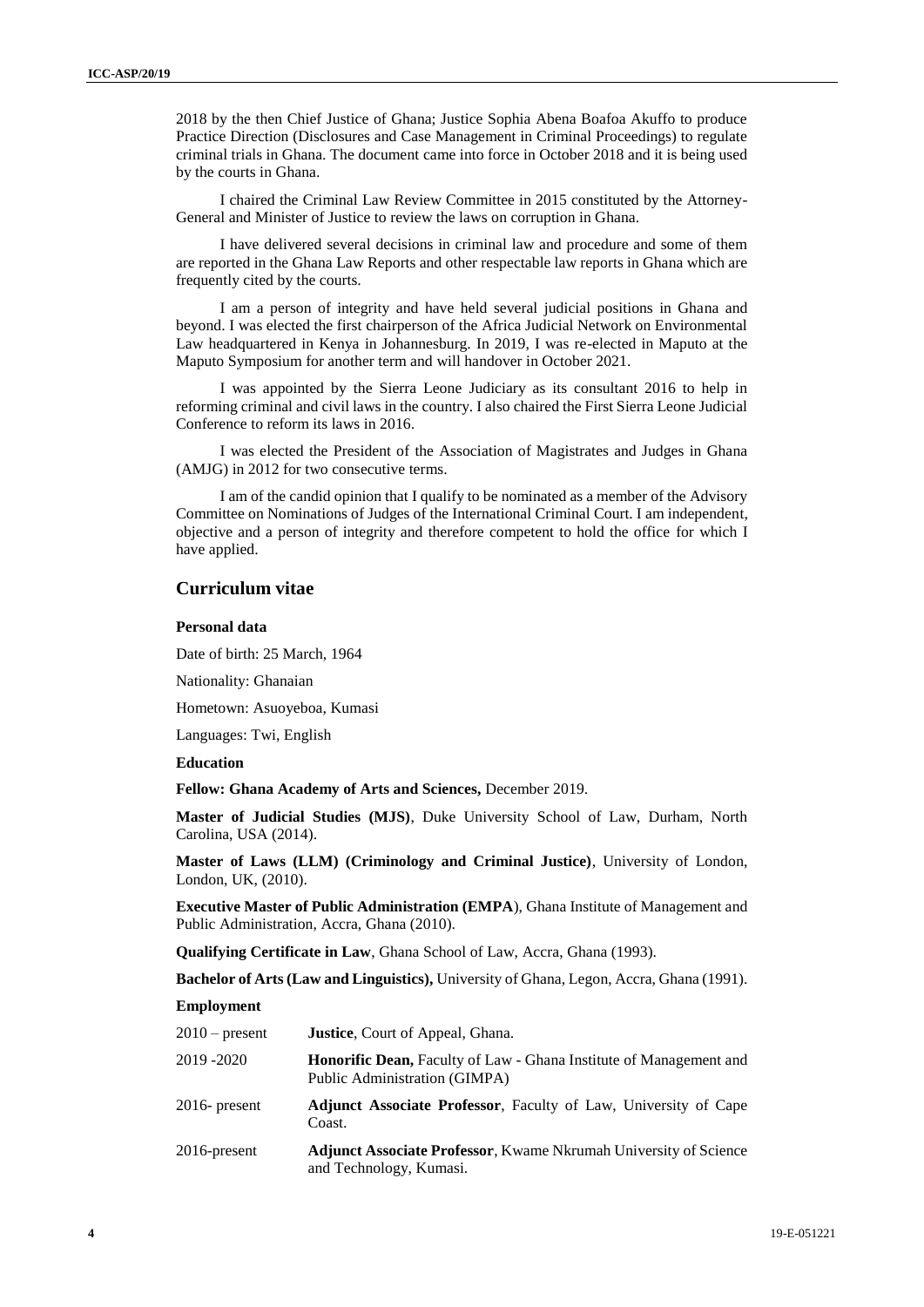| $2010$ – present | Senior Lecturer, Ghana School of Law, Accra                                                                      |
|------------------|------------------------------------------------------------------------------------------------------------------|
| $2014$ present   | <b>Member,</b> University of Ghana School of Law Management<br>Committee, Accra, Ghana.                          |
| $2014 - 2019$    | <b>Director</b> , Judicial Training Institute, Ghana.                                                            |
| 2015 - 2019      | Oversight Judge for the Courts in Ashanti, Brong-Ahafo, Northern,<br>Upper West and Upper East Regions of Ghana. |
| $2012 - 2015$    | <b>Oversight Judge, Western and Central Regions of Ghana</b>                                                     |
| $2013 - 2014$    | <b>Director, Public Complaints Unit and Courts Inspectorate Unit of the</b><br>Judicial Service of Ghana.        |
| $1999 - 2010$    | Founder and Managing Partner, Holy Trinity Chambers, Kumasi,<br>Ghana.                                           |
| $1993 - 1999$    | <b>Associate</b> , Owusu Bempah Law Chambers, Kumasi, Ghana.                                                     |

#### **National committees**

1. Member- National Mechanism for Reporting Human Rights and Follow up, 2021.

2. Joint Chairperson with Attorney-General and Minister for Justice-Joint steering committee for the Legal and Justice Sector Reform Programme -2015-2017.

3. Chairman-Timber Validation Committee, Ghana, 2014 - 2016.

4. Chairperson-Criminal Law Review committee to review the Criminal Offences Act, 1960(Act 29) and the Evidence Act, 1975, N.R.C.D. 323 regarding laws on corruption.

#### **Other professional activities (selected)**

| $2017$ -present                                                                   | <b>Chairperson</b> , Africa Judicial Network on Environmental Law.                                                                    |
|-----------------------------------------------------------------------------------|---------------------------------------------------------------------------------------------------------------------------------------|
| 2016                                                                              | <b>Consultant</b> , Reform of Sierra Leone's Judiciary to improve the<br>efficient delivery of justice to the people of Sierra Leone. |
| 2016                                                                              | <b>Chairman, First Sierra Leone Judicial Conference.</b>                                                                              |
| $2012 - 2016$                                                                     | President, Association of Magistrates and Judges of Ghana (AMJG).                                                                     |
| $2010$ present                                                                    | Chairperson, Appeal Process Committee of the Judicial Service of<br>Ghana.                                                            |
| $2010$ present                                                                    | <b>Chairman</b> , Private Process Service Committee of the Judicial<br>Service of Ghana.                                              |
| $2008 - 2010$                                                                     | <b>President</b> , Ghana Bar Association, Ashanti Region Branch.                                                                      |
| $2008 - 2010$                                                                     | <b>Bar Council Member, Ghana Bar Association.</b>                                                                                     |
| International workshops/ training and conferences attended and made presentations |                                                                                                                                       |

- 1. Judicial Case Management, Trinidad and Tobago, 2018.
- 2. Greening the Judiciary, Maputo Mozambique, 2018.
- 3. Human Rights and Transgender, Johannesburg, South Africa 2018.
- 4. Migration and Human Rights, Washington DC, United States of America, 2018.
- 5. Conference on Water, Brasilia Brazil, 2017.
- 6. Environment and Green House effect, Johannesburg, South Africa, 2017.
- 7. Commonwealth Magistrates and Judges Association, Jersey Island Case Management, 2011.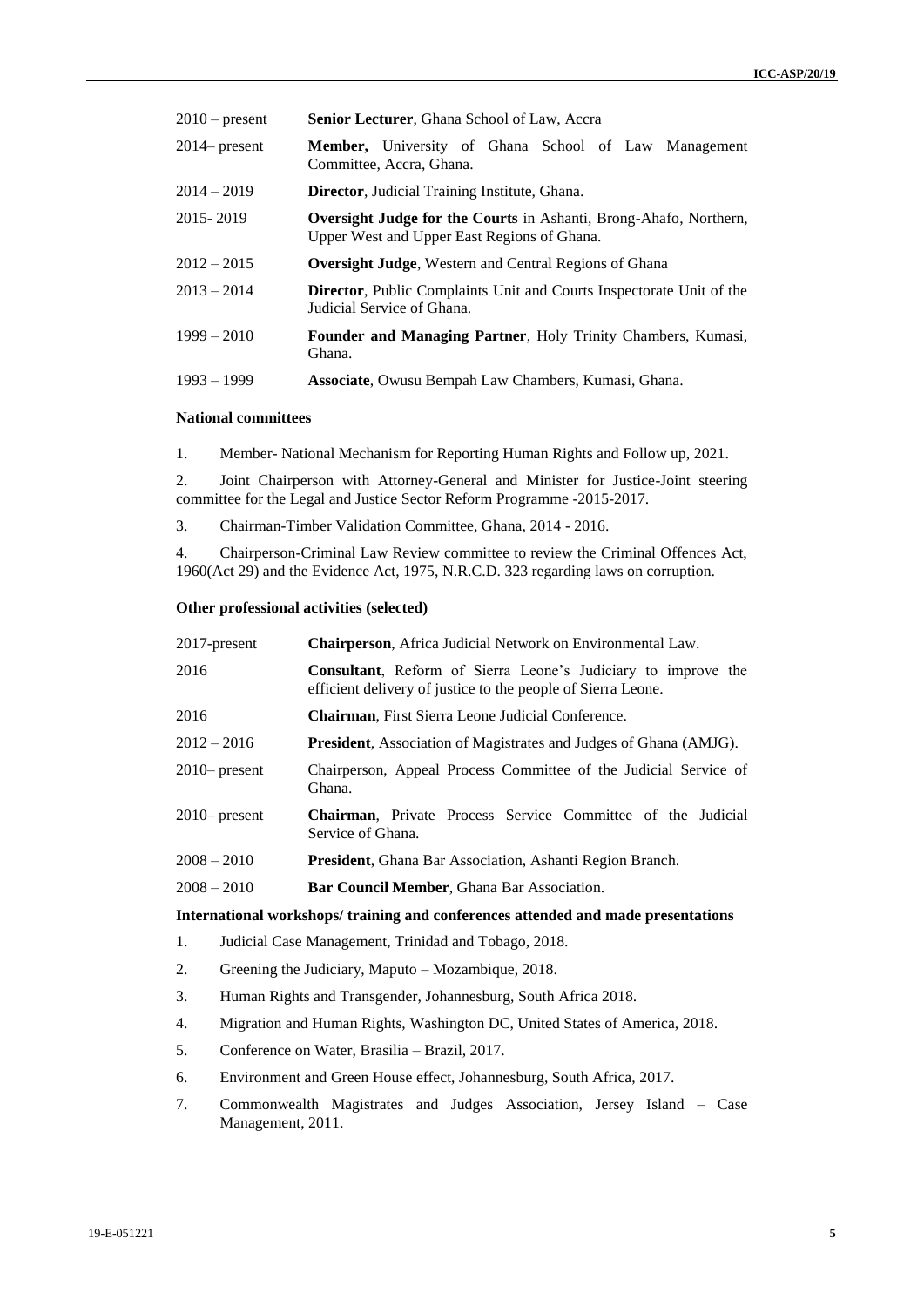### **Local workshops/ training and conferences attended and made presentations**

1. Inaugural Lecture as a Fellow of Ghana Academy of Arts and Sciences on the topic: "The Changing Trends in Land Law, Policy, Governance and Management under the Land Act, 2020 (Act 1036)" in Accra on 29th April, 2021.

2. The applicability of the Public Financial Management Act, 2016 (Act 921) to Management and Senior Staff Members of the Ghana Energy Commission- July, 2021.

3. Disclosures and Due Process: An examination of the right to silence in the Discovery Process and Case Management in Criminal Proceedings in Ghana- Ghana Bar Associationcontinuous Legal Education, Accra- April,2021.

4. The Role of the Members of the Judicial Committee of the National House of Chiefs in Kumasi- April, 2021.

5. Disclosures and Due Process: An Examination of the Right to Silence in the Discovery Process and Case Management in Criminal Proceedings in Ghana.- Bar-Bench - Faculty Lecture in Accra August, 2020.

6. Basic Training in Rules of Evidence for Public Utility Regulatory Authority in Koforidua, July, 2019.

7. The Role of a Mediator and Reasoning in Mediation Judgment Writing for Commissioners and Mediators of the Labour Commission, April, 2019.

8. Legal Education in Ghana and the Law Graduate; Challenges and prospects; University of Cape Coast Sixth Law Confab on 20th March 2019.

9. Interpretative Jurisdiction of the Supreme Court for Management and Senior Members of the Legal Aid Commission at Aburi, March, 2019.

10. The Anatomy of Trial from Commencing Action to Judgment- How do the changes made by C.I.87 fit in? Bar-Bench - Faculty Lecture, January 2019.

11. Case Management, Ethics and Human Trafficking, West Africa Regional Training Center – Accra, 2012, 2013, 2014, 2015, 2016, 2017, 2018 and 2019.

12. Enforcement of Fundamental Human Rights and Supervisory Powers of the Courts; Ghana Bar Association at its Annual General Conference at Koforidua on 12th September 2018.

13. Promoting Human Rights Awareness in Business and its Relevance to the Ghanaian community; Human Rights Conference at Ghana Institute of Management and Public Administration (GIMPA) on 27th August 2018.

14. Execution Process in respect of the Decisions of Court and Quasi-Judicial Bodies; Ghana Bar Association as part of its Continuous Legal Education on 27th March 2018.

15. Presentation on "Types of Applications that may be filed under the High Court Civil (Procedure) Rules, 2004 (C.I 47)"; Ghana Bar Association as part of its Continuous Legal Education on 26th March 2018.

16. Continuous legal education on 20th March 2018.

17. The Use of Applications and Pre-Trial Protocols to Shorten Trials; Ghana Bar Association, Sensitisation Workshop on "Adoption in Ghana for High Court Judges", 8th February 2018.

18. Seminar for High Court Judges on "Causes or Matters Affecting Chieftaincy". 18th January 2018.

19. Council of Europe on Electronic Evidence, 2017 and 2018.

20. The Role of Regulatory Bodies in Nation Building at the Wisconsin University College Law Students' Week, Accra on 25th October 2017.

21. The Future of Legal Education in Ghana; Reflection on the Case of Professor Stephen Kwaku Asare v Attorney - General and General Legal Council. Organized by Legal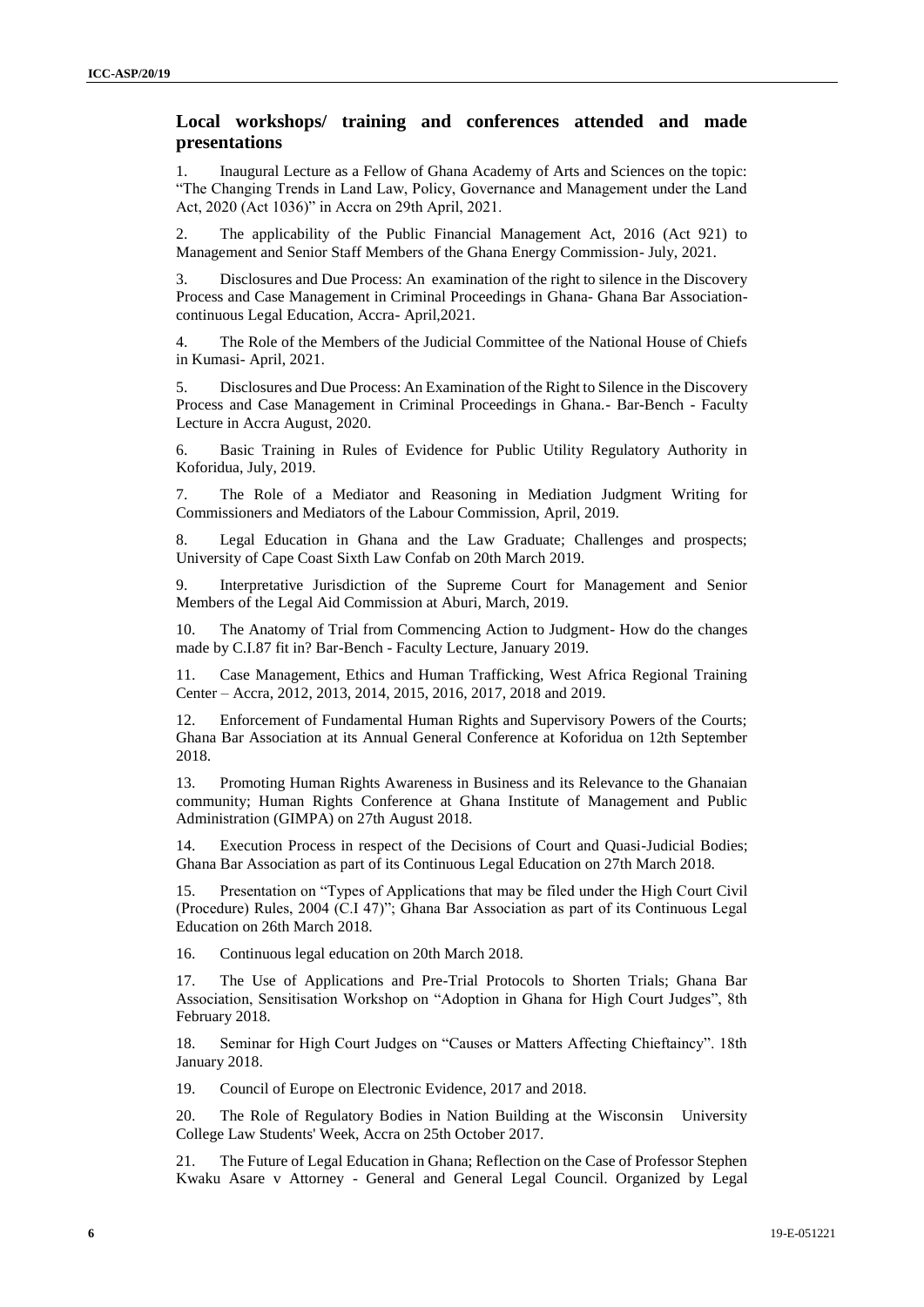Academics at the Kwame Nkrumah University of Science and Technology, Kumasi from 20th to 21st October 2017.

22. Rewarding Academic Excellence for a Higher Purpose - The Royal Bank- COHSS Awards at the Kwame Nkrumah University of Science and Technology; 3rd March 2017.

23. Shippers' Authority and Judicial Training Conferences on Maritime Law, 2011, 2012, 2013, 2014, 2015 and 2017.

24. Training on Minerals and Mining Laws, Ghana Chamber of Commerce – 2016 and 2017.

25. Accuracy and Error in the Criminal Justice Process; the role of the Bench, Bar and Faculty - the University of Cape Coast Law Faculty Second Law Confab, April 2015.

26. Judicial Training Institute in collaboration with the French Embassy On Human Trafficking, 2015.

27. Contempt of Court in Ghana- Association of Magistrates and Judges of Ghana Conference, October 2014.

28. Deference Theory and Unfair Termination in Ghana

29. Case Management under the High Court Civil Procedure Rules, 2004,

- 30. C.I. 47.
- 31. Association of Magistrates and Judges Conference (AMJG), 2011, 2012, 2013, 2014.

#### **Positions held (non-legal)**

- 2014 2016 **Pastoral Council Chairman**, Christ the King Church, Accra, Ghana.
- 2014 2016 **Supreme Trustee**, Knights of Saint. John International, World Wide (USA).
- 2012-2014 **President**, Knights of Saint John, Ghana.
- 2012-2013 **Council Member**, Saint Louis College of Education, Kumasi, Ghana.
- 2007 2009 **Board Chairman**, Amaniampong Secondary School, Mampong, Ashanti
- 2004-2014 **Board Chairman**, Denyaseman Catholic Senior High School, Poano, Ghana.
- 2002 present **Board Chairman**, Saint. Patrick's Hospital, Offinso, Ghana.
- 2002 2006 **Grand President**, Knights Of Saint. John International, Ghana.
- 2000-2014 **Board Chairman**, Afia Kobi Girls' Senior High School Kumasi, Ghana.
- 2000-2009 **Board Chairman**, Saint. Patrick Midwifery Training School, Offinso.
- 2000 2008 **Chairman**, Archdiocesan Pastoral Council of the Catholic Archdiocese of Kumasi, Ghana.
- 2000 2008 **Chairman,** Saint Peter's Vocational School.
- 1996 2006 **President**, Saint Peter's Catholic Church, Asuoyeboa, Kumasi, Ghana.

#### **Honorary position**

Knighted by His Holiness Pope Benedict XVI to The Order of St. Gregory, the Great on 18th October 2005.

#### **Publications**

#### **Textbooks**

1. Adjei, D.D. & Ackah- Yensu B.F. (2021) Alternative Dispute Resolution- A Ghanaian Perspective; Buck Press Limited Publisher, Ghana.

2. Adjei, D.D. (2021), Modern Approach to the Law of Interpretation in Ghana, 3rd Edition (Reprinted) Buck Press Limited Publisher, Ghana.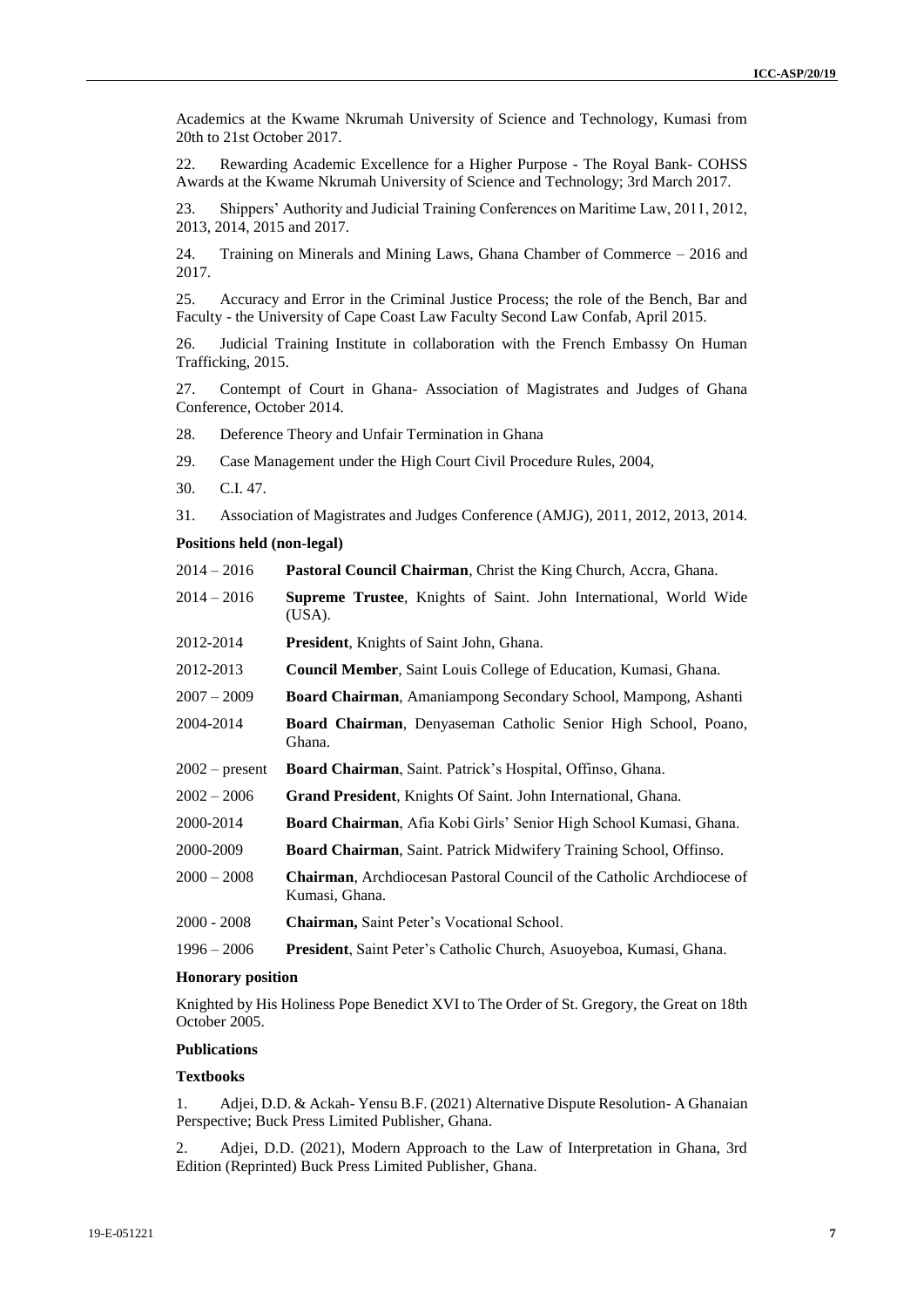3. Book - Criminal Practice and Procedure in Ghana (G- PAK Limited, 2nd Edition 2019).

4. Book - Modern Approach to the Law of Interpretation in Ghana (G- PAK Limited,  $3<sup>rd</sup>$ Edition 2019).

5. Book - Land Law, Practice and Conveyancing in Ghana (Adwinsa, 2nd Edition 2018).

6. Book- *Contemporary Criminal Law in Ghana* (G- PAK Limited, 2017).

7. Book Chapter -A Commitment to law, Development and Public Policy. "Progressive Chief", "Service Chiefs" and "Heads of Communities" in the Chieftaincy Institution of Ghana and their Legal Effect, pages 476 – 478. A Festchrift in Honour of Nana Dr SKB Asante edited by Richard Frimpong Oppong and Kissi Agyebeng published by Wildy, Sommonds & Hill Publishing 2016.

#### **Articles**

1. Is Consent a sine Qua Non in Seeking Medical Treatment?

2020- GIMPA Law Journal –Fifth Edition.

2. Non –Ghanaian Citizens Weep for Losing Their Lands Whiles Ghanaians Laugh, 21 August 2019: The Day of Reckoning. 2020- GIMPA Law Journal –Fifth Edition.

3. Rescuing Lessors and Lessees from Hardship Emanating From Rent Review and Renewal Clauses.

2019- Lancaster University Law Journal- 2019 Edition.

4. Deference Theory and Unfair Termination in Ghana.

2019- Judges and Magistrates Law Journal.

5. Case Management under the High Court Civil Procedure Rules. ,C.I 47

2019- Judges and Magistrates Law Journal.

6. *Building a Strong Judiciary: Discharging the Constitutional Mandate*, 2011- AMJG News Journal, Oct. 2011 Edition.

7. *Applications before the Court of Appeal*, 2012, at www.ghanabar.org/ publications.

8. *Systematic Violations of Prisoner's rights, Who is to blame?* CLE 2013, at www.ghanabar.org/publications.

9. *Contempt of Court in Ghana*, AMJG News Journal, October, 2015 Edition.

#### **Referees**

1. Archbishop Peter Kwasi Sarpong, Emeritus Archbishop of the Catholic Archdiocese of Kumasi

2. Paul Adu Gyamfi Esq. Africana Chambers, Kumasi. Former President of the Ghana Bar Association.

3. Justice Barbara Frances Ackah-Yensu Justice of the Court of Appeal, Ghana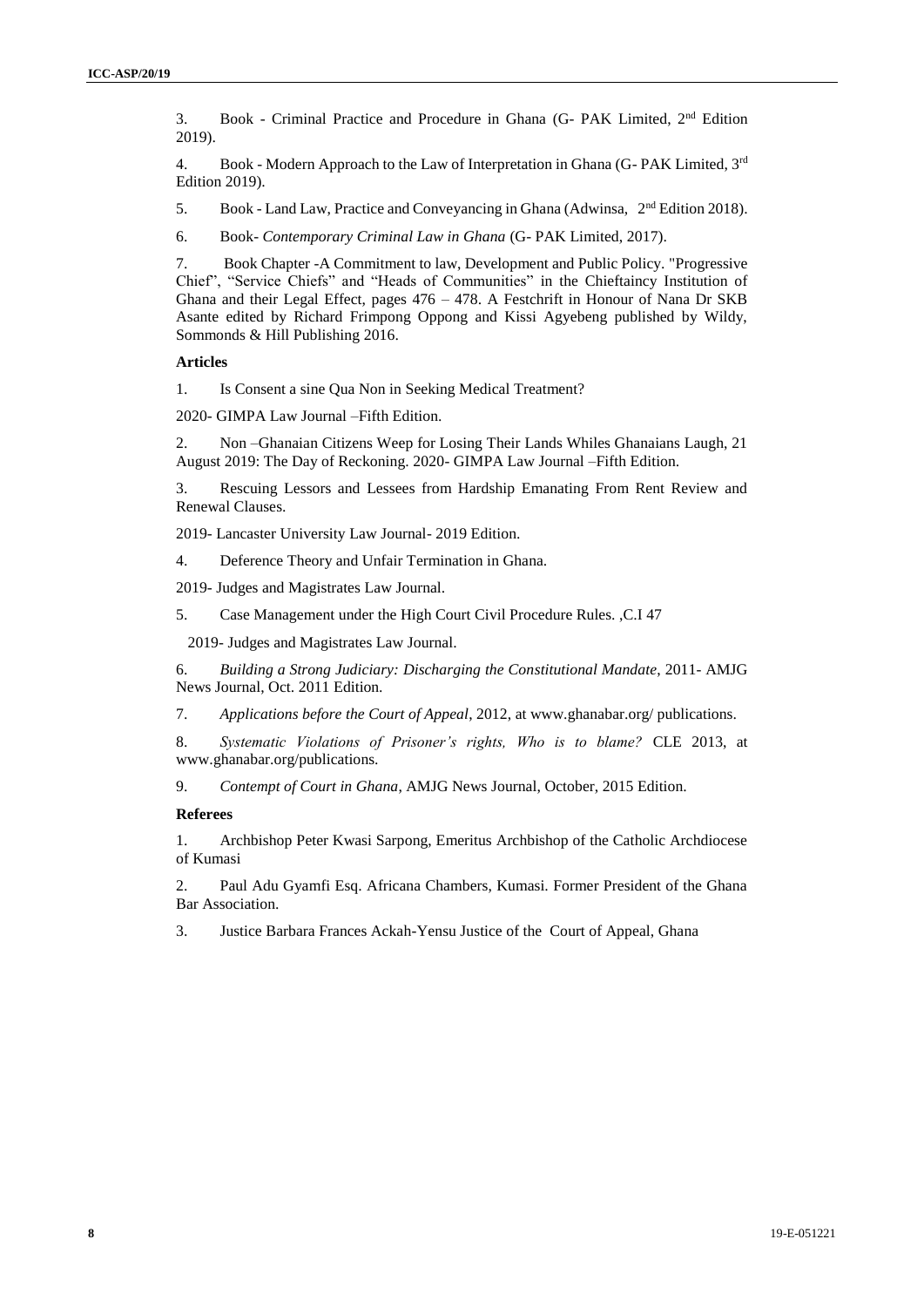# **2. Fernandez, Julian (France)**

[Original: French]

### **Note verbale**

The Embassy of France to the Netherlands presents its compliments to the International Criminal Court (Assembly of States Parties) and has the honour to inform it that the French authorities have decided to nominate Mr Julian Fernandez for election to the Advisory Committee on Nominations at the elections scheduled to take place at the twentieth session of the Assembly of States Parties.

Since the International Criminal Court was established, France has provided continued support and considers that the quality and effectiveness of the work of the Court are essential to combat impunity.

France's decision to nominate Mr Julian Fernandez forms part of this commitment to the Court. In addition to his in-depth knowledge of the ICC and its operation, Professor Fernandez has demonstrated great integrity and impartiality during the course of his career, as demonstrated by his qualifications and his *curriculum vitae*.

#### **Statement of qualifications**

France nominates Professor Julian Fernandez for election to the Advisory Committee on Nominations of judges of the International Criminal Court.

This statement is submitted pursuant to article  $36(4)(c)$  of the Rome Statute, regarding the process of preparing for the election of members of the Advisory Committee on Nominations of judges of the International Criminal Court by the Assembly of States Parties.

Mr Julian Fernandez's nomination, which includes his *curriculum vitae* appended to this statement, fully meets the requirements of the terms of reference for the establishment of the Advisory Committee on Nominations, appended to resolution ICC-ASP/10/Res.5 adopted by the Assembly of States Parties to the Rome Statute of the International Criminal Court.

Paragraph 2 of the terms of reference provides that: "Members of the Committee should be drawn from eminent interested and willing persons of a high moral character, who have established competence and experience in criminal or international law." Mr Julian Fernandez's nomination fully meets the criteria for nominations in every respect.

Firstly, he has proven and particularly extensive knowledge and experience of international criminal law and of the International Criminal Court. Mr Fernandez is a professor of public law specialising in international criminal justice and defended his thesis on "The foreign legal policy of the United States vis-a-vis the International Criminal Court" ("La politique juridique extérieure des Etats-Unis à l'égard de la Cour pénale internationale"). For over ten years he has been lecturing on Human Rights both in France and abroad. He is currently the co-director of the Masters in "Human Rights and International Justice - international criminal justice major" at Université Paris 2 Panthéon-Assas.

The quality of Professor Julian Fernandez's scientific work sets him apart. He has established and co-directs one of the most important scientific events in the field of international criminal law for the French-speaking world, the "International Criminal Justice Days", an annual conference which brings together top academics and expert practitioners in this field. He is also the author of a number of legal publications on this topic and been involved in writing several works, including the French-language reference work on the International Criminal Court entitled "Article by article commentary on the Rome Statute of the International Criminal Court" ("Commentaire article par article du Statut de Rome de la Cour pénale internationale").

Since 2011 Mr Julian Fernandez has also been an Assessor at the National Court of Asylum, a court which has jurisdiction to rule on appeals submitted by asylum seekers whose initial application has been rejected. This role has given him the opportunity to familiarise himself with the qualifications required to be a judge.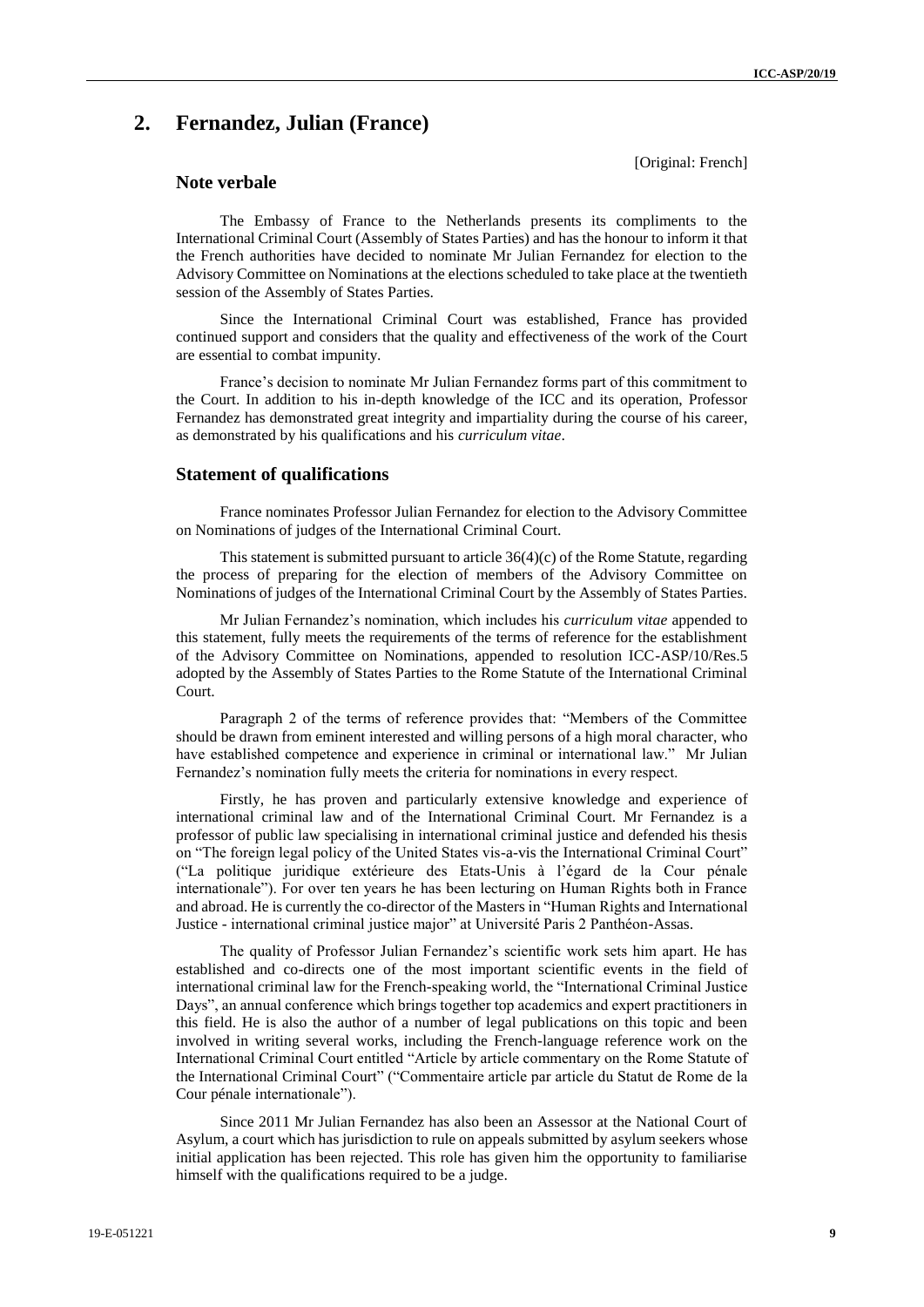In all his roles, Professor Julian Fernandez demonstrates great integrity, complete fairness and more generally his high moral character.

France is confident that the professional experience and qualifications of Mr Julian Fernandez will usefully continue to support the work of the Advisory Committee on Nominations of Judges of the International Criminal Court.

### **Curriculum vitae**

#### **1. Academic career**

#### **Employment**

2015 – present: **Professor of Public Law** at **Université Paris II Panthéon-Assas**

*Academic duties* 

- Director of **Centre Thucydide**, the university's interdisciplinary institute for analysis and research in International Relations, EA 3039 [\[www.afri-ct.org\]](http://www.afri-ct.org/)
- Co-director of the master's program in Human Rights and International Justice, major in International Criminal Law [with Prof. Olivier de Frouville and Prof. Didier Rebut]
- Founder and Co-director of the Undergraduate Diploma (DU) in Asylum  $\&$ Refugee Law [with Ms. Delphine Burriez]
- Co-=director of the International Law Clinic at Assas [with Prof. Sébastien Touzé]
- Elected member of the Faculty Council for graduate and postgraduate studies in Law & Political Science
- Former Director of the master's program in International Relations (1<sup>st</sup> and 2<sup>nd</sup> year) (2015-2017)

### *Teaching*

- International Relations (37h), Bachelor 1st year
- **International Criminal Law (24h), Master 2<sup>nd</sup> year**
- Introduction to International Relations Studies (25h), Master  $1<sup>st</sup>$  year
- Advanced Public International Law  $(25h)$ , Master 1<sup>st</sup> year
- Seminar on International Criminal Justice (20h), Master 2<sup>nd</sup> year
- International Affairs (30h), Bachelor of Law (LL.B., Mauritius)
- International Organizations (15h), Bachelor of Law (LL.B., Dubai)

*Teaching in other institutions and abroad*

- The United States and International Law (15h), Nanterre (France), EEDIN, 2019
- International Protection and Asylum Law (12h), Paris (France), Sciences Po, 2014-2019
- International Criminal Justice, Caen (France), 18<sup>th</sup> University for Peace, IIDHP, 2018
- War-Fleeing Exiles, Caen (France), 21<sup>st</sup> University for Peace, IIDHP, 2021
- Refugee Law, Bamako (Mali), René Cassin Foundation and the United Nations Mission in Mali, 2018
- International Criminal Law, Dakar (Senegal), René Cassin Foundation, 2017 and 2020
- Non-Refoulement, Strasbourg (France), 18<sup>th</sup> Session on Refugees, René Cassin Foundation and UNHCR, 2015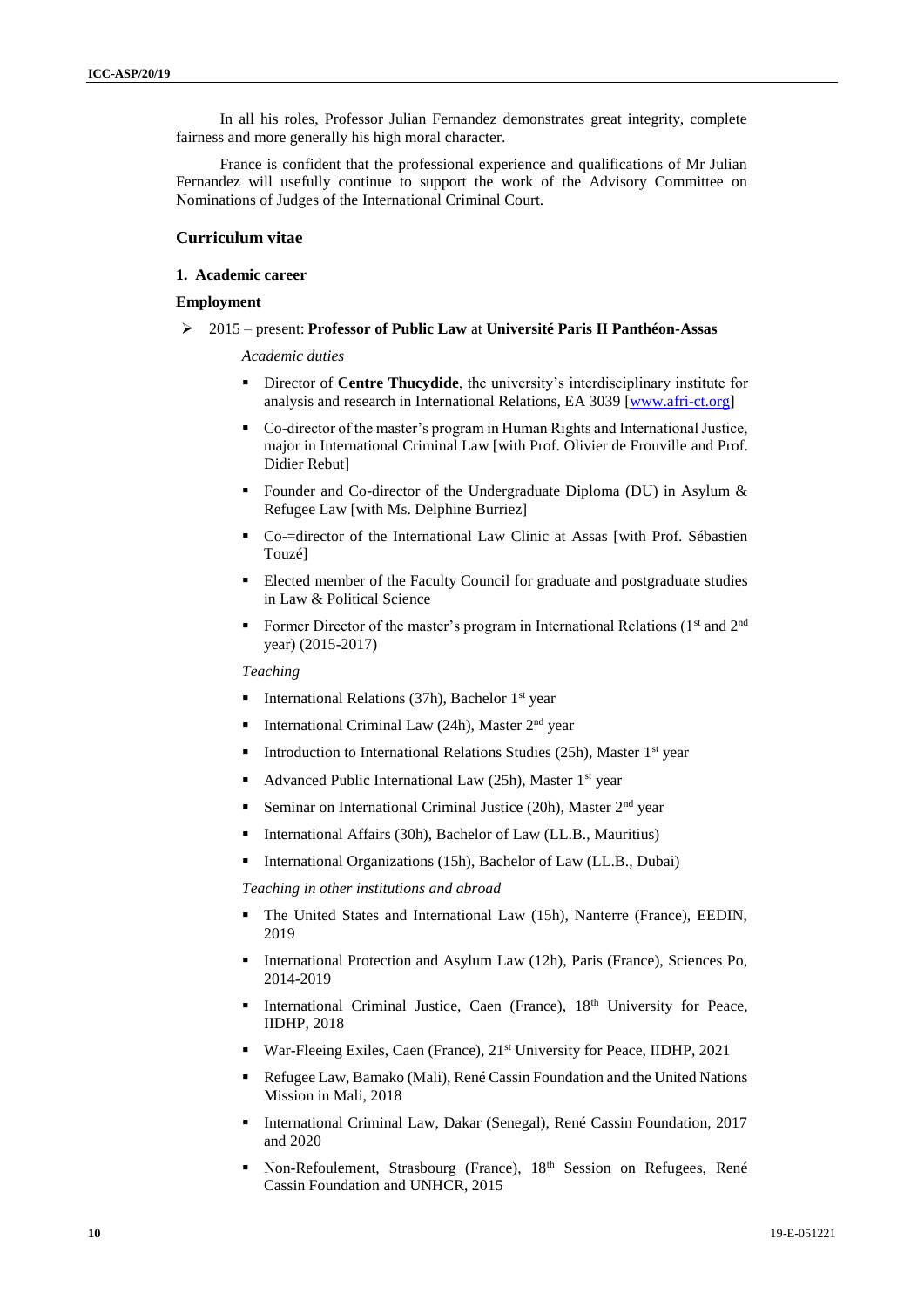International Criminal Law, Beirut (Lebanon), René Cassin Foundation and Francophone university network AUF, 2013

#### *Training programmes*

- Speaker in the International Criminal Justice training programme organized by the French National School for the Judiciary (ENM), Paris campus (2016, 2017), presentation on International Crimes
- Speaker at the 8th edition of Human rights and International Criminal Law intensive courses in Lubumbashi and Kinshasa (DRC), organized by the French public agency Campus France (2019, 2021)

#### 2010-2014 **Professor of Public Law** at **Université Lille 2**

#### *Academic duties*

- Elected member of the Faculty Council
- Chair of the Examination Board for the  $1<sup>st</sup>$  year of the Bachelor of Law
- Creation of the master's programme  $(2<sup>nd</sup>$  year) in International Criminal Justice

#### *Teaching*

- **International Relations (37h), Bachelor 1st year**
- Advanced Public International Law  $(36h)$ , Master 1<sup>st</sup> year
- Administrative Institutions (37h), Master  $1<sup>st</sup>$  year
- Human Rights (24h), Master  $2<sup>nd</sup>$  year

#### **International activities**

- 2021 **Visiting Professor** at Universidad de Buenos Aires, Franco-Argentinian Centre, (Argentina)
- 2019 **Visiting Professor** at Galatasaray Üniversitesi (Turkey)
- 2018 **Visiting Professor** at Université Laval (Québec, Canada)
- 2016 **Visiting Professor** at the Federal University of Minas Gerais (UFMG Brazil)

#### **Participation in academic societies, associations and journals**

**Editorial Board** of the *Annuaire français de droit international* (AFDI)

**Academic Council** of the Association française pour les Nations Unies (AFNU)

**Scientific Council** of *Questions internationales*, La documentation française

**Scientific Council** of the *Revue de droit international d'Assas* (RDIA)

**Scientific Council** of the Institut international des droits de l'homme et de la paix (IIDHP)

**Editorial Board** of the *Revue de Défense nationale* (RDN)

**Review Committee** of *Champs de Mars*, Presses de Science po

**Editorial Board** of the *University of Bologna Law Review*

**Member** of the Société française pour le droit international (SFDI), the International Law Association (francophone section), and the Société québécoise de droit international (SQDI)

Member of various **Selection Committees** for Lecturers and Senior Lecturers (Université de Rouen, Institut national des langues et civilisations orientales (INALCO), etc.)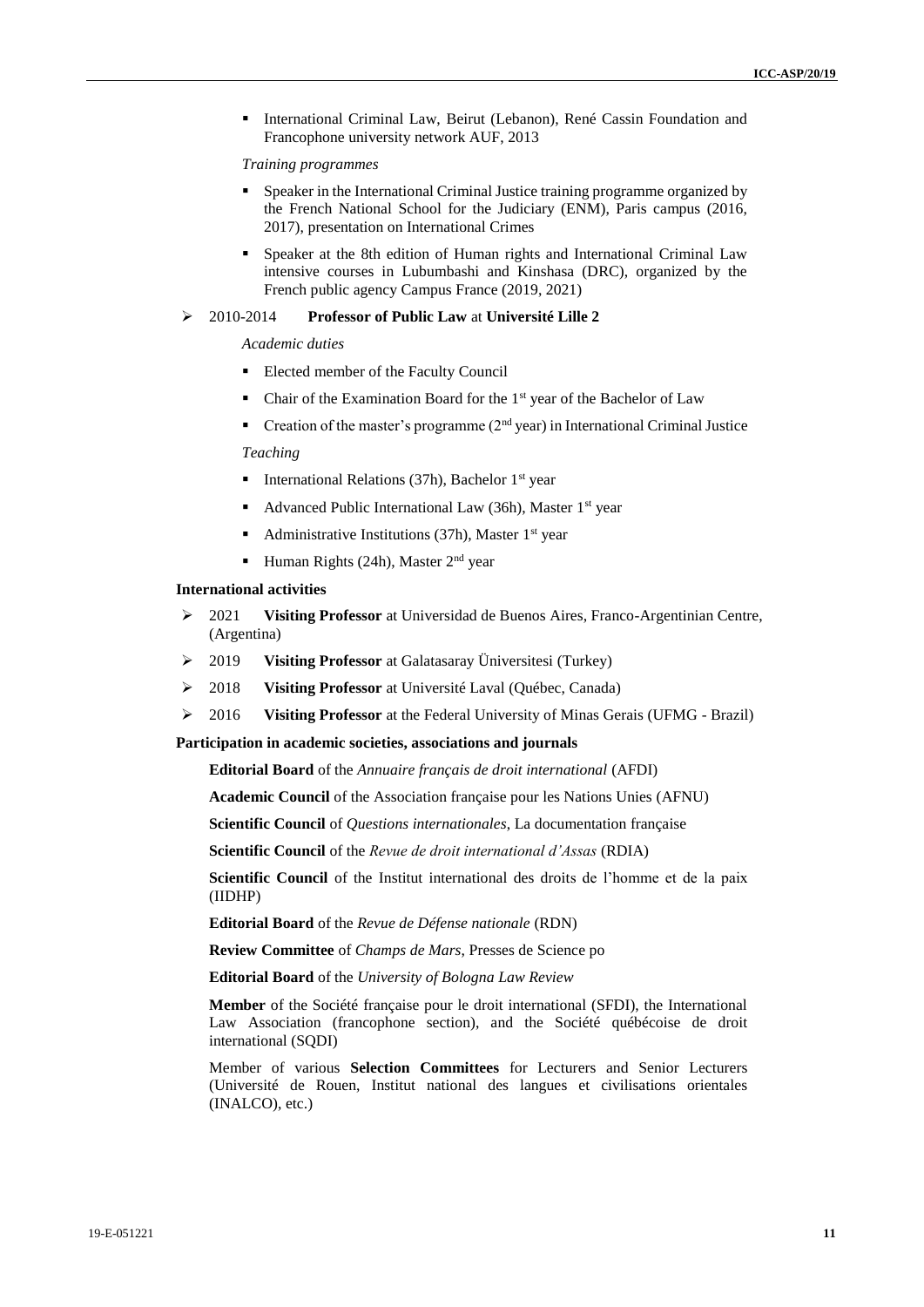#### **Education**

 2010 **Admitted at the "Agrégation" in Public Law**, the French national competitive examination for the status and recruitment of Professors (first attempt, rank: 5th)

2010 Listed by the National Universities Council (CNU) as **qualified for senior lecturer positions** in Public Law (and selected as first choice for positions opened in UniversitéParis II Panthéon-Assas, Saint-Cyr military academy, Université Paris XI)

#### 2009 **PhD in Public Law, Université Paris II Panthéon-Assas**

Thesis on the foreign legal policy of the United States toward the International Criminal Court; Thesis defense on May 4<sup>th</sup>, 2009; composition of the committee: Prof. Serge Sur (Chair of the committee), Prof. Emmanuel Decaux (PhD supervisor), Prof. Hervé Ascensio and Prof. Gilles Cottereau (rapporteurs), and Amb. Jean-François Dobelle (voting member)

*Summa cum laude*, recommended for publication and for a prize, received the University's honors and 1st Prize of the Institut des hautes études de défense nationale (IHEDN, Prime Minister - France)

#### 2003-2009 **PhD Candidate in Public Law, Université Paris II Panthéon-Assas**

Doctoral Fellow (2003-2006), then Graduate Assistant in Public Law (2006-2008) at Université Paris II Panthéon-Assas; Graduate Assistant in Public Law (2009-2010) at Université d'Orléans

Participation in the work of the Centre for Studies and Research in International Law and International Relations ("Terrorism and International Law"), francophone section, **The Hague Academy of International Law** (2006); Grant from the Academy

3-Month Visiting Scholar at the **Fletcher School of Law and Diplomacy**, Tufts University, Medford (Massachusetts), United States, under the supervision of Prof. Michael J. Glennon; Grant from Université Paris II Panthéon-Assas

Doctoral Fellow, Université Panthéon-Assas, 2003-2006

### 2003 **Master's in International Relations, Université Paris II Panthéon-Assas**

Major in International Politics, research-oriented, *magna cum laude* (valedictorian)

 1996-2002 **Graduation in Law** (Bachelor and master's in international law-Université Jean Moulin Lyon 3) and Political Science (International Studies at Sciences Po Lyon, Université Lyon 2), with honours.

### **Languages**

- $\triangleright$  French (native)
- $\triangleright$  English (fluent, B2/C1)
- $\triangleright$  Spanish (basic)

#### **2. Scientific responsibilities**

Since 2020 **Co-director of the** *Annuaire français de relations internationales* (AFRI)

[with Prof. Jean-Vincent Holeindre]; Formerly Deputy Director and in charge of the section "Foreign Legal Policy" (2010-2018)

> The AFRI is an academic yearbook of International Relations and focuses on all aspects of international affairs, including politics, strategy, economy, culture, technology, etc.; With its multidisciplinary approach, it brings together the scholarship of French and international practitioners, academics and researchers diplomats and experts. It is produced by an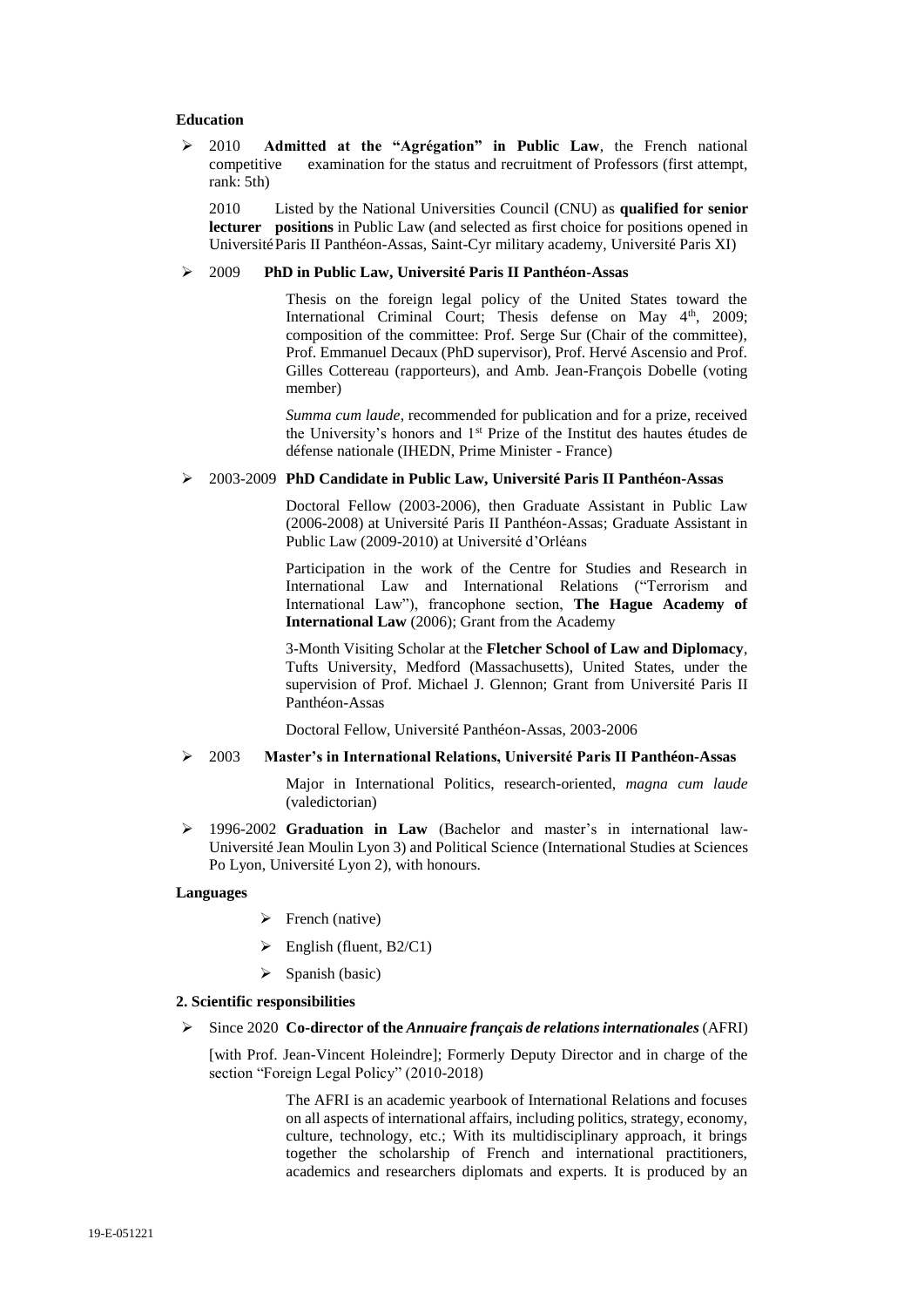Editorial and Review Committee. All papers now go through a doubleblind peer-review process under the supervision of an interdisciplinary Editorial Board;

Institut de France award for 2008

 2019-2023 **Coordinator of the "Refwar" research project on the protection of war-fleeing refugees in France**, funded by the French national agency for research (ANR, project code CES 41) **– Inequality, discrimination, migration** 

> The Refwar Project focuses on the protection, in France, of "war-fleeing refugees", i.e. people forced into exile by an armed conflict in their country of nationality or usual residence. It aims to spotlight one of the main aspects of modern forced migrations by assessing applicable legal instruments (field investigation), by offering a continual analysis of the situation of warfleeing refugees in France (publications, website with regular reports and news and a review of case-law), by improving the training of involved actors (creation of a specialised degree and a law "clinic"), and by suggesting changes to refugee law (establishing a new protective status based on humanitarian grounds)

> In cooperation with Université de Reims (Prof. Alexis Marie), Université de Versailles (Prof. Thibault Fleury Graff) and the UNHCR Representation in France (Caroline Laly-Chevalier)

Duration: 42 months – Budget:  $\epsilon$  250,000 – www.refwar.fr

- Since 2020 **Executive Editor** of Centre Thucydide series, Collection Biblis, CNRS Editions (over a dozen works published)
- Since 2016 **Founder and Co-Director of the "Journées de la justice pénale internationale**" [International Criminal Justice Days] (6 events)

An annual two-day conference held at Université Panthéon-Assas, which brings together the best academics and practitioners (judges, lawyers, legal experts, etc.) who specialise in international criminal justice. It is undoubtedly the largest scientific event in this field in the French-speaking world.

#### **3. Expert missions and external activities**

**United Nations High Commissioner for Refugees**

**Associate Justice at the Cour national du droit d'asile** (CNDA), the French National Asylum Court which hears appeals on Asylum matters, since 2011.Appointed by the President of the court to sit in the 9-judge Chambers and in the working group on court hearings (2016-2017)

- **Agence nationale pour la Recherche (ANR)**, the French national research agency
	- Vice-President of the Scientific Assessment Committee for the Programme "Innovation – Labour" (CE 26) (2017), and Expert Member of the project's halfway review committee
	- Member of the Scientific Assessment Committee for the Programme "Innovation Labour" (CE 26) (2016)
	- Vice-President of the Scientific Assessment Committee for the Programme "Globalisation and Governance" (2012)
- **Haut conseil pour l'évaluation de la recherche et de l'enseignement supérieur (HCERES)**, independent administrative authority in charge of the assessment of French higher education and research structures
	- Expert Member of university research Assessment Committees, assessing CTAD (Nanterre) in 2018, and ISC-EPRED (Poitiers) in 2017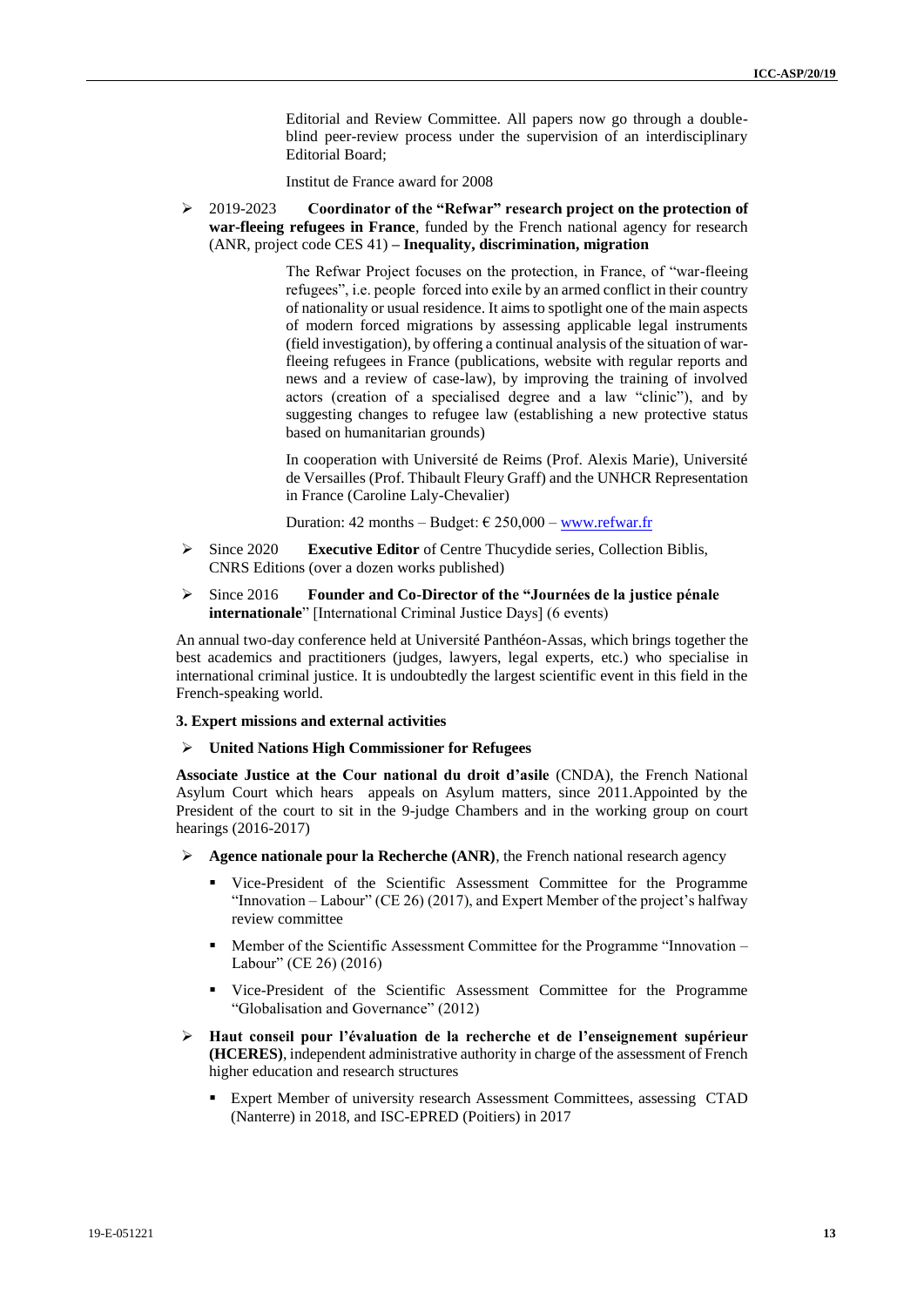#### **GOVERNMENT DEPARTMENTS**

- Joint organization , with the French Embassy in the Netherlands and The Hague Academy of International Law, of the first **International Criminal Law Moot Court Competition**, in French, 1<sup>st</sup> edition planned for 2022
- Joint organization, with Prof. Muriel Ubeda-Saillard, of the French Ministry of Europe and Foreign Affairs **Seminar on the Review Process of the International Criminal Court**, February 26<sup>th</sup>, 2021 [co-sponsored by Senegal]
- **Association pour les études sur la guerre et la stratégie (AEGES – interdisciplinary association focusing on war studies and strategic studies)**, [\[www.aeges.fr\]](http://www.aeges.fr/)
	- **Member of the Board** (2016-2020), **President** (2017-2019), Co-director of the working group on International Criminal Justice

#### **Membership of Selection and Prize Committees**

- For the **Albert Thibaudet Prize** (annual award for the best French book on International Relations), since 2014
- For the **Jacques Mourgeon PhD Prize**, SFDI, 2018-2020
- For the **International Criminal Justice PhD Prize**, Institut Universitaire Varenne, 2017-2018
- For the final stage of the Lombois Moot Court Competition, 2017
- President of the **bar examination committee**, IEJ Paris 2, 2016-2017
- For the competitive examination for admission to the **École nationale d'Administration** (ENA), "International Issues" examination, 2014-2016
- For the **recruitment examinations of the French Ministry of Foreign Affairs for the grades Conseiller des affaires étrangères (Middle East and Far East) and Secrétaire des affaires étrangères (Middle East and Far East)**, "Public Law" and "International Issues" examinations, 2015-2016

#### **Public hearings**

- Appearance before the **Conseil économique, social et environnemental** (Economic, Social and Environmental Council), European & Foreign Affairs section, on the reception and integration of asylum seekers in the European Union, January 30<sup>th</sup>, 2018
- Appearance before the **Conseil d'État** (Council of State) for the assessment of the administrative jurisdictions, September  $25<sup>th</sup>$ , 2018
- Speaker at the *Battle Lab Rens*, organized by the **Ministère des Armées**, the French ministry of defence, Directorate of Military Intelligence, Intelligence Campus, November  $25<sup>th</sup>$ , 2020

#### **4. Post-doctoral and doctoral research supervision**

### **HDR Dissertation Supervision – i.e. Senior-level dissertation for assistant professors, allowing candidates to supervise PhD candidates.**

- Olivier Beauvallet, Nice, 25 March 2021
- Blandine Mallevaey, Douai, 28 August 2020
- Raphaëlle Nollez-Goldbach, École Normale Supérieure, 26 November 2018

#### **PhD dissertations**

#### **3 PhD dissertations supervised and defended**

**-** Isabelle Facon, *The Military Factor in the Security Policy of Russia Under Putin's Rule (2000-2019)*, Université Paris II, defended in 2020, awarded the PhD Prize of the university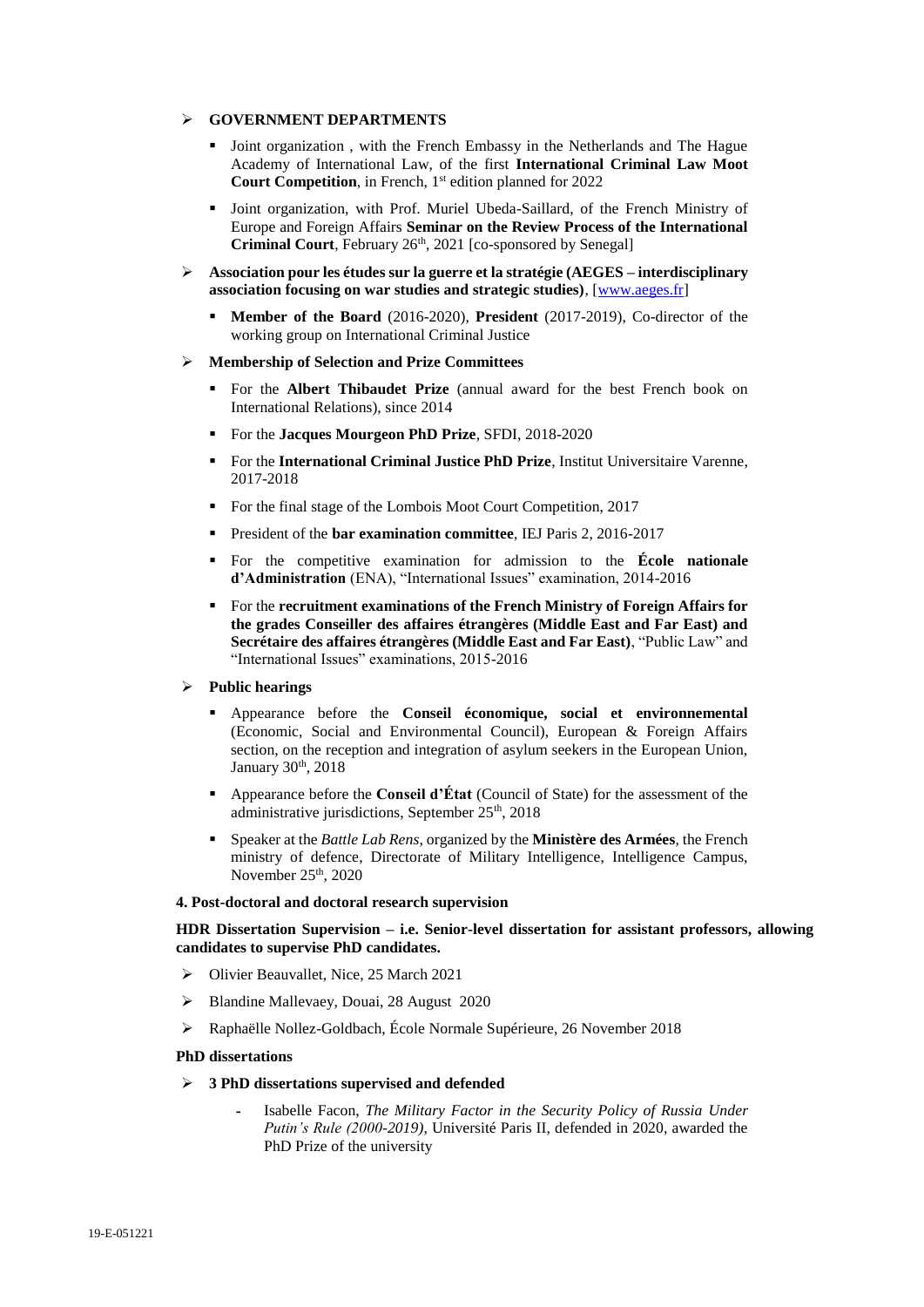- **-** Barbara Hild, DCM-Teaching Assistant Lille, *Freedom of Speech for Incarcerated Persons*, Université Lille 2, defended in 2018
- **-** Mohammed Bahou, *Al-Qaeda's Franchises in Africa*, Université Paris II, defended in 2017
- **18 PhD candidates under supervision**, including 13 grant beneficiaries (DC *doctorant contractuel* (PhD students on a fixed-term contract employed by the state) , ATER- Teaching Assistants) and 8 being co-supervised
	- **-** Dima Alsajdeya (TA Collège de France), *The Involvement of a Regional Power in Political Conflict Resolution: The Case of Egypt and the Israeli-Palestinian Conflict* [with Prof. Henry Laurens], started in 2017
	- **-** Louis-Marie Baille (Army Officer), *Tactical Nuclear Weapons*, started in 2018
	- **-** Camille Bayet (DC Paris II Assas), *The Legitimacy of Peacekeeping Operations* [with Prof. Jean-Vincent Holeindre], started in 2020
	- **-** Philippe Bou Nader, *The Legal Framework for the Use of Force Against Non-State Actors*, started in 2016
	- **-** Rachid Chaker (DCM/TA Paris II Assas), *Rivalries of Influence in the Persian Gulf Since 2003* [with Prof. Jean-Vincent Holeindre], started in 2015
	- **-** Charles-Emmanuel Detry (DC/TA Paris II Assas), *The Contribution of International Law to the International Order in the South China Sea*, started in 2016
	- **-** Andréa Feuillâtre (DC Paris II Assas), *The Discretionary Power of the Prosecutor of the International Criminal Court*, started in 2020
	- **-** Alexandra Grangien, *Criminal Procedure Rules in the International Criminal Court*, started in 2020
	- **-** Joanne Kirkham (DCM/TA Paris II Assas), *The regulation of Lethal Autonomous Weapons* [with Prof. Olivier de Frouville], started in 2017
	- **-** Léa Jardin (TA Paris 13), *The protection of Unaccompanied Minors in European and International Human Rights Law* [with Blandine Mallevaey], started in 2017
	- **-** Mathilde Jeantil (DCM/TA Paris II Assas), *Economic Sanctions and Nuclear Proliferation*, started in 2016
	- **-** Arnaud Mentré (diplomat), *Sanctions in Contemporary International Relations*, started in 2020
	- **-** Carine Monteiro (DC Paris II Assas), *China and Lawfare* [with Paul Charon], started in 2020
	- **-** Louis Perez (DC Paris II Assas), *Artificial Intelligence for Defence purposes*, started in 2019
	- **-** Christophe Richer (DCM Paris II Assas), *France's Overseas Military Operations Since 2001*, started in 2019
	- **-** Marie Roy (DC Paris II Assas), *Epidemics and Conflicts in International Relations* [with Prof. Jean-Vincent Holeindre], started in 2015
	- **-** Sandrine de Sena, *The Application of the Rights of the Defence before the International Criminal Court* [with Prof. Fannie Lafontaine], started in 2018
	- **-** Marie Wilmet (DC European University Institute), *Addressing the Harms of Victims of Sexual and Gender-Based Violence in International Criminal Procedure* [with Prof. Neha Jain]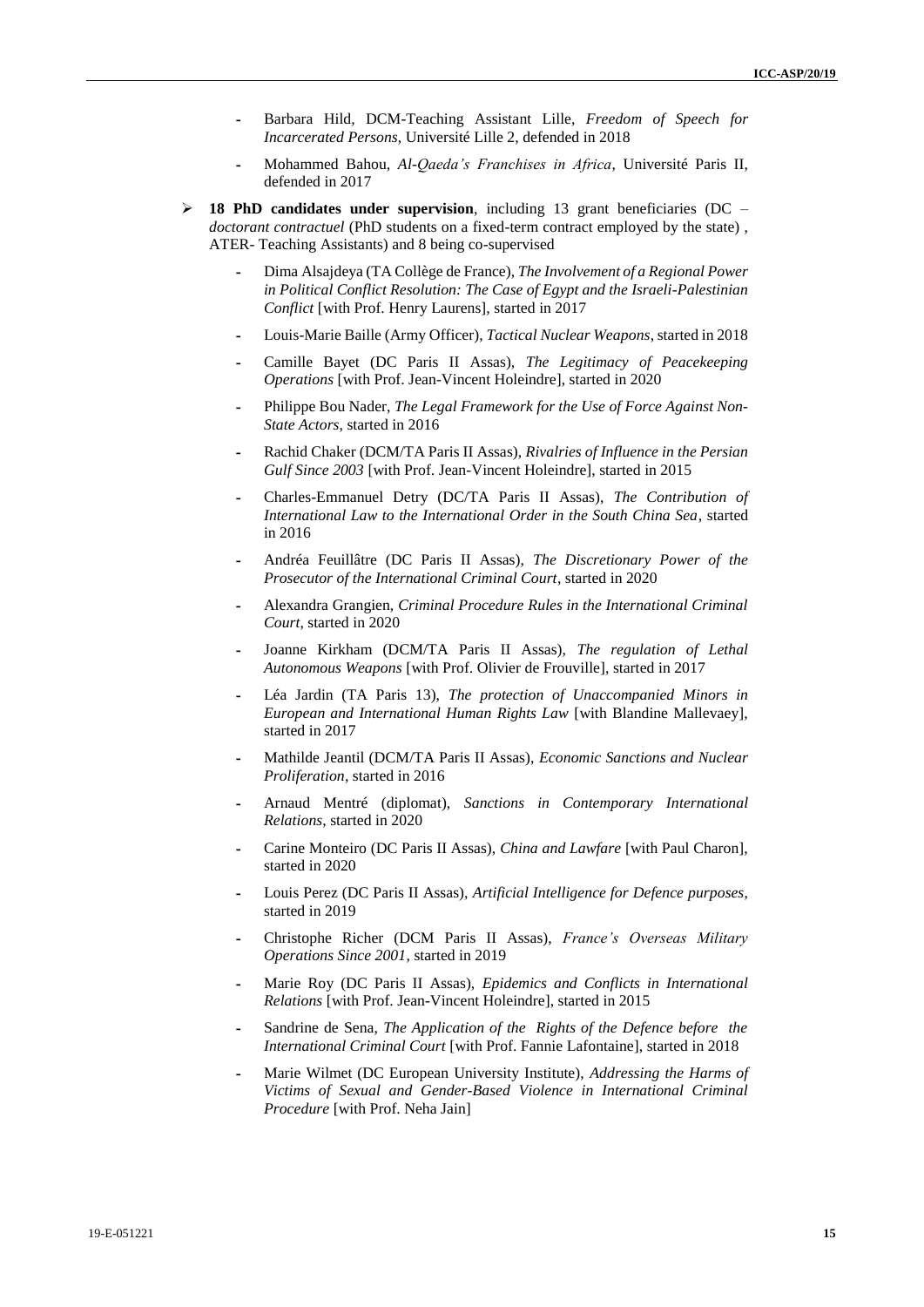### **5. Publications**

### **Books**

| $\blacktriangleright$ | Sole author                                                                                                                                                                                                 |
|-----------------------|-------------------------------------------------------------------------------------------------------------------------------------------------------------------------------------------------------------|
| 2022                  | Droit international penal, Paris, LGDJ, collection Systèmes                                                                                                                                                 |
|                       | - 2 <sup>nd</sup> edition (2022): to be published                                                                                                                                                           |
|                       | - 1st edition (2020): 232 p.                                                                                                                                                                                |
| 2021                  | Relations internationales, Paris, Dalloz, collection Précis                                                                                                                                                 |
|                       | $-3rd$ edition (2021), in press                                                                                                                                                                             |
|                       | $-2nd$ edition (2019), 792 p.                                                                                                                                                                               |
|                       | $-1$ <sup>st</sup> edition (2018), 732 p.                                                                                                                                                                   |
|                       | Awarded the Edouard Bonnefous Prize, Académie des Sciences morales et<br>politiques, Institut de France, 2018                                                                                               |
| 2019                  | Exilés de guerre. La France au défi de l'asile, Paris, Armand Colin,<br>collection Engagements, 192 p.                                                                                                      |
| 2010                  | La politique juridique extérieure des États-Unis à l'égard de la Cour<br><i>pénale internationale</i> , Paris, Pedone, 650 p.                                                                               |
|                       | Awarded the Choucri Cardahi Grand Prize, Académie des Sciences<br>morales et politiques, Institut de France, 2011                                                                                           |
| ➤                     | Co-author or editor                                                                                                                                                                                         |
| 2022                  | Les décisions de l'asile [with Prof. Thibaut Fleury Graff and Prof. Alexis<br>Marie], Paris, PUF, collection Droits fondamentaux, "Case Law" series, to<br>be published                                     |
| 2021                  | Nations désunies. La crise du multilatéralisme dans les relations<br>internationales contemporaines [ed., with Prof. Jean-Vincent Holeindre],<br>Paris, CNRS, Biblis, in press                              |
| 2021                  | Universalité et complémentarité de la justice pénale internationale. Actes<br>des cinquièmes journées de la justice pénale internationale [ed., with<br>Prof. Olivier de Frouville ], Paris, Pedone, 184 p. |
| 2020                  | Les Opérations extérieures de la France [ed., with Jean-Baptiste Jeangène<br>Vilmer], Paris, CNRS Éditions, Biblis, 335 p.                                                                                  |
| 2020                  | L'hirondelle et la tortue. Actes des quatrièmes journées de la justice<br>pénale internationale [ed., with Prof. Olivier de Frouville], Paris, Pedone,<br>184 p.                                            |
| 2019                  | Commentaire article par article du Statut de Rome de la Cour pénale<br>internationale, Paris, Pedone                                                                                                        |
|                       | - 2 <sup>nd</sup> edition (2019) [ed., with Xavier Pacreau and Prof. Muriel Ubeda<br>Saillard], 2 volumes, 2,980 p.                                                                                         |
|                       | - 1 <sup>st</sup> edition (2012) [ed., with Xavier Pacreau], 2 volumes, 2,459 p.                                                                                                                            |
|                       | Awarded the Choucri Cardahi Grand Prize, Académie des Sciences<br>morales et politiques, Institut de France, 2013                                                                                           |
| 2018                  | Les mutations de la justice pénale internationale. Actes des troisièmes<br>journées de la justice pénale internationale [ed., with Prof. O. de<br>Frouville], Paris, Pedone, 192 p.                         |
| 2016                  | Justice pénale internationale [ed.], Paris, CNRS Éditions, Biblis, 432 p.                                                                                                                                   |
| 2015                  | Droit d'asile. État des lieux et perspectives [ed., with Caroline Laly-<br>Chevalier], Paris, Pedone, 424 p.                                                                                                |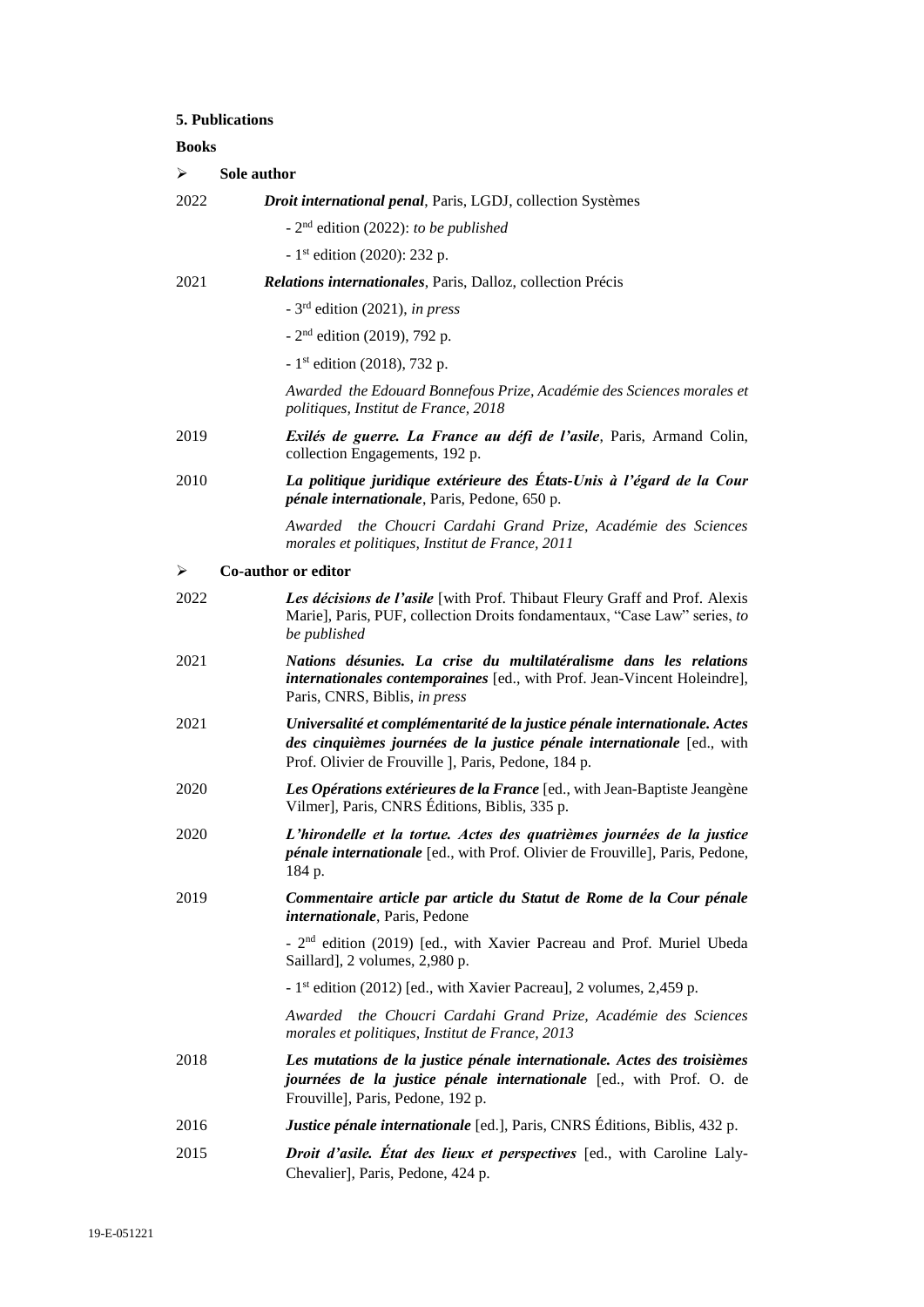- 2014 **Liber Amicorum** *Serge Sur* [ed., with Prof. Nicolas Haupais], Paris, Pedone, 411 p.
- 2013 *Élections américaines. Un bilan* [ed.], Paris, Pedone, 191 p.
- 2008 *The United States and the European Union: Perceptions and Challenges* [ed., with Célia Belin and Leah Pisar], Paris, LGDJ, Global Understanding Series, 181 p.

#### **Book chapters & academic papers**

1-5 2013-21 Director of the biennial chronicle **"Juridictions pénales internationales"** in *Annuaire français de droit international* (AFDI) [with Prof. Muriel Ubeda Saillard and Anne-Laure Chaumette], *becomes an annual chronicle from 2021*

> *AFDI 2021*, *to be published AFDI 2019*, p. 439-490 *AFDI 2017*, p. 517-573 *AFDI 2015*, p. 543-612 *AFDI 2013*, p. 359-425

- 6 2021 **"L'adaptation de la Cour pénale internationale à la pandémie de Covid-19"** [avec Aude Brejon] in Raphael MAUREL (dir.), *L'éthique des procédures contentieuses en temps de pandémie. Approches de droits international et comparé*, Bruxelles, Bruylant, à paraître
- 7 2021 **"A Two-Faced Totem: The Nuremberg Principles and the Rocky Road to International Criminal Justice"**, in Viviane Dittrich (ed.), *70 years of the Nuremberg Principles*, The International Nuremberg Academy, *in press*
- 8 2021 **"France – opération Barkhane. Élimination de Bah Ag Moussa"**, *RGDIP*, Chronique des faits internationaux, 2021/1, p. 77-83
- 9 2021 **"Les réparations des violations du droit des conflits armés"**, in Jean Belin, Sébastien- Yves Laurent and Anne-Marie Tournepiche (eds.), *La conflictualité armée : enjeux interdisciplinaires*, Paris, Pedone, p. 213-228
- 10 2021 **"Cour pénale internationale"**, in Valère Ndior (ed.), *Dictionnaire de l'actualité internationale*, Paris, Pedone, p. 151-153
- 11 2021 **"Réfugiés"**, in Valère Ndior (ed.), *Dictionnaire de l'actualité internationale*, Paris, Pedone, p. 469-473
- 12 2021 **"Veto"**, in Valère Ndior (ed.), *Dictionnaire de l'actualité internationale*, Paris, Pedone, p. 536- 539
- 13 2020 **"La mer, zone de survie : conclusions"** in Hélène Raspail (ed.), *Les droits de l'homme et la mer*, Paris, Pedone, 346 p., p. 185-192
- 14 2020 **"Rapport introductif"** [with Jean-Baptiste Jeangène Vilmer] in *Les Opérations extérieures de la France* [ed., with Jean-Baptiste Jeangène Vilmer], Paris, CNRS Éditions, Biblis, p. 13-37
- 15 2020 **"Note de lecture sur B. Haddad,** *Le Paradis perdu. L'Amérique de Trump et la fin des illusions européennes***"**, *AFRI*, issue XXI, p. 885-887
- 16 2020 **"Le confinement des garanties des demandeurs d'asile. À propos de l'ordonnancen° 2020-558 du 13 mai 2020"** [with Prof. Thibaut Fleury Graff and Prof. Alexis Marie], *La semaine juridique*, Libres propos, n°44-45, p. 1,108
- 17 2019 **"La politique juridique extérieure des États-Unis à l'égard de la Cour internationale** : ruptures et continuité", in Florian Couveinhes and Raphaelle Nollez Goldbach (eds.), *Actes de la 1ere journée de droit international de l'ENS*, Paris, Pedone, 256 p., p. 123-142
- 18 2019 "*Lawfare* **: le droit comme continuation de la guerre par d'autres moyens ?"**, *La semaine juridique*, Libres propos, n°44-45, p. 1,108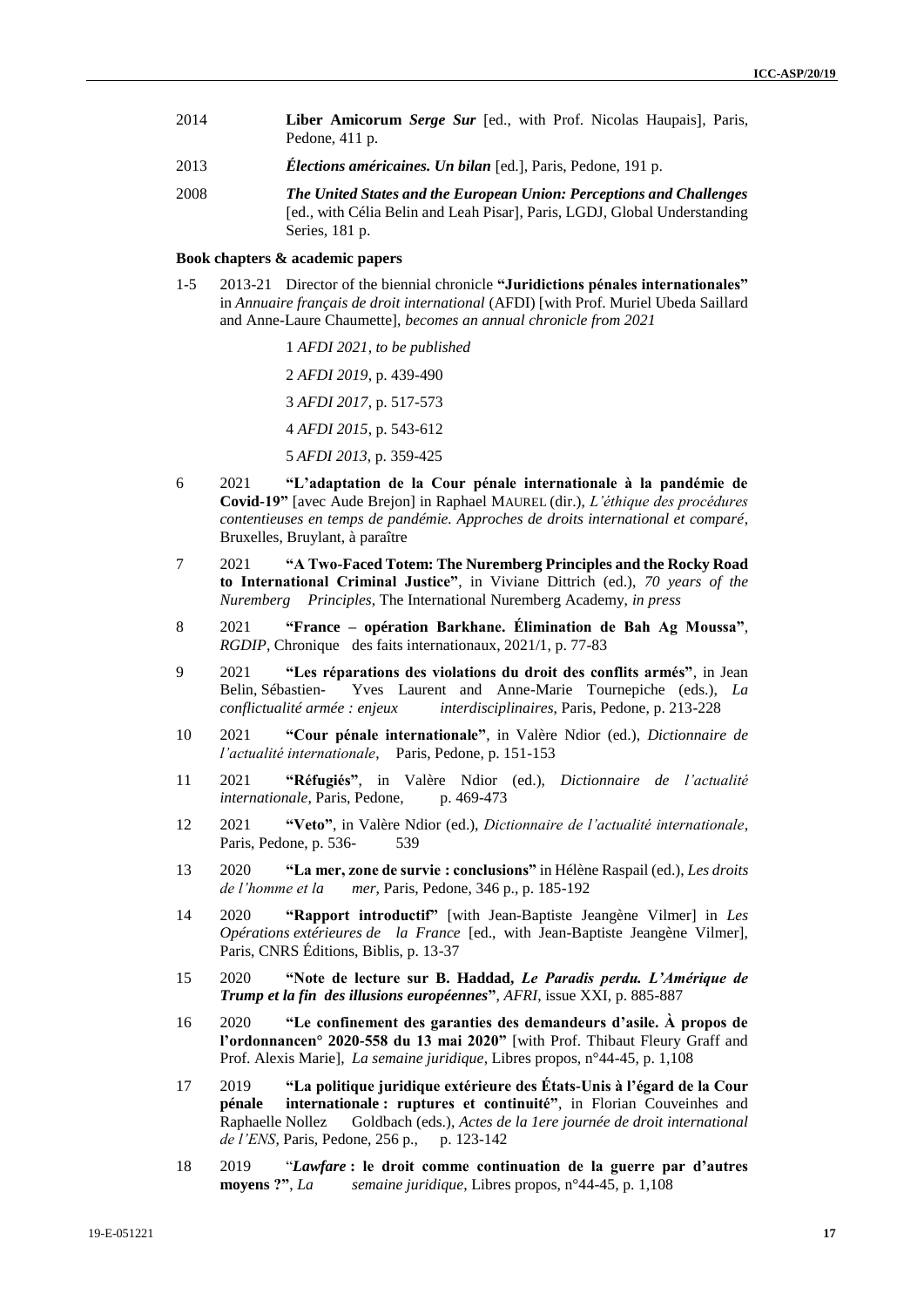- 19 2019 **"Les États-Unis et la Cour pénale internationale"**, in *Commentaire article par article du Statut de Rome de la Cour pénale internationale* [ed., with Xavier Pacreau and Prof. Muriel Ubeda Saillard], Paris, Pedone, 2nd edition, 2 volumes, 2,800 p., p. 214-228
- 20 2019 **"Asile et risque sécuritaire : une déconnexion discutable entre la reconnaissance de la qualité de réfugié et l'octroi d'un statut** (CJUE, *M. c. Ministerstvo vnitra (C-391-16), et X (C-77/17), X (C-78/17) c. Commissaire général aux réfugiés et aux apatrides*, arrêt du 14 mai 2019)**"** [with Prof. Thibaut Fleury Graff and Prof. Alexis Marie], *AJDA*, p. 1,788-1,796
- 21 2019 **"L'essor de la corruption dans les relations internationales"**, *Revue française de financespubliques*, n°147, p. 101-109
- 22 2019 **"Note de lecture sur S. Schmitt,** *La ruée vers l'Europe***"**, *AFRI*, vol. XX, p. 1,039- 1,041
- 23 2019 **"La politique française de l'asile"**, in Gérard Cahin, Florence Poirat, Sandra Szurek (eds.), *La condition internationale des personnes et des biens*, Paris, Pedone, p. 303-324
- 24 2018 **"États-Unis – Statut de Rome. Déclarations de l'Administration Trump à l'encontrede la Cour pénale internationale"**, *RGDIP*, Chronique des faits internationaux, 2019/1
- 25 2018 **"Introduction à l'Atelier III"** [with Prof. Hélène Tigroudja], *Actes du colloque de la SFDI sur la souveraineté pénale*, Paris, Pedone, 519 p., p. 389-391.
- 26 2018 **"Le concept de « pays tiers sûr » en droit de l'asile"** [with Chloé Viel], *AJDA*, n°6, p. 322-328
- 27 2018 **"***Commentaire de l'article 9 de la Déclaration des droits de l'Humanité***"**, in Fabrice Picod (ed.), *La déclaration des droits de l'Humanité*, Brussels, Bruylant, 139 p., p. 79-83
- 28 2018 **"Deferral requested by the United Nations Security Council (ICC)"** in Hélène Ruiz- Fabri (ed.), *The Max Planck Encyclopedia of International Procedural Law (EiPro)*, OxfordUniversity Press[, www.mpi.lu/mpeipro/](http://www.mpi.lu/mpeipro/)
- 29 2018 **"Note de lecture sur O. Schmitt,** *Pourquoi Poutine est notre allié ?***"**, *AFRI*, issue XVIII, p. 1023-1024
- 30 2017 **"La lutte internationale contre le terrorisme. Présentation introductive"**, in Sylvain Jacopin and Aurélie Tardieu (eds.), *La lutte contre le terrorisme*, Paris, Pedone, 312 p., p. 129- 132
- 31 2017 **"Droit et pratique de l'asile en France"**, *Diritto, Immigrazione e Cittadinanza*, n°1/2017, [www.dirittoimmigazionecittadinanza.it](http://www.dirittoimmigazionecittadinanza.it/)
- 32 2017 **"Entre stratégies de défausse et équilibre précaire : À propos de trois incertitudes du régime de la protection subsidiaire c) "**, in Catherine-Amélie Chassin (ed.), *La réforme de l'asile mise en œuvre*, Paris, Pedone, 216 p., p. 176- 184
- 33 2017 **"L'interdiction des « robots-tueurs » au nom du désarmement humanitaire : quelques observations critiques"**, in *Mélanges Emmanuel Decaux*, Paris, Pedone, 1373 p., p. 175-188
- 34 2017 **"Statut de Rome : révision"**, in Olivier Beauvallet (ed.), *Dictionnaire encyclopédique de la justicepénale internationale*, Paris, Berger-Levrault, 1052 p., p. 863-865
- 35 2017 **"Justice pénale internationale"** in Frédéric Ramel, Jean-Baptiste Jeangène Vilmer andBenoit Durieux (eds.), *Dictionnaire de la guerre et de la paix*, Paris, PUF, 1513 p., p. 765-773
- 36 2016 **"Les étirements du droit de légitime défense (bis) : à propos de l'intervention française en Syrie"**, *Anuário Brasileiro de Direito Internacional*, issue XII, p. 73-98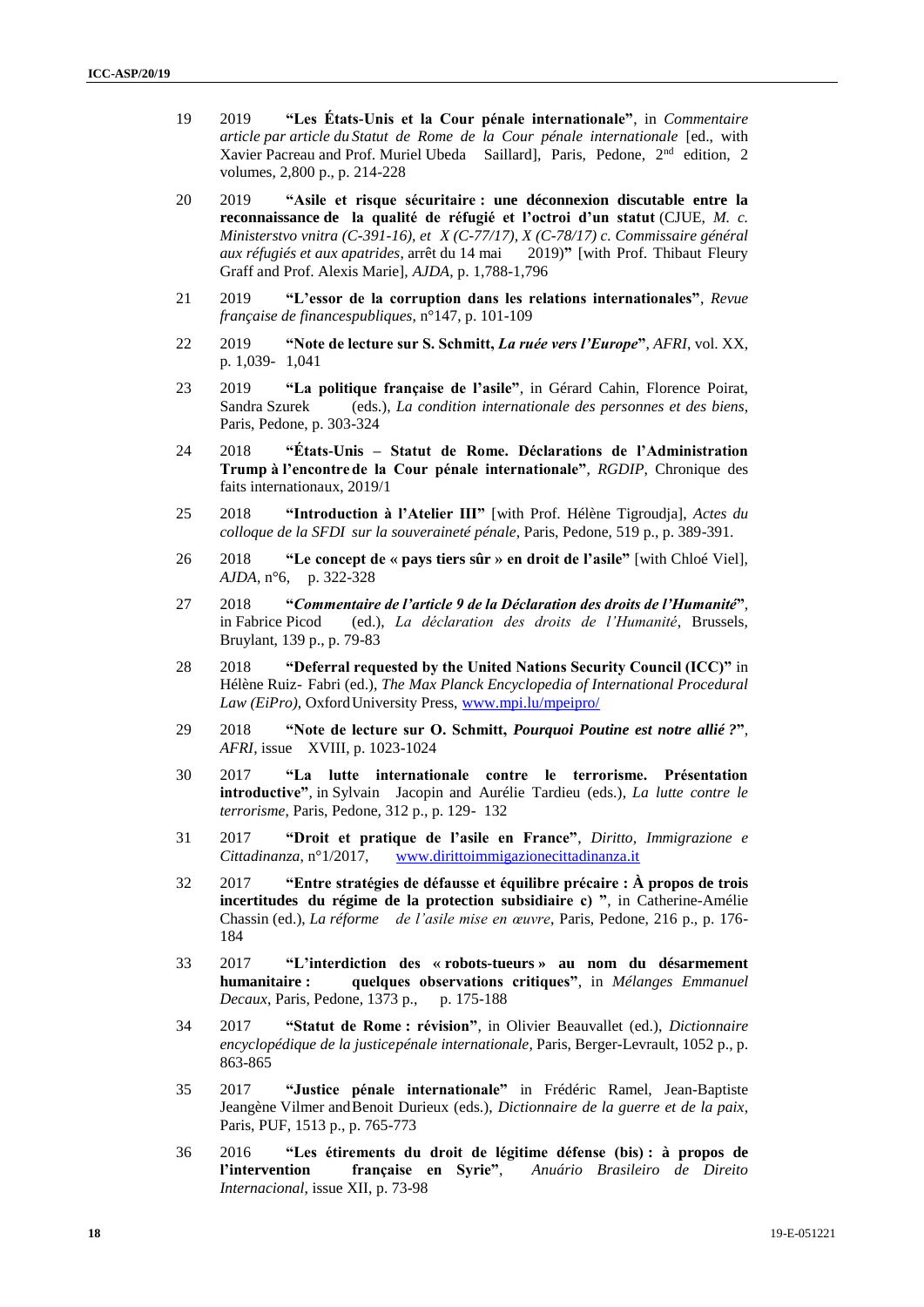- 37 2016 **"Rapport introductif"** in *Justice pénale internationale* [ed.], Paris, CNRS Éditions, Biblis,  $432 p, p. 11-24$
- 38 2016 **"Les systèmes d'armes létaux autonomes : en avoir (peur) ou pas"**, *Revue Défense Nationale*, June issue: "Espace et projection de puissance", p. 133-141
- 39 2016 **"2015, Sauve qui peut !",** Annual Report on International Relations, *AFRI*, vol. XVII, p. 1-23
- 40 2016 **"Note de lecture sur O. Zajec,** *Nicholas Spykman, l'invention de la géopolitique américaine"*, *AFRI*, vol. XVII, p. 971-973
- 41 2016 **"La protection incertaine des étrangers en provenance d'une zone de guerre"** [with Chloé VIEL], *AJDA*, n°35, p. 1961-1967
- 42 2015 **"La réforme du dispositif français d'accueil et d'examen des demandes de protection"**, *AFDI*, 2014, p. 787-816
- 43 2015 **"La prévention des violations des droits de l'homme dans le cadre du droit international pénal"**, in Emmanuel Decaux and Sébastien Touzé (eds.), *La prévention des violations des droits de l'homme*, Paris, Pedone, p. 185-203
- 44 2014 **"Le démembrement envisagé du contentieux de l'asile. Juger vite plutôt que juger mieux ?"**, *AJDA*, 2014, No. 17, p. 967-972
- 45 2014 **"Guerre (droit)"** in Francois Hervouet, Pascal Mbongo and Carlo Santulli (eds.), *Dictionnaire encyclopédique de l'État*, Paris, Berger-Levrault, 998 p., p. 493-498
- 46 2014 **"Paix (droit)"** in Francois Hervouet, Pascal Mbongo and Carlo Santulli (eds.), *Dictionnaire encyclopédique de l'État*, Paris, Berger-Levrault, 998 p., p. 699- 703
- 47 2014 **"Puissance réelle et puissance fictive de la Cour pénale internationale :**  *The Ghost Writer* **de Roman Polanski**", in *Mélanges Serge Sur*, Paris, Pedone, 2014, p. 335-346
- 48 2013 **"À propos du côté sombre de la Cour pénale internationale : revenir à Carl Schmitt ?"**, *Aquilon*, n°10, June issue on Carl Schmitt, p. 42-47. See also in Serge Sur (ed.), *Carl Schmitt. Concepts et usages*, foreword by Olivier Beaud, CNRS, Biblis, 254 p., p. 155-171
- 49 2013 **"L'ingérence judiciaire au nom de la responsabilité de protéger. À propos de la situation en Libye"**, *Droits*, PUF, No.57, p. 141-160
- 50 2012 **"Les États-Unis, l'Europe et la Cour pénale internationale"** in *Commentaire article par article du Statut de Rome de la Cour pénale internationale* [ed., with Xavier Pacreau], Paris, Pedone,2,459 p., p. 91-118
- 51 2011 **"À propos des conditions d'accession à l'indépendance du Groenland (Kalaallit Nunaat)"**, *AFDI*, p. 413-435
- 52 2011 **"Le droit international : enjeu et moyen de la diplomatie des États",**  *Questions Internationales*, No.49 (May-June), p. 12-21
- 53 2011 **"Private Military and Security Companies' Activities in Violation of**  *Jus ad Bellum* <sup>"</sup> [with Hélène Raspail and Charlotte Beaucillon], in Natalino Ronzitti & Francesco Francioni (eds.), *War By Contract, Human Rights, International Humanitarian Law and the Regulations of PMSCs*, Oxford University Press, p. 396-420
- 54 2010 **"Article 42"** (la procédure de conciliation), in Emmanuel Decaux (ed.), *Commentaire du Pacte international sur les droits civils et politiques*, Paris, Economica, 996 p., p. 737-746
- 55 2010 **"Article 43"** (facilités, immunités et privilèges), in Emmanuel Decaux (ed.), *Commentaire du Pacte international sur les droits civils et politiques*, Paris, Economica, 996 p., p. 747-752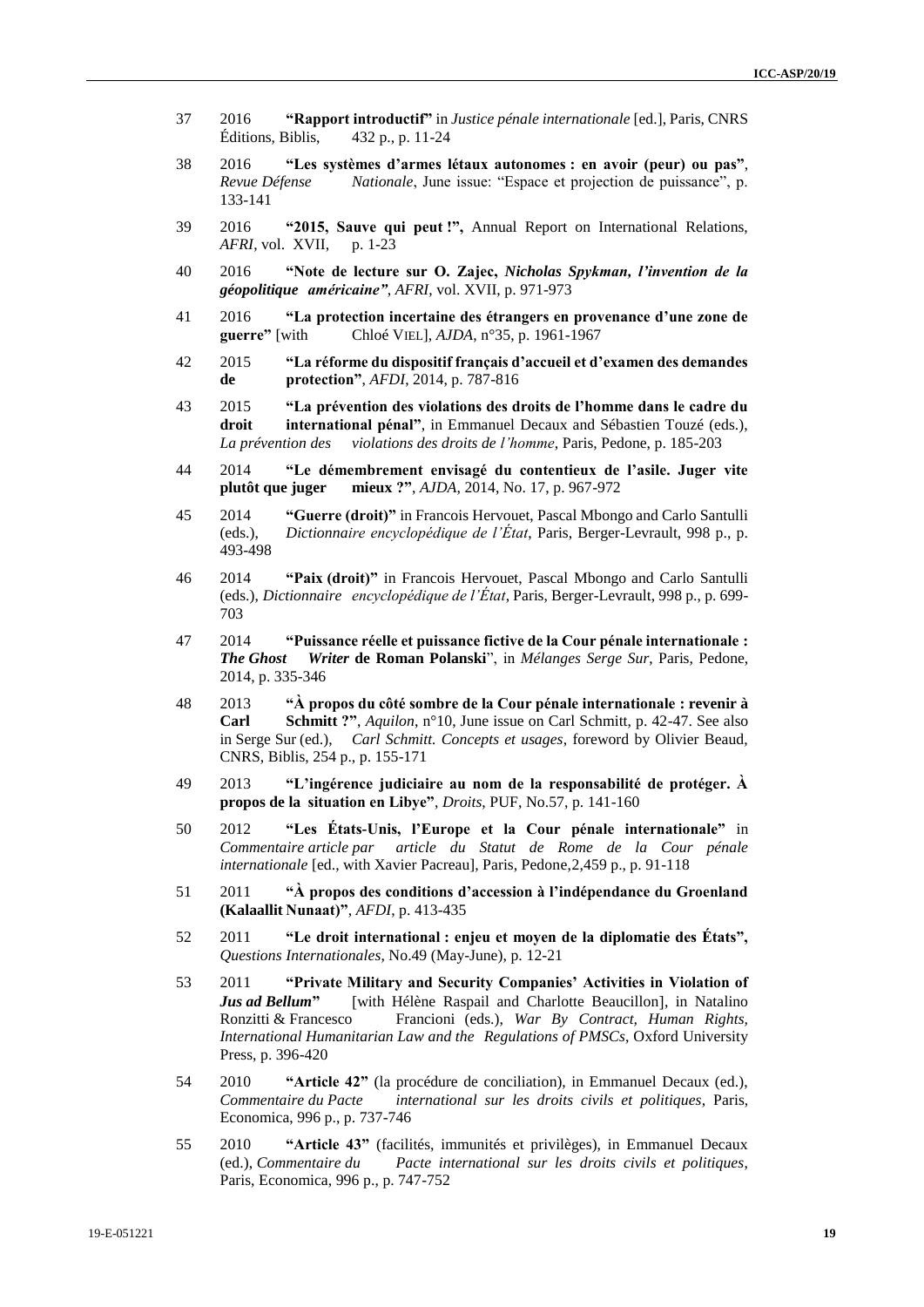- 56 2010 **Commentaire de la décision C.E.D.H. Willem c. France,** *Journal du droit international*, 2010/2
- 57 2009 **"Guantanamo : une fin programmée mais difficile à mettre en œuvre",**  *Questions internationales*, No.39 (September-October 2009)
- 58 2009 **Commentaire de la décision C.E.D.H. Coutant c. France,** *Journal du droit international*, 2009/2
- 59 2008 **"L'expérience mitigée des tribunaux pénaux internationaux. Les limites de la justice pénale internationale"**, *AFRI*, La documentation française, Bruylant 2008, , p. 223-241
- 60 2008 **"Lutte nationale contre le terrorisme et atteintes aux libertés publiques : variations sur le** *USA Patriot Act***"**, (The Hague Academy of International Law) in Michael J. Glennon & Serge Sur (eds.), *Terrorisme et droit international*, Boston, Martinus Nijhoff Publishers, 813 p., p. 657-687
- 61 2007 **"La justice pénale internationale : entre promesses et impasses"**, *Questions Internationales*, No.27 (September-October), p. 102-108
- 62 2007 **"Un bilan des TPI",** *Questions internationales*, No.23 (January-February 2007)
- 63 2006 **"Variations sur la victime et la justice pénale internationale"**, *Amnis*, 2006/6, special issue "La guerre et ses victimes", <http://journals.openedition.org/amnis/890>
- 64 2006 **"Judicial Globalization. The Case of the International Criminal Court"**, *Le Courrier*, French American Chamber of Commerce, Fall 2006, p. 7

**Opinion pieces and short papers** 

- 65 2021 **"Réfugiés afghans : une nécessaire mise au point sur le droit d'asile en France"**, [withThibaut FLEURY GRAFF and Alexis MARIE], *The Conversation*, 24 aout 2021[, https://theconversation.com/refugies-afghans](https://theconversation.com/refugies-afghans-une-necessaire-mise-au-point-sur-le-droit-dasile-en-france-166532)[une-necessaire-mise-au-point-sur-le-droit-dasile-en-france-166532](https://theconversation.com/refugies-afghans-une-necessaire-mise-au-point-sur-le-droit-dasile-en-france-166532)
- 66 2021 **"Emmanuel Macron, criminel de guerre ? A propos du sort réservé aux enfants français retenus en Syrie et de la « plainte » déposée à la Cour pénale internationale"** [with Prof. Muriel Ubeda Saillard], *Le Club des Juristes*, April 21st [\[available online\]](https://blog.leclubdesjuristes.com/emmanuel-macron-criminel-de-guerre-a-propos-du-sort-reserve-aux-enfants-francais-detenus-en-syrie-et-de-la-plainte-deposee-a-la-cour-penale-internationale-par-julian-fernandez-e/)
- 67 2021 **"Ni asile, ni refuge : à statut dégradé, qualité ignorée ? À propos de deux ordonnances du Conseil d'État"** [with Prof. Thibaut Fleury Graff and Prof. Alexis Marie], *Le Club des Juristes*, April 8<sup>th</sup> 2021 [\[available online\]](https://blog.leclubdesjuristes.com/ni-asile-ni-refuge-a-statut-degrade-qualite-ignoree/)
- 68 2020 **"Guerres et terrorisme : ne pas manipuler les faits"** [with Delphine Deschaux-Dutard, Prof. Béatrice Heuser, Prof. Jean-Vincent Holeindre, Jean-Baptiste Jeangène Vilmer, Prof. Jenny Raflik Grenouilleau and Bruno Tertrais], *L'Obs*, Idées, December 1<sup>st</sup>, 2020 [\(www.nouvelobs.com\)](http://www.nouvelobs.com/)
- 69 2020 **"Guerres et terrorisme : ne pas se tromper de cible"** [with Delphine Deschaux- Dutard, Prof. Béatrice Heuser, Prof. Jean-Vincent Holeindre, Jean-Baptiste Jeangène Vilmer, Prof. Jenny Raflik Grenouilleau and Bruno Tertrais], *L'Obs*, Idées, November 21st, 2020 (www.nouvelobs.com)
- 70 2020 **"Tout est fait pour empêcher le Parquet national financier d'exercer normalement son office**" [collective], *Le Monde*, Opinions, October 14<sup>th</sup>,2020
- 71 2020 **"L'attaque de Donald Trump contre la Cour pénale internationale illustre la brutalité de sa diplomatie",** *Le Monde*, Débats, June 27<sup>th</sup>, 2020, p. 32
- 72 2020 **"La crise sanitaire, prétexte à une fragilisation du droit d'asile"** [with Prof. Thibaut Fleury Graff and Prof. Alexis Marie], *Le Club des Juristes*, May 20<sup>th</sup>, 2020 [\[available online\]](https://blog.leclubdesjuristes.com/la-crise-sanitaire-pretexte-a-une-fragilisation-du-droit-dasile/)
- 73 2020 **"Asile et Covid-19 : l'effet d'aubaine ?"** [with Prof. Thibaut Fleury Graff and Prof. Alexis Marie], *Libération*, May 18th, 2020 (www.liberation.fr/debats)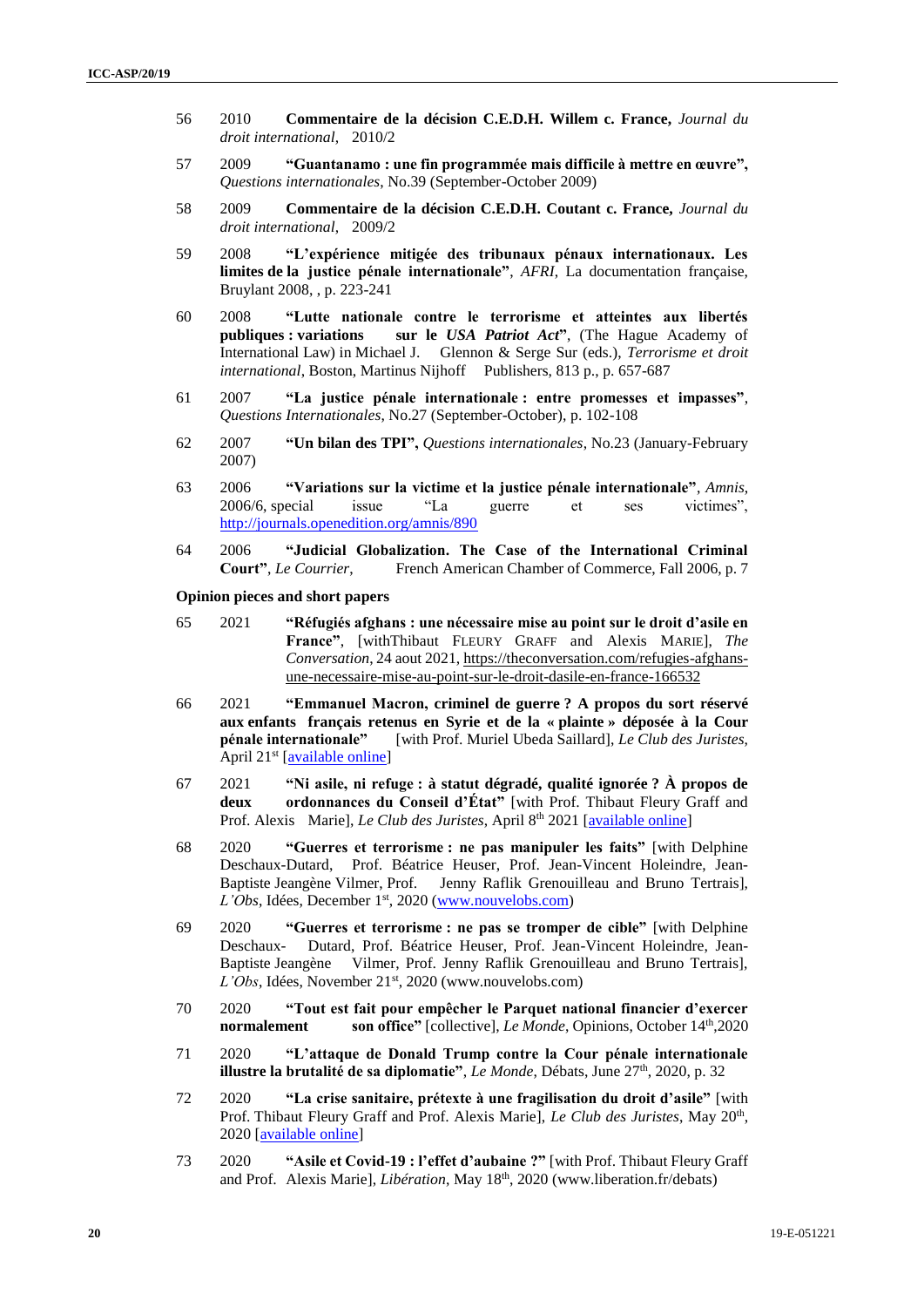- 74 2020 **"Gulliver à la Cour pénale internationale ?"**, *Thucyblog* and *Libertés,*  Libertés chéries blog, March 12<sup>th</sup>,2020 [\[available online\]](https://www.afri-ct.org/2020/thucyblog-n-18-gulliver-devant-la-cour-penale-internationale/)
- 75 2019 **"Paix et justice pénale internationale – le rôle décisif des États"**, *Résonances*, No.1, p. 28- 31
- 76 2018 **"Lutte contre l'impunité des crimes de masse : un projet de loi préoccupant"** [with Prof. Olivier de Frouville], *Libération*, December 3rd,2018 (www.liberations.fr/debats)
- 77 2018 **"Le projet de loi sur l'immigration n'est ni humain ni efficace"** [with Prof. Marie- Laure Basilien Gainche, Anne-Laure Chaumette, Prof. Thibaut Fleury Graff, Prof. Alexis Marie and Prof. Serge Slama], *Le Monde*, Débats, February 25<sup>th</sup>-26th, 2018, p. 26
- 78 2016 **"Il faut traduire George W. Bush et Tony Blair devant la Cour pénale internationale"** [with Prof. Serge Sur], *Le Monde*, Débats, July 13<sup>th</sup>, 2016 p. 21 *La Matinale* selection
- 79 2014 **"La réforme du droit d'asile est imprécise et insuffisante"**, *Le Monde*, August  $8^{th}$ , 2014, p. 16
- 80 2014 **"La Russie au secours de l'Ukraine ? De l'ingérence sur invitation, par humanité ou en soutien du droit des peuples à disposer d'eux-mêmes"**, *Huffington*  Post, March 7<sup>th</sup>, 2014 [\[available online\]](https://www.huffingtonpost.fr/julian-fernandez/droit-international-russie-ukraine_b_4906837.html)
- 81 2014 **"Ianoukovitch à la CPI ? Faux-semblants et vrais défis"**, *Libertés, Libertés chéries* blog, March 2nd, 2014 [\[available online\]](http://libertescheries.blogspot.com/2014/03/les-invites-de-llc-julian-fernandez_2.html)
- 82 2013 **"Syrie : prendre au sérieux l'option de la Cour pénale internationale"**, *Huffington Post*, September 2<sup>nd</sup>, 2013 [\[available online\]](https://www.huffingtonpost.fr/julian-fernandez/syrie-solution-judiciaire_b_3852636.html)
- 83 2013 **"Il n'y a aucun fondement juridique à une intervention. Explorons d'autres choix que celui de la force"***, Le Monde*, Débats, August 31st, 2013, p. 16
- 84 2013 **"L'option militaire en Syrie : ni licite, ni légitime ?"**, *Huffington Post*, August 28th,2013, [\[available online\]](https://www.huffingtonpost.fr/julian-fernandez/intervention-syrie-illegale_b_3828155.html)
- 85 2012 **"De l'intervention humanitaire à la responsabilité de protéger : le passé d'une illusion"**, *La Croix*, Friday April 20th, p. 13
- 86 2004 **"Les États-Unis et la construction européenne : un comportement ambivalent"**, *Questions internationales*, No. 9 (September-October 2004)
- 87 2004 **"Les États-Unis et la justice internationale"**, *Questions internationales*, No.9 (September- October 2004)

Involved from 2004 to 2010 in the elaboration of the **Book Review** section of the *Annuaire français de relations internationales* (AFRI La documentation française, Bruylant) selecting books, writing reviews, organizing teamwork.

#### **6. Distinctions**

- 2019 *Chevalier* of the Order of **Academic Palms** (January session)
- 2019 Prime d'excellence scientifique, 4-year national reward given to highly active scholars
- 2016 Promoted to the "First Class" national academic grade
- $\geq$  2011-2018 Three-times winner of a prize awarded by the Académie des Sciences morales et politiques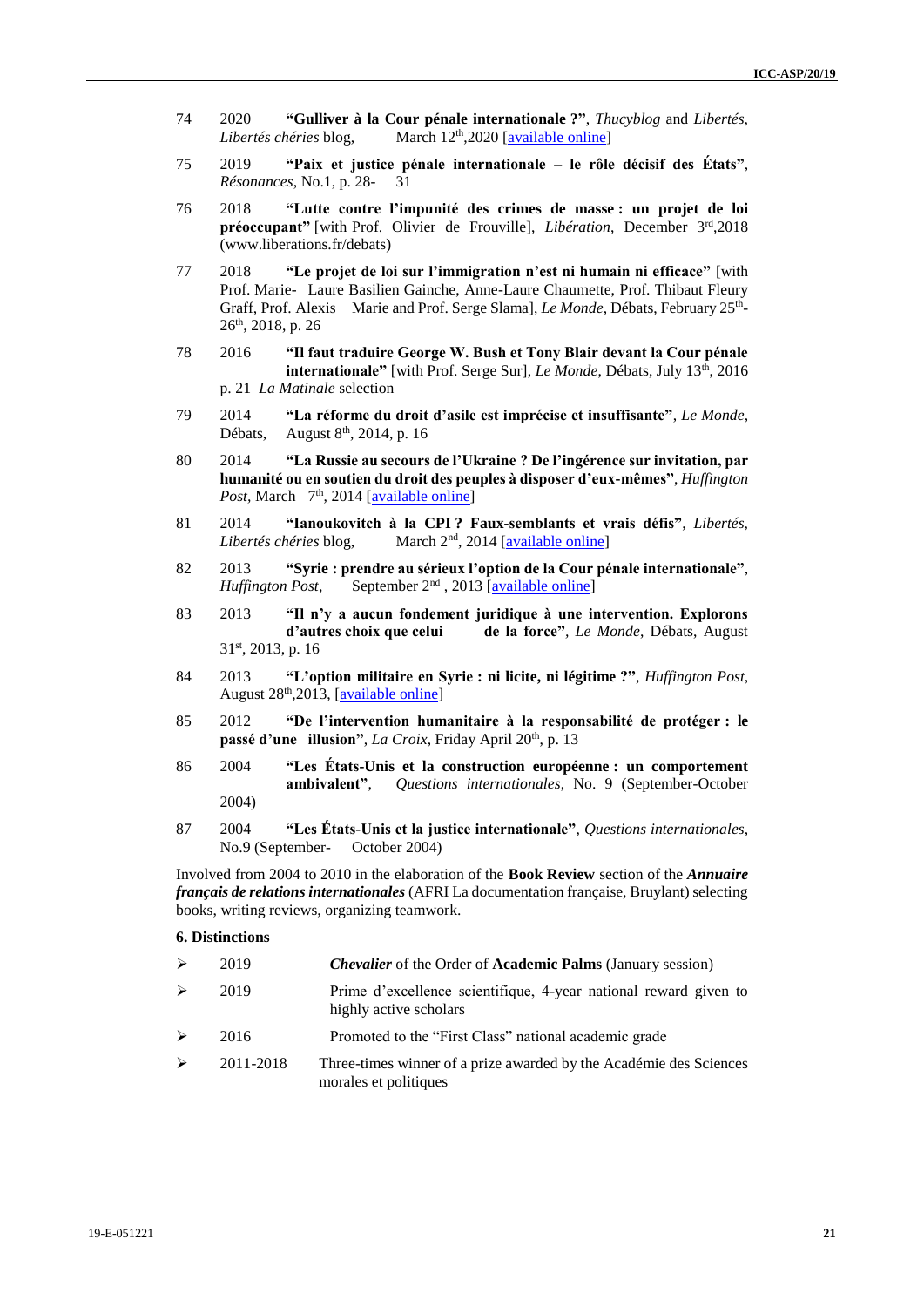# **3. Kambuni, Lucy Muthoni (Kenya)**

[Original: English]

### **Note verbale**

The Embassy of the Republic of Kenya to the Kingdom of the Netherlands presents its compliments to the Secretariat of the Assembly of State Parties and has the honor to refer to the Note Ref. No. ICC-ASP/20/SP/37 dated  $20<sup>th</sup>$  May 2021 regarding the election of members of the Advisory Committee on Nomination of Judges.

The Embassy submits the nomination of Ms. Lucy Muthoni Kambuni for re-election as a member of the Advisory Committee on Nomination of Judges at the elections scheduled to take place at the twentieth session of the Assembly of State Parties to the Rome Statute to be held from  $6<sup>th</sup> - 11<sup>th</sup>$  December 2021.

Enclosed is a statement pursuant to the terms of reference of the Advisory Committee, the curriculum vitae and Bio data of Ms. Kambuni.

The Embassy of the Republic of Kenya to the Kingdom of the Netherlands avails itself of this opportunity to renew to the Secretariat of the Assembly of State Parties the assurances of its highest consideration.

### **Statement of qualifications**

LUCY MUTHONI KAMBUNI SC; the Nominee of the Republic of Kenya is an eminent legal practitioner of high moral character with established competence and experience in both criminal and international law.

Ms Kambuni has practised law for over thirty – five years, in addition to holding key positions of governance in the Private Sector and serving the Nation in delicate undertakings of great public interest.

In December 2018, she was elected as Member of the Advisory Committee on Nominations of Judges of the International Criminal Court for a term of three (3) years during the Seventeenth Session of the Assembly of States Parties and served diligently in that capacity.

In March 2019, Ms Kambuni was inducted to the Law Society of Kenya's Roll of Honour and in December 2019, she was awarded a state commendation; The Second Class; Elder of the Order of the Burning Spear (E.B.S) in recognition of exemplary service to the Republic of Kenya.

In June 2019, she was appointed by His Excellency the President of the Republic of Kenya as Member of the Tribunal investigating the Conduct of Honourable Justices Martin Mati Muya, Judge of the High Court of Kenya, Lucy Njoki Waithaka, Judge of the Environment and Land Court of Kenya, and Njagi Marete, Judge of the Employment and Labour Relations Court and is serving as Vice- Chairperson

Ms Kambuni has taught law at undergraduate level and at the Kenya School of Law, the Bar School for Kenya. She was also, in 2005, elected as the first woman Vice-Chairperson of the Law Society of Kenya. In 2012, Ms Kambuni was conferred the rank of **Senior Counsel (SC)** by His Excellency, the President of the Republic of Kenya pursuant to Section 17 (1) of the Advocates Act Chapter 16 of the Laws of Kenya; in recognition of exemplary service to the legal and public service.

Ms Kambuni has throughout her academic career exhibited a marked leaning and interest in international law. She has studied relevant course units at Masters Level at the University of Nairobi, including, International Criminal Law, International Litigation and Conflict Resolution, International Human Rights Law, International Humanitarian Law, International Environmental Law, International Air and Space Law and International Intellectual Property Law.

In 2012, the Honourable Attorney General of Kenya appointed Ms Kambuni as a member to the Working Committee to Advise the Government on the Case Before the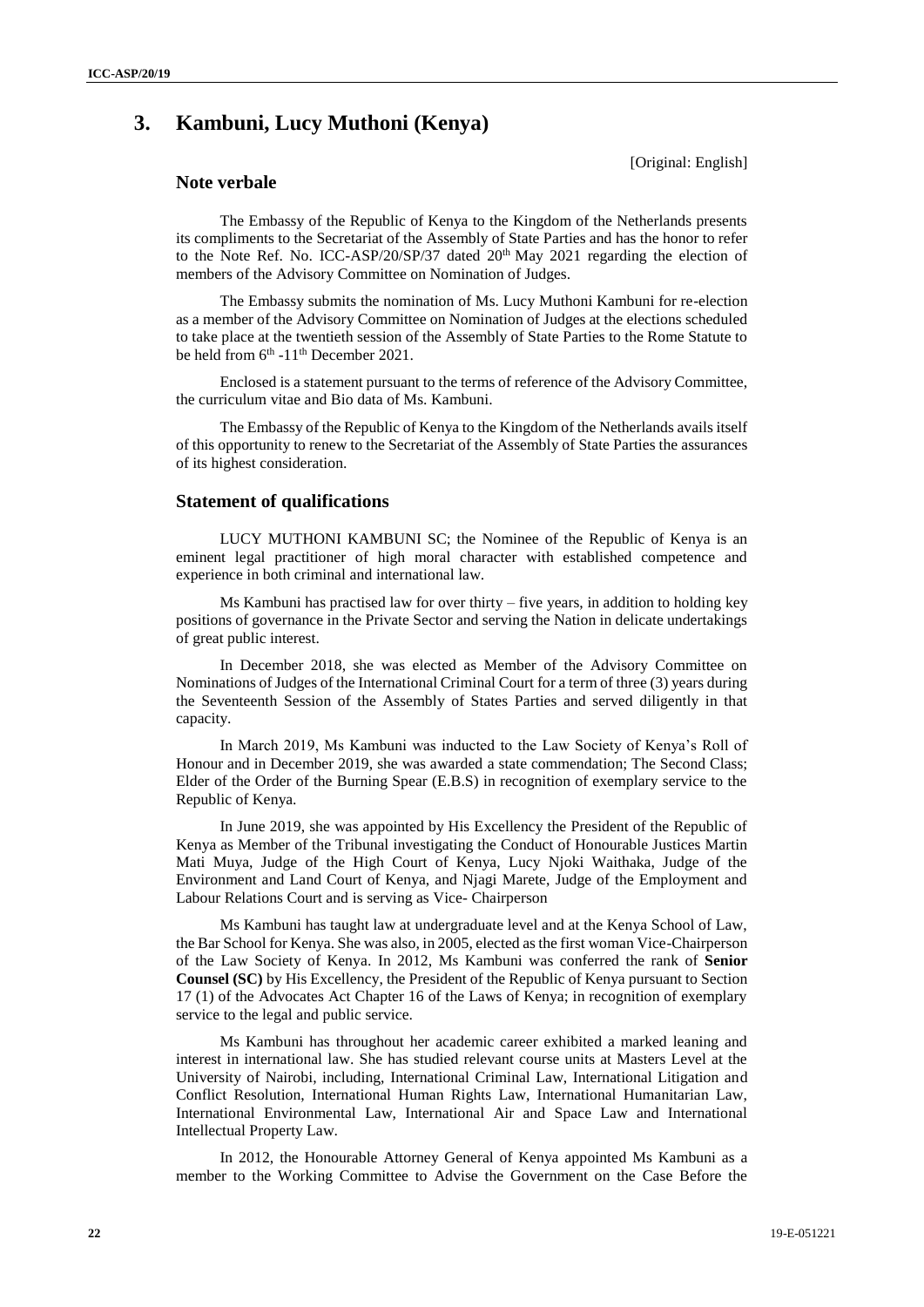International Criminal Court involving Kenya Citizens. This presented an excellent opportunity to Ms Kambuni to study and understand the Case before the Court, appreciate the workings of the Court and advise the Government as appropriate.

Ms Kambuni has taught relevant courses, including Trial Advocacy and the Law of Evidence at the Kenyatta University School of Law. At the Kenya School of Law, Ms Kambuni, taught Professional Ethics and Practice, testimony to her commitment to contribute to the professionalism and ethical conduct of the Kenyan Bar.

Ms Kambuni has over her professional career undertaken criminal litigation. Of significant mention, however, is the role she played in 2012 when she was appointed, by His Excellency, the President of the Republic of Kenya, as Lead Assisting Counsel, to the Commission Investigating the Crash of Helicopter 5Y-CDT in the Kibiku Forest, Ngong on 10th June 2012, an accident that robbed Kenyans of all six passengers on board, including the then Interior Security Minister, Hon. George Saitoti and his Assistant Minister, Hon. Joshua Orwa Ojode. Ms Kambuni's role involved, alongside the State Counsel assigned to the Commission, the interviewing and preparation of numerous witness statements and the presentation of all relevant evidence to the Commission and finally, the preparation and presentation of Submissions on the Investigation.

In 2008, Ms Kambuni was appointed Commissioner to Independent Review Commission commonly known as '*the Kriegler Commission'* that looked into the General Elections held in Kenya on 27 December 2007 and in particular, the Presidential Elections that were gravely contested occasioning the Post-Election Violence of 2007-2008. The Commission was established pursuant to the settlement brokered by the Kofi Annan -led Panel of Eminent African Personalities, under the auspice of the African Union. The Report of the Kriegler Commission was an integral document in the review of the Constitution and in particular, the election laws.

In 2015, the President of the Republic of Kenya appointed Ms Kambuni as the Lead Assisting Counsel to the Commission of Inquiry into the Petition to Suspend the Makueni County Government, following numerous complaints by residents, including that both the County Executive and County Assembly had grossly misappropriated funds allocated for the development of the County. Ms Kambuni, alongside the State Counsel assigned to the Commission ensured that all relevant witnesses were interviewed, and their evidence adduced before the Commission. Ms Kambuni participated in the drafting of the Report of the Commission.

Ms Kambuni, as is evident from her Bio and Curriculum Vitae attached hereto, has vast experience as a legal professional and has variously served in the Public and Private Sectors. She continues to serve the community, including on pro bono basis and is committed to contributing to the promotion of ethical values in the Society. Her wealth of experience and understanding and appreciation of International Law is an invaluable asset to the Advisory Committee for which she has diligently served as member in the last nearly three (3) years.

#### **Curriculum vitae**

**Name**: Lucy Muthoni Kambuni sc **Date of birth**: 17<sup>th</sup> January 1961 **Nationality**: Kenyan

**Contact address:** L.M.Kambuni & Associates,Advocates Kodhek Maisonettes (No.2) Opposite Yaya Centre, Off Ring Road, Kilimani P.O.Box 43520-00100, GPO, Nairobi Cell Phone: 0722719955 Email: [lucy@kambuniadv.com](about:blank)

**Marital status:** Married with adult children aged 31, 33, and 35

**Languages**: English, Kiswahili and French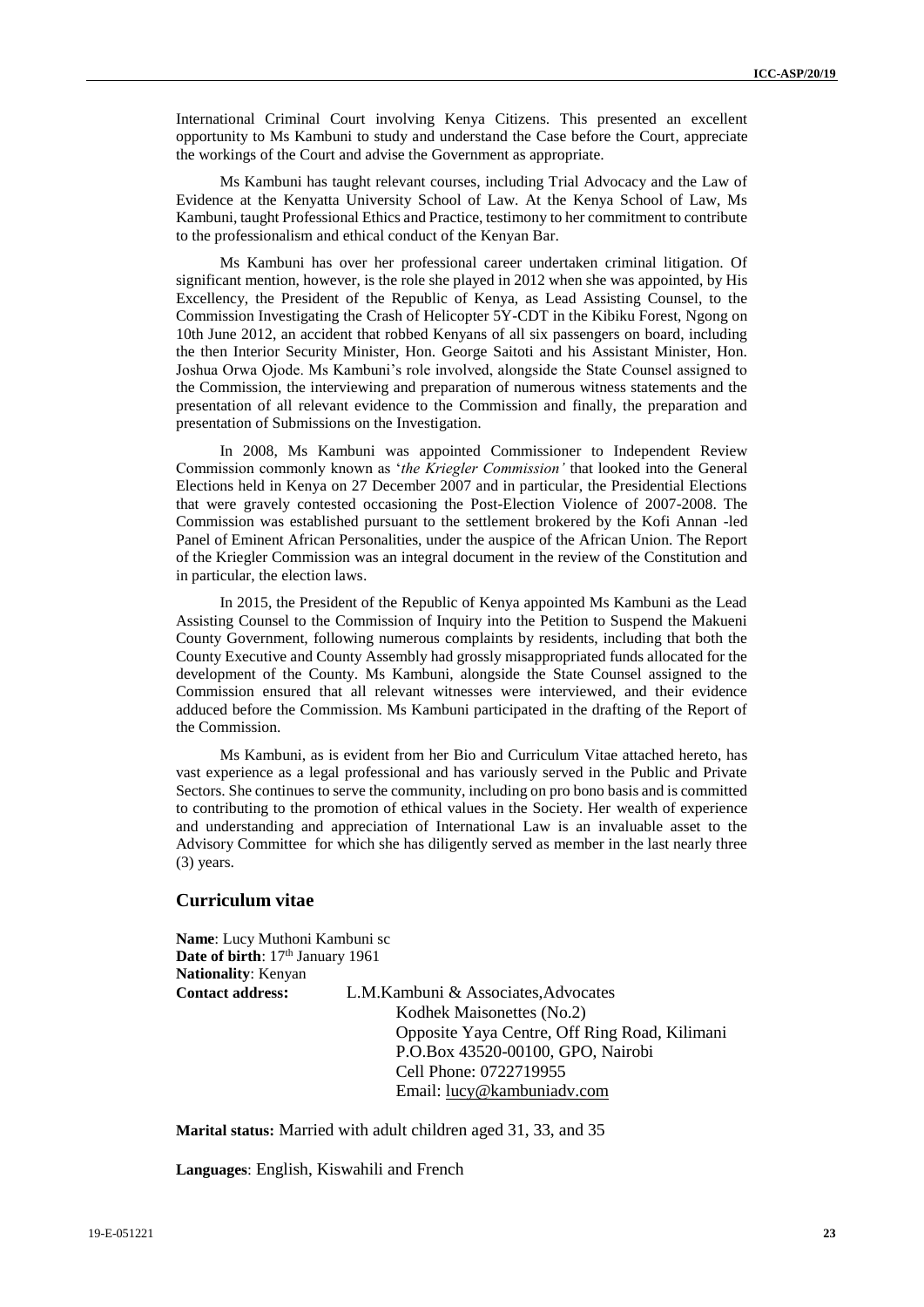**Membership of professional societies:** Law Society of Kenya, East Africa Law Society, National Bar Association (U.S.A)

### **Career objectives**

To undertake and enrich a broad range of experience in the practice of the law for service in private and public and international environments.

### **Educational background**

2005 Master of Laws (LLM) in Public International Law (International Criminal Law, International Litigation and Conflict Resolution, International Air and Space Law and International Human Rights. Additional Units studied included Comparative Constitutional Law, International Intellectual Property Law, Law and Economics, International Environmental Law and International Humanitarian Law), University of Nairobi

16.9.85 Admitted as an Advocate of the High Court of Kenya

1985 Diploma Certificate at the Kenya School of Law, Nairobi

1984 – 1985 Kaplan & Stratton Advocates, Nairobi

Pupillage program in partial compliance of the award of a diploma by the Kenya School of Law

1980 – 1984 Faculty of Law Second Class Honors (Upper Division); University of Nairobi

1978 – 1979Advanced Level Education (A-Level) (three principles and one subsidiary (16 Points) Alliance Girls' High School, Kenya

1974 – 1977 Secondary Education (O-level) Division 1 (13 points); Alliance Girls High School, Kenya

### **Employment record**

| $5.5.06$ - presently                    | Founder; L.M. Kambuni & Associates Advocates, Nairobi |                 |
|-----------------------------------------|-------------------------------------------------------|-----------------|
| 2007 to 2012                            | Lecturer, Kenya School of Law, Nairobi                |                 |
| $2008 - 2011$                           | Lecturer, Kenyatta University School of Law, Nairobi  |                 |
| $1, 8, 91 - 4, 5, 06$                   | Partner, Kambuni & Githae Advocates, Nairobi          |                 |
| 17.9.85 - 31.7.91<br>Advocates, Nairobi | Advocate (in the Litigation Department); Kaplan       | <b>Stratton</b> |

#### **Relevant key qualifications and achievements**

- December 12, 2019: Awarded State Commendation; The Second Class; Elder of the Order of the Burning Spear (E.B.S) in recognition of exemplary service to the Republic of Kenya
- June 4, 2019: Appointed by His Excellency, the President of the Republic of Kenya as Member of the Tribunal investigating the Conduct of Honourable Justices Martin Mati Muya, Judge of the High Court of Kenya, Lucy Njoki Waithaka, Judge of the Environment and Land Court of Kenya, and Njagi Marete,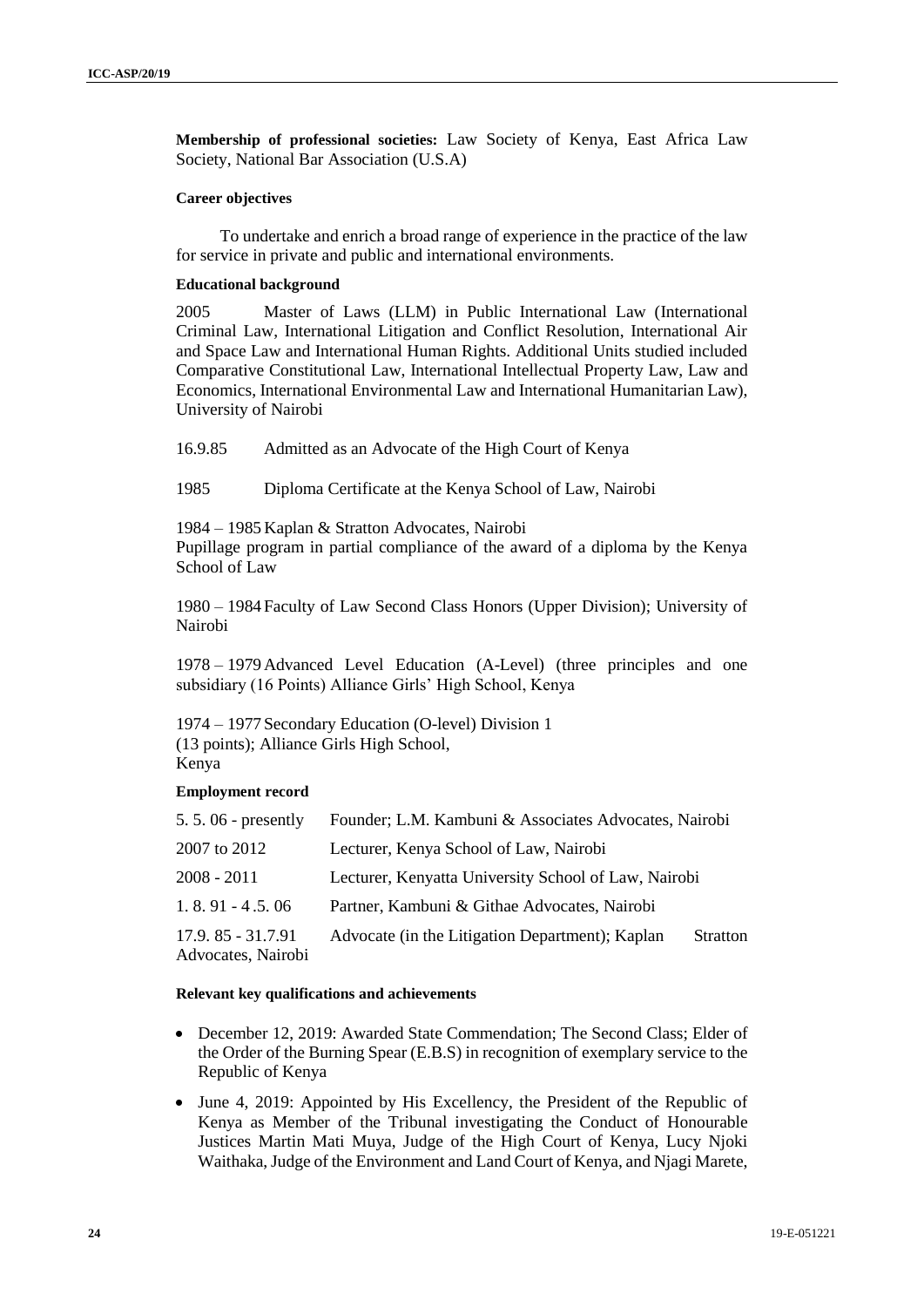Judge of the Employment and Labour Relations Court and is serving as Vice-Chairperson

- March 30, 2019: Inducted to the Law Society of Kenya's Roll of Honour
- December 2018: Elected as Member of the Advisory Committee on Nominations of Judges of the International Criminal Court for a term of three (3) years during the Seventeenth Session of the Assembly of States Parties
- Legal Practitioner for over Thirty-five (35) years and has practised variously in law including in Corporate, Commercial, Constitutional, Elections and Criminal law
- Has on continued basis been retained as Consultant in Constitutional Law by Public Agencies
- October 2016-: Commissioner to the Commission for University Education
- March 2015: Appointed by His Excellency, the President of the Republic of Kenya as the Lead Assisting Counsel to the Commission of Inquiry into the Petition to Suspend the Makueni County Government
- October 2014: Trustee Certificated under the Trustee Development Program, Kenya
- August 2014: Appointed by the Honorable the Chief Justice of the Republic of Kenya as Member to the Employment and Labour Relations Rules Committee and currently serves as Vice Chairperson to the Committee
- $\bullet$  11<sup>th</sup> December 2012: Conferred the rank of Senior Counsel (SC) by His Excellency, the President of the Republic of Kenya pursuant to Section 17 (1) of the Advocates Act Chapter 16 of the Laws of Kenya; in recognition of exemplary service to the legal and public service
- November 2012-November 2013: Nairobi, Consultant for UN Women for *'Gender Analysis of the Devolution Process to Inform Medium Term Plan II'*
- 2012 2020: Chairperson of the Board of Trustees, Alexander Forbes Retirement Fund (currently known as Zamara Fanaka Retirement Fund)
- July 2012: Appointed by His Excellency, the President of the Republic of Kenya as Lead Assisting Counsel, Commission Investigating the Crash of Helicopter  $5Y$ -CDT in the Kibiku Forest, Ngong on  $10<sup>th</sup>$  June 2012
- May 2012 December 2012: Resource Person for the Kenya National Integrated Civic Education Program Media Campaign, a sustainable program of civic education on the Constitution of Kenya, 2010 through television and radio
- January March 2012: Member of the Working Committee (appointed by the Hon. Attorney General) to Advise the Government on the Case Before the International Criminal Court involving Kenya Citizens
- January February 2012: Resource Person to the Public Sector Forum for Senior Public Officers Training of Trainers under the auspice of the '*Kenya National Integrated Civic Education Program'* and made presentations on '*Concept and Principles of Devolution'* and *'Governance of the Counties and Inter-Governmental Relations',* Nairobi
- January 2012: Carried out a peer comprehensive review of the '*Synopsis of the Constitution'* civic materials for the Kenya National Integrated Civic Education Program as a consultant for the Ministry of Justice, National Cohesion and Constitutional Affairs, Nairobi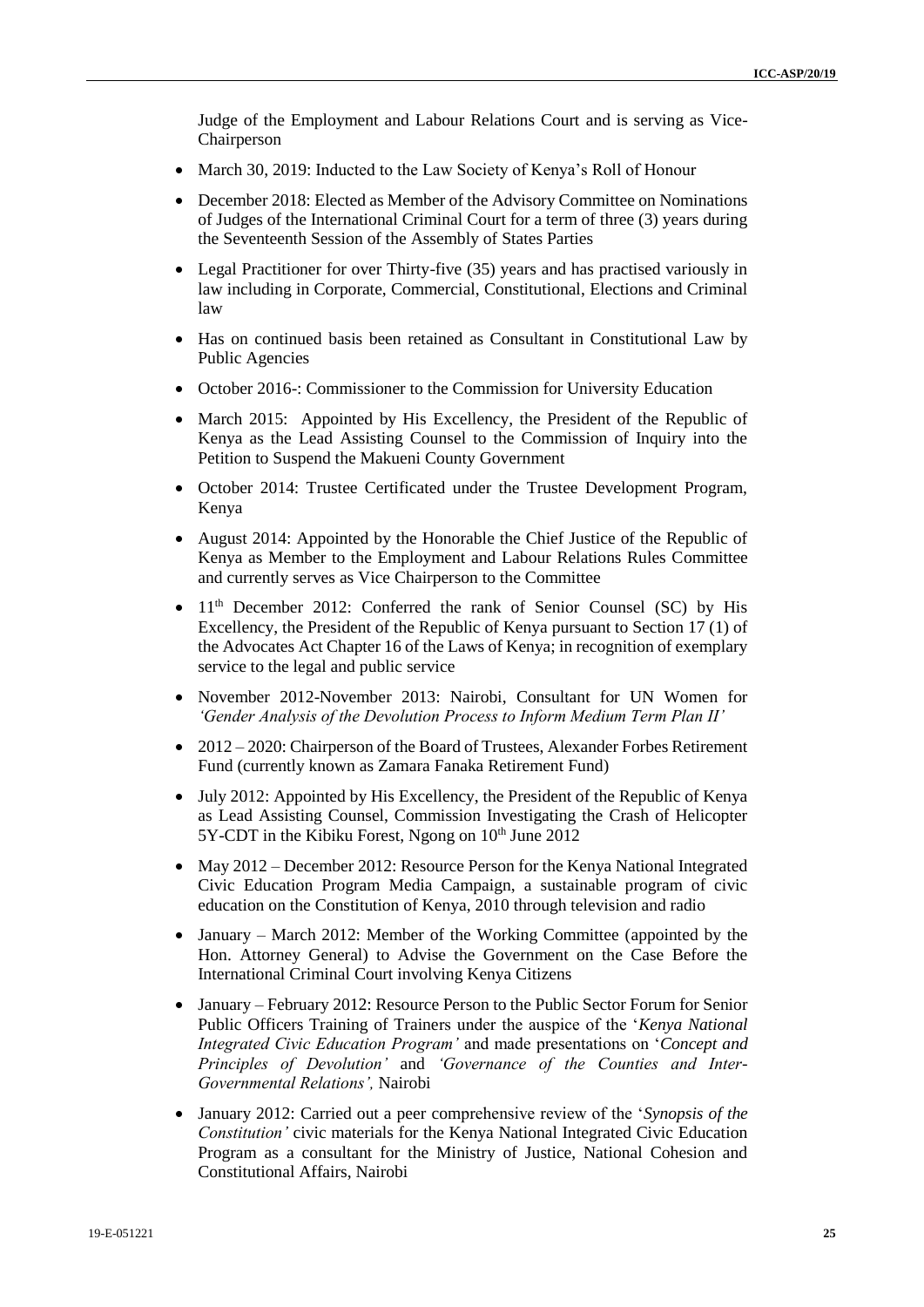- March 2010-July 2010: Consultant for *'The Provision of Technical Support and Advice on the Constitutional Reform Process Under the Ministry of Justice, National Cohesion and Constitutional Affairs'* and undertook a study and issued a report on *'Devolved Government under the Proposed Constitution of Kenya'.*  Variously made presentations on the subject at the Ministry's *'Public Constitutional Dialogue with Experts on the Proposed Constitution of Kenya',* a series of public meetings held around the country in the run-up to the Referendum
- October 2010- September 2011: Vice Chairperson, Task Force on Devolved Government
- May 2010: Convenor, Law Society Committee on Civic Education for the Proposed Constitution of Kenya; Nairobi
- March September 2008: Commissioner, Independent Review Commission (IREC) *(Kriegler Commission)* that looked into the General Elections held in Kenya on 27 December 2007, and was established pursuant to the settlement brokered by the Kofi Annan led Panel of Eminent African Personalities
- December, 2007-January 2012: Acting Chairman, Tourism Trust Fund
- 2006-2010: Council Member, Masinde Muliro University of Science and Technology
- 2006: Member of the Multi-Sectoral Review Steering Committee, a joint initiative by the Government, Political Parties and Non-State Actors, tasked to review the Constitution of Kenya
- 2006: Member, Law Society Standing Committee on Constitutional Review (the outcome was a Draft Constitution for Kenya by the LSK)
- 2005- 2020: Trustee Alexander Forbes Retirement Fund (currently Zamara Fanaka Retirement Fund)
- 2005- 2009: Director Kenya Private Sector Alliance (KEPSA)
- 2005- 2012: Trustee Tourism Trust Fund (an initiative by the European Union and Government of Kenya)
- 2004 October 2007: Member, Council of Legal Education
- February 2005: Member to the Task Force on the Development of Policy and Framework for Legal Education and Training in Kenya
- 2004-2005: Vice-Chairman, Law Society of Kenya
- 2003- 2009: Governing Council Member Mater Hospital
- 2003-2005: Ad hoc Panel Member of the Disciplinary Committee of the Law Society of Kenya
- 2003: Chairman, Law Society of Kenya Committee Investigating corruption in the Judiciary
- 2002-2003: Regulatory Committee Member of the NGO Council
- 1995: In Washington D.C. A Founder Member of the East Africa Law Society

### **Relevant unpublished works**

i) The Application of International Criminal Law in Kenya

ii) The International Criminal Court and Non-International Armed Conflict with Reference to Darfur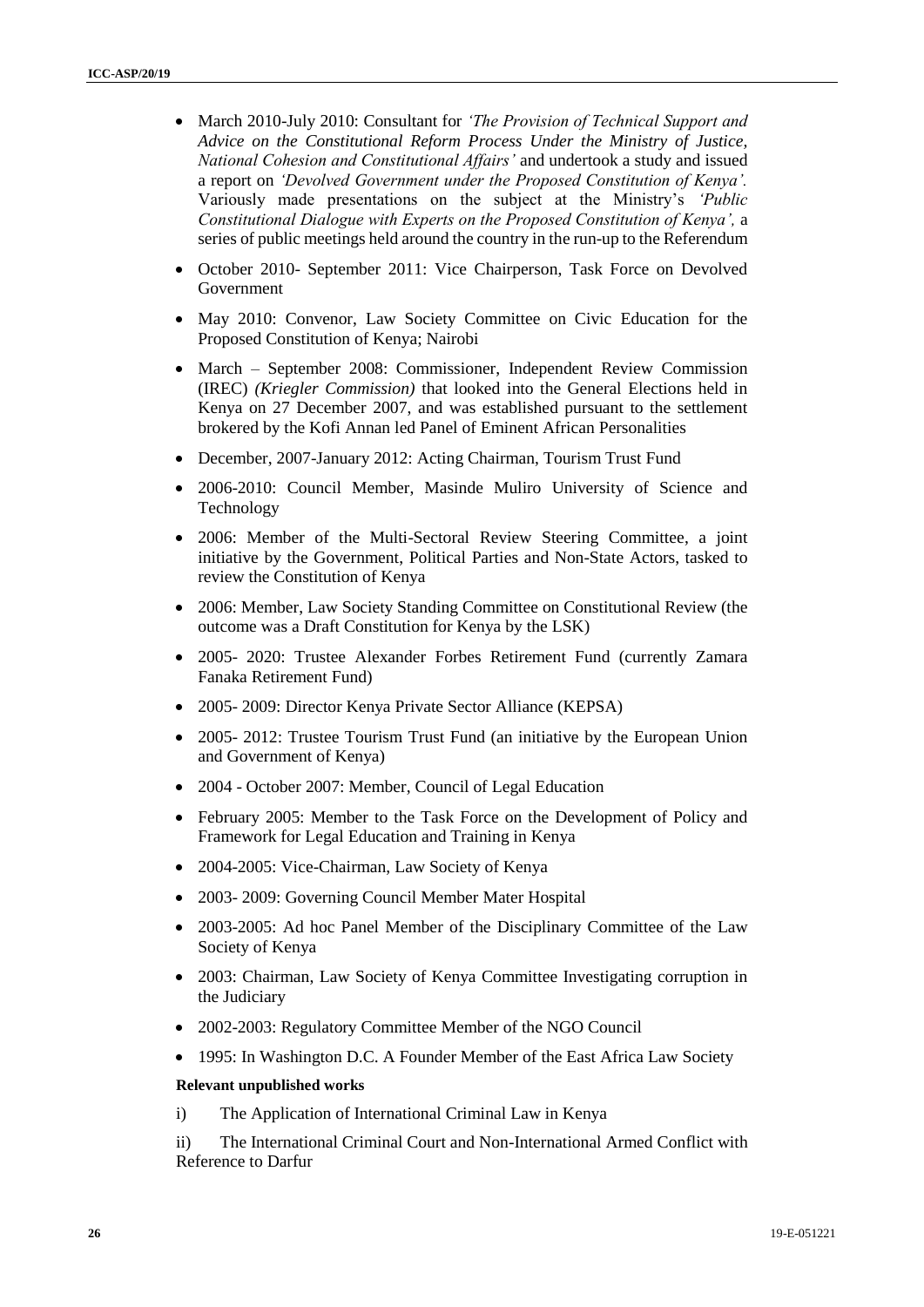iii) The International Court of Justice and Settlement of African Disputes: Trends and Prospects (A Thesis submitted in partial fulfillment of the Master of Laws (LLM) Degree, University of Nairobi, Faculty of Law, 2003-2005)

### **Recognition**

2019: The Republic of Kenya

2006: Law Society of Kenya

2005: East Africa Law Society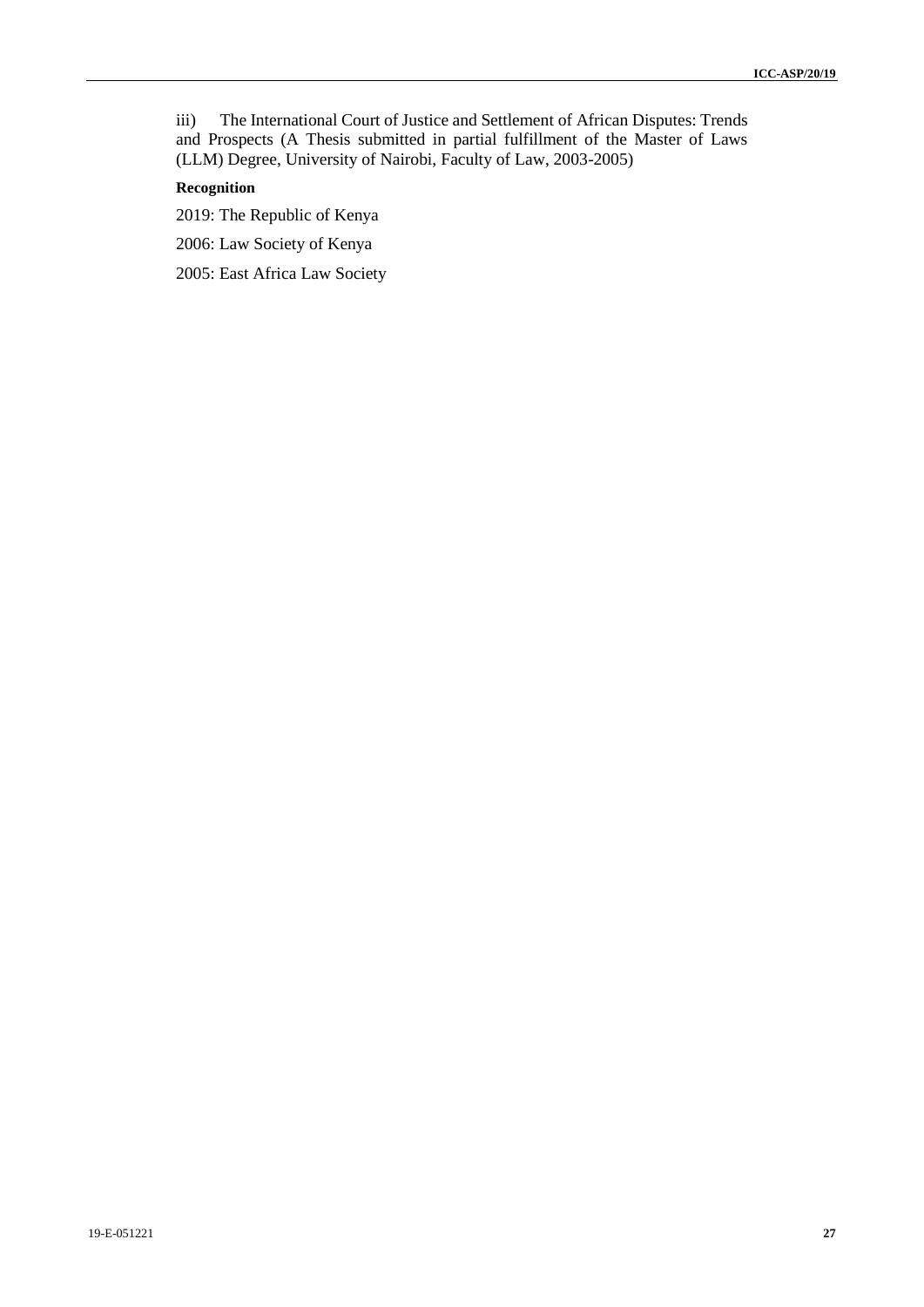# **4. Kolaković-Bojović, Milica (Serbia)**

[Original: English]

### **Note verbale**

The Embassy of the Republic of Serbia in The Hague presents its compliments to the Secretariat of the Assembly of States Parties to the Rome Statute of the International Criminal Court and, with reference to the Secretariat's note verbale ICC-ASP/20/SP/53, dated 30 August 2021, has the honour to inform the Secretariat that the Government of the Republic of Serbia has decided to nominate Ms. Milica Kolaković-Bojović for election to the Advisory Committee on Nominations of Judges of the International Criminal Court, at the elections to be held during the twentieth session of the Assembly of States Parties.

The Embassy has the honour to enclose the statement of qualifications for Ms. Milica Kolaković-Bojović and her curriculum vitae.

#### **Statement of qualifications**

The Republic of Serbia presents the candidature of Prof. Dr. Milica Kolaković-Bojović for the election to the Advisory Committee on Nominations of Judges of the International Criminal Court (Advisory Committee).

This statement is submitted in accordance with article 36, para. 4 c) of the Rome Statute and resolution ICC-ASP/10/Res.5, adopted by the Assembly of States Parties, relating to the procedure for the election of the members of the Advisory Committee.

Professor Kolaković-Bojović meets the requirements set out in the terms of reference of the Advisory Committee. She is a person of high moral character, impartiality and integrity. She also has established competence in relevant areas of international law, namely international humanitarian law, law on human rights and criminal law, as well as extensive experience in a professional legal capacity which is of relevance to the judicial work of the Court.

In June 2017, Mrs. Kolaković-Bojović was elected to the membership of the United Nations Committee on Enforced Disappearances (UN CED). In September 2017, she was appointed to the position of the UN CED reprisal focal point. Since 2019 she is a Vice-President of the Committee. In the scope of her work within the Committee, she served as a Rapporteur on several occasions, and also worked on the development of the Guiding principles for search for disappeared persons adopted by the CED in 2019. Since 2020, she is a member of the Working group for urgent actions. Also in 2020, the Committee appointed her to work on the development of the Guidelines to prevent and address intimidation and reprisal against individuals and groups cooperating with the Committee on Enforced Disappearances*.*

She possesses extensive knowledge and comprehensive experience in international standards and the United Nations institutional framework dealing with the human rights protection, gained through her membership in the UN CED, but also working as an independent expert in the field of victim's rights and transitional justice.

In her professional career, Mrs. Kolaković-Bojović has been engaged as an expert in the numerous scientific research and donor-funded projects in the justice sector, both at the national and international level. She has also coordinated or participated in the development of more than 30 public policy analyses and strategic documents in the field of prosecution of war crimes, victims' rights, execution of penal sanctions and judicial reform.

She has, so far, published two books and more than 80 scientific papers and book chapters. She is editor-in-chief of the Journal of Criminology and Criminal Law and a member of the Serbian Association for Criminal Law Theory and Practice.

For all the above reasons, the Republic of Serbia is confident that Prof. Dr. Milica Kolaković-Bojović qualifies to become a member of the Advisory Committee on nomination of judges of the International Criminal Court, to whose work she can make a useful and meaningful contribution.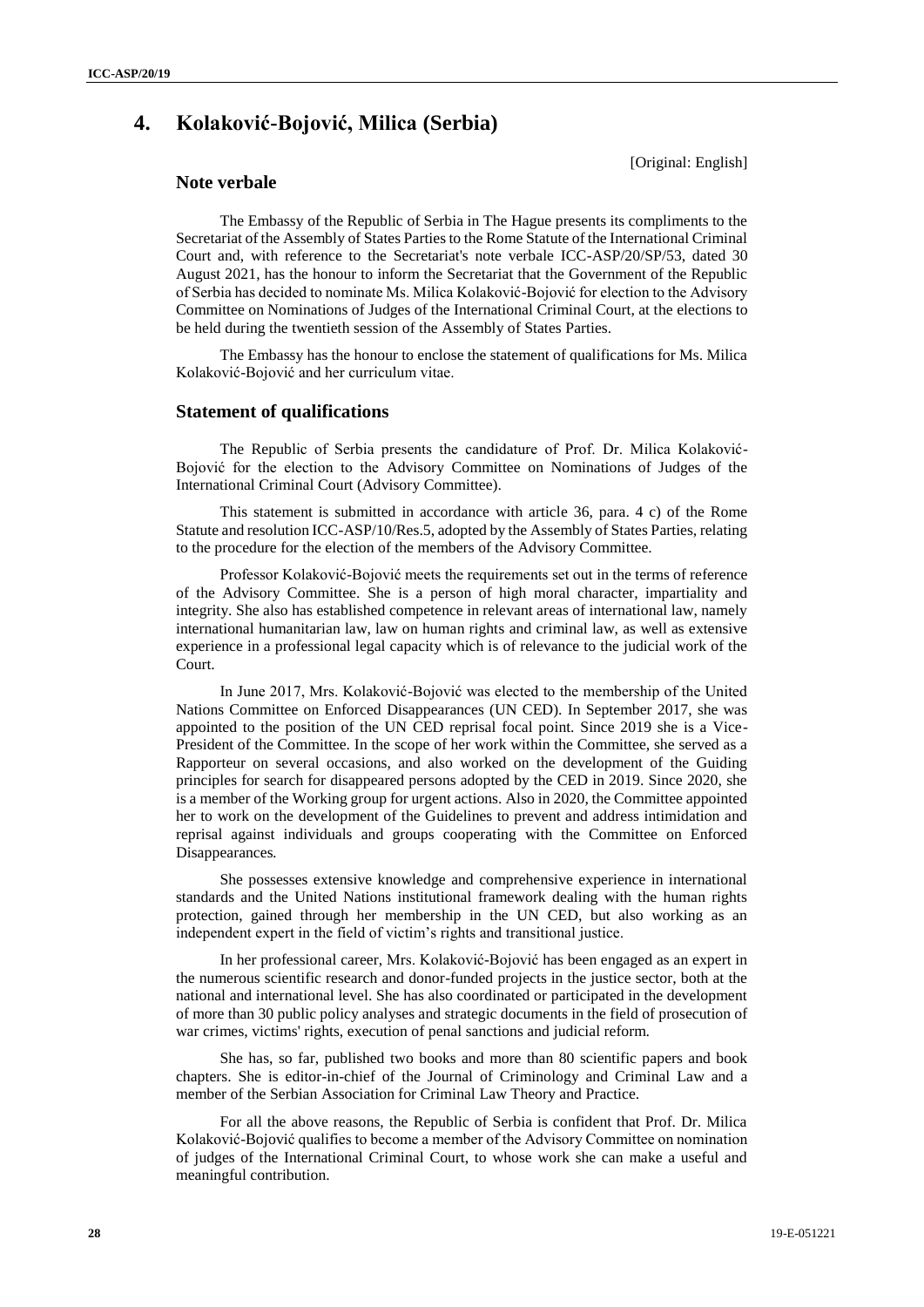### **Curriculum vitae**

#### **Personal details**

Name: Kolaković-Bojović, Milica

Date and place of birth: 17 February 1984, Belgrade, Serbia

Nationality: Serbian

United Nations working languages: English

#### **Current position/function**

- 1. Since 2019- Vice-President of the United Nations Committee on Enforced Disappearances
- 2. Since 2017- Member of the United Nations Committee on Enforced Disappearances; The Rapporteur of the Committee on the issue of reprisals
- 3. Since 2020- a member of the working group for urgent actions
- 4. Senior Research Fellow- Institute of Criminological and Sociological Research-Belgrade, Serbia
- 5. Asst. Professor of the Criminal law and procedure- PEM University, Sarajevo, Bosnia and Herzegovina
- 6. Independent legal and justice reform expert on the several OSCE, UNICEF, UNDP, EU and CoE justice reform projects

#### **Educational background**

2016- University of Belgrade, Faculty of Law- P.h.D. in criminal law and procedure (Efficiency of Criminal Justice)

2008- University of Belgrade, Faculty of Law- LL.M. Criminal Law (Juvenile Justice) 2007- University of Belgrade, Faculty of Law- B.A. Degree-Judicial Department

#### **Main professional activities**

Milica Kolaković-Bojović, PhD is criminal law professor, senior researcher in the scientific institute and an independent legal and human rights expert.

In June 2017 Mrs. Kolaković-Bojović was elected in the membership of the UN CED. In September 2017 she was appointed to the position of the UN CED reprisal focal point. Since 2019 she is a Vice-President of the Committee. In the scope of her work within the Committee, she served as a rapporteur on several occasions, but also worked on the development of the *Guiding Principles for Search for Disappeared Persons* adopted by the CED in 2019. Since 2020 she is a member of the working group for urgent actions. Also in 2020, the Committee appointed her to work on the development of the *Guidelines to prevent and address intimidation and reprisal against individuals and groups cooperating with the Committee on Enforced Disappearances.*

In her professional career she has been engaged as an expert in the numerous scientific research and donor-funded projects in the justice sector, supported or implemented by the OSCE, CoE, EU, World Bank, USAID, UNICEF, UNDP, German and Swiss governments, both- at the national and international level. She has also coordinated or participated in the development of more than 30 public policy analyses and strategic documents in the field of prosecution of war crimes, victims' rights, execution of penal sanctions and judicial reform.

She possesses extensive knowledge and comprehensive experience in international standards and the UN institutional framework dealing with the human rights protection,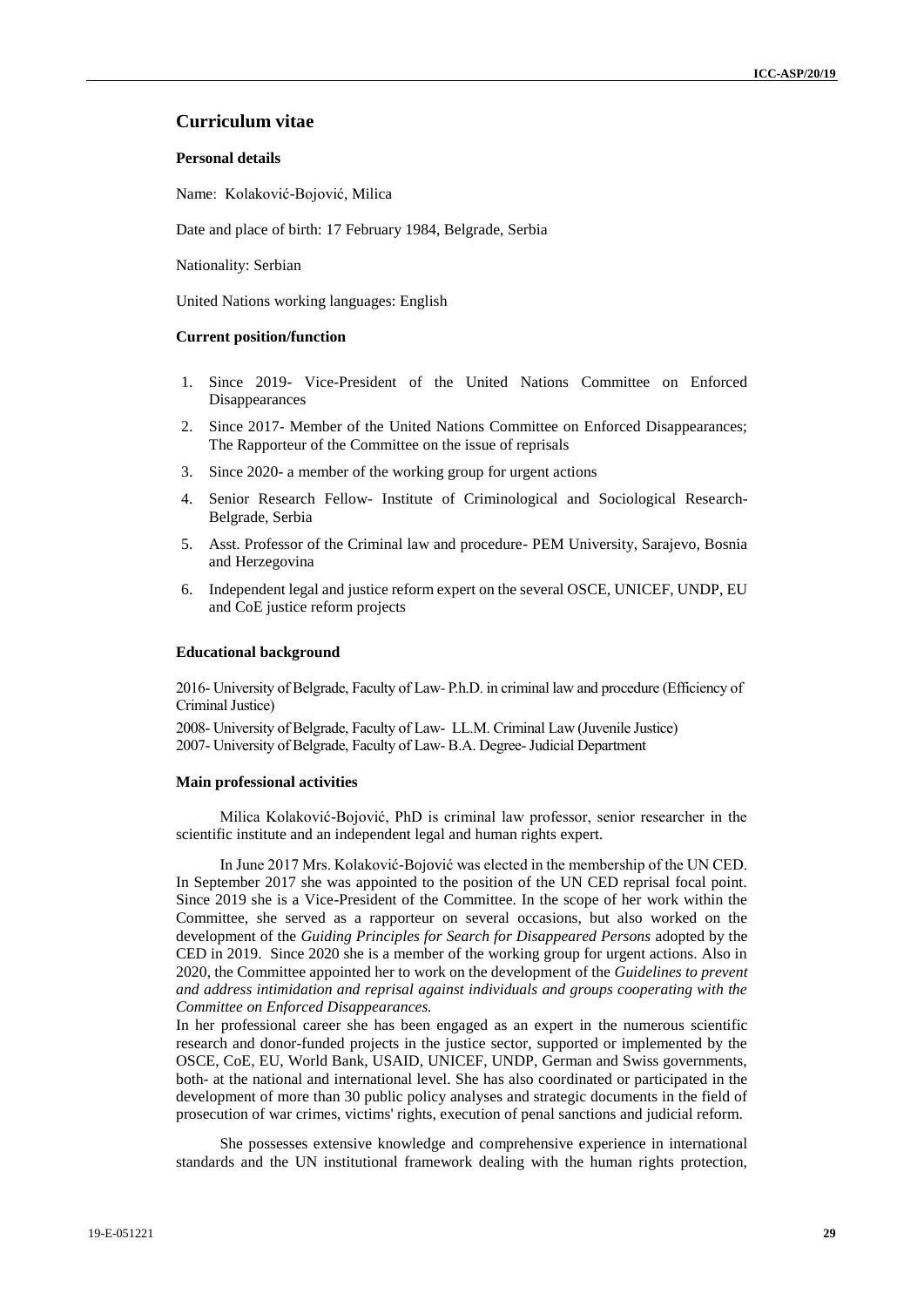gained through her membership in the UN CED, but also working as an independent expert in the field of victim's rights and transitional justice.

In addition to her academic work and the expert engagement in the justice sector reforms, Mrs. Kolaković-Bojović took part in the Negotiating Mechanism of the Republic of Serbia with the EU from 2013 to 2018 in the capacity the coordinator of the Action Plan for Chapter 23 and the President of the Council for the Implementation of the Action Plan for Chapter 23.

She has published two books and more than 80 scientific papers and book chapters, so far. She is Editor-in-chief of the Journal of Criminology and Criminal Law and a member of the Serbian Association for Criminal Law Theory and Practice.

#### **Most recent publications**

#### **Books**

1). Kolaković-Bojović, M., Petković M. Bojan (2020) *Judiciary in Serbia between the Rule of Law and Self-governance*, Institute of Criminological and Sociological Research, Belgrade

2). Kolaković-Bojović, M. (2018) *Organization of the judiciary in the Republic of Serbiareform framework and EU standards*, Institute of Criminological and Sociological Research, Belgrade.

#### **Articles, papers and book chapters**

1) Kolaković-Bojović, M. (2021). Life Imprisonment and Parole in Serbia – (An) Intentionally Missed Opportunity, Journal of Criminology and Criminal Law, 59(1), ISSN 1820-2969

2) Kolaković-Bojović, M. (2020). Victims Directive (2012/29 / EU) and criminal legislation of the Republic of Serbia. In: С. Bejatović (ed.) Victim of criminal offense and criminal law instruments of protection (international legal standards, regional criminal legislation, application and measures to improve protection) (41-54). Belgrade: OSCE Mission to the Republic of Serbia, ISBN 978-86-6383-093-6.

3) Kolaković-Bojović, M, Grujić, Z. (2020) Crime Victims and The Right to Human Dignity - Challenges and Attitudes In Serbia- in Z. Pavlović, ed. Yearbook Human Rights Protection, The Right To Human Dignity (239-270) Novi Sad: Republic of Serbia Autonomous Province of Vојvоdinа Prоvincial Protector of Citizens – Ombudsman and Institute of Criminological and Sociological Research

4) Kolaković-Bojović, M. (2019). Wrongful Removal of Children, Protection of the Rights of the Child "30 Years After the Adoption of the Convention on the Rights of the Child", No.2, 429-449.

5) Kolaković-Bojović, M. (2019). The synergy between criminal law and medicine under the international convention for the protection of all persons from enforced disappearance. In: I. Stevanović & N. Vujičić (Eds.) Penal law and medicine - Collection of papers from international scientific thematic conference, (pp. 387-398). Palić, 29- 30.05.2019. Belgrade: Institute of criminological and sociological research. ISBN 978-86- 80756-18-9.

6) Kolaković-Bojović, M. & Tilovska-Kechegi, E. (2019). Regional cooperation in the prosecution of war crimes as an EU accession benchmark. In: G. Ilik & A. Stanojoska (Eds.) Towards a better future: democracy, EU integration and criminal justice, (pp. 83-99). Bitola: Faculty of law, St. Climent Ohridski. ISBN 978-608-4670-04-9.

7) Kolaković-Bojović, M. (2019). Limitations of the detention duration – between protection and violation of human rights. In: S. Bejatović (Ed.) Detention and other means of securing defendant's presence in criminal proceedings (international legal standards,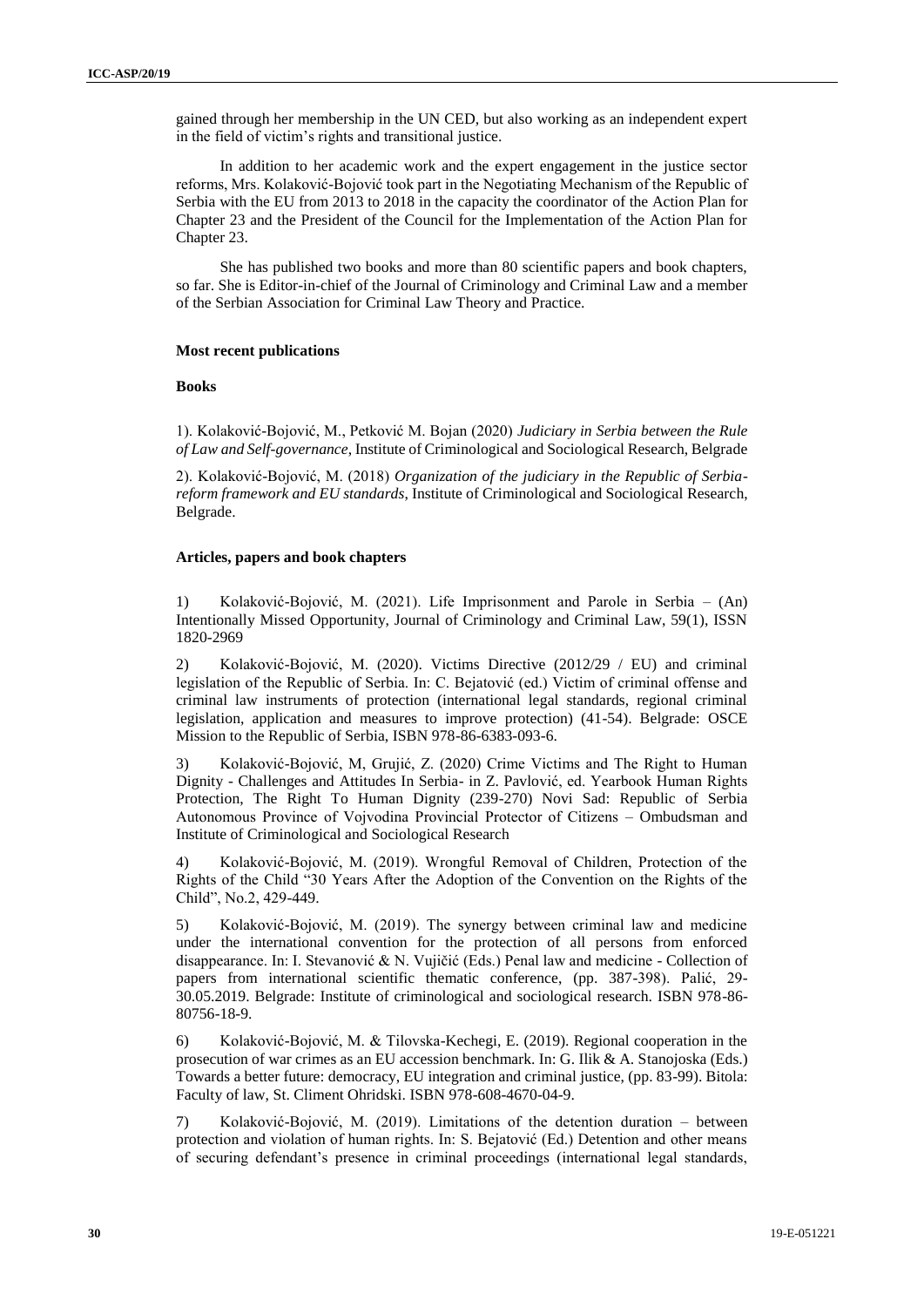regional legislation and implementation), (pp. 329-346). Belgrade: OSCE. ISBN 978-86- 6383-087-5.

8) Kolaković-Bojović, M. & Tilovska-Kechegi, E. (2018). The Uniform Application of Law - EU Standards and Challenges in Serbia. In: Z. Pavlović (Ed.), Yearbook. No. 1, Human rights protection "From unlawfulness to legality", (pp. 115-136). Novi Sad: Provincial Protector of Citizens; Belgrade: Institute of Criminological and Sociological research &. ISBN: 978-86-89417-08-1

9) Tilovska-Kechegi, E., Rakitovan, D. & Kolaković-Bojović, M. (2018). Digital Diplomacy in the Changing World. In: S. Nikoloska & A. Stanojoska (Eds.) Security, Political and Legal Challenges of Modern World, (pp. 178-188). Bitola: University "St. Kliment Ohridski". ISBN 978-9989-870-79-8

10) Kolaković-Bojović, M. (2018). Independence of judiciary and efficiency of the judicial protection as international legal standard and precondition for the membership in the EU. Organization of Judiciary and Efficiency of Judicial Protection (pp. 95-116). Zlatibor/Belgrade: Serbian Association for Criminal Law Theory and Practice.

11) Turanjanin, V., Kolaković-Bojović, M. & Soković, S. (2018). The role of defence counsel in the Serbian criminal procedure code: The norm and practice. Annals of the Faculty of law in Zenica, 11(21), 41-58.

12) Kolaković-Bojović, M. (2018). Child victims in Serbia: Normative Framework, Reform Steps and EU Standards. In: I. Stevanović (Ed.) Thematic collection of papers of international significance / International scientific conference "Child friendly justice", (pp. 171-182). Palić 06-07 jun 2018. Belgrade: Institute of Criminological and Sociological research. ISBN: 978-86-80756-10-3

13) Tilovska-Kechegi, E., Kolaković-Bojović, M. & Turanjanin, V. (2018) Support to Victims of Crime: EU Standards and Challenges in Serbia. In: G. Ilik & A. Stanojoska (Eds.) Towards a Better Future: The Rule of Law, Democracy and Polycentric Development, (pp. 125-135). Bitola: University "St. Kliment Ohridski". ISBN: 978-608-4670-00-1

14) Tilovska-Kechegi, E., Kolaković-Bojović, M. & Turanjanin, V. (2018). EU New Strategic Policies Towards the Western Balkans: Hope for the Future or Endless Postponement. In: G. Ilik & A. Stanojoska (Eds.). Towards a Better Future: The Rule of Law, Democracy and Polycentric Development, (pp. 228-238). Bitola: University "St. Kliment Ohridski". ISBN: 978-608-4670-00-1

Kolaković-Bojović, M. & Turanjanin, V. (2018). Secret Detention Sites in the European Court of Human Rights Jurisprudence. In: Security System Reforms as Precondition For Euro-Atlantic Integrations, (pp. 152-164). Ohrid: Faculty of Security-Skopje.

16) Kolaković-Bojović, M. (2018). The Rule of Law Principle: The EU Concept vs. National Legal Identities. In: O. Vujović (Ed.) Universally and particularity at law, (pp. 137- 160). Kosovska Mitrovica: Faculty of Law-University of Priština, Kosovska Mitrovica.

17) Kolaković-Bojović, M. (2018). The Rule of Law and Constitutional Changes in Serbia. In: M. Simović (Ed.) Criminal Legislation and Functioning of the Legal State, (pp. 277-392). Trebinje: Serbian Association for Criminal Law Theory and Practice.

18) Kolaković-Bojović, M. (2017). The Venice Commission Opinions as a Framework of Constitutional Changes in Part that Rules Judiciary. Journal of Institute of Criminological and Sociological research, 3/2017, 21-37. UDC: 347.97, ISSN: 0350-2694

19) Kolaković-Bojović, M. & Turanjanin, V. (2017). Autonomy of Public Prosecution Service - The Impact of the "Checks and Balances" Principle and International Standards. Journal of Eastern European Criminal Law, 4(2), 26-41. doi: 1450114

20) Kolaković-Bojović, M. & Turanjanin, V. (2017). Organization of the Judiciary in the Republic of Serbia in the Context of Constitutional Amendments. Belgrade: Rule of Law Academic Network.

21) Kolaković-Bojović, M. (2017). A Free Legal Aid as an International Standard. In: S. Bejatović. & M. Kolaković-Bojović (Eds.) A Free Legal Aid: Ratio legis, the scope and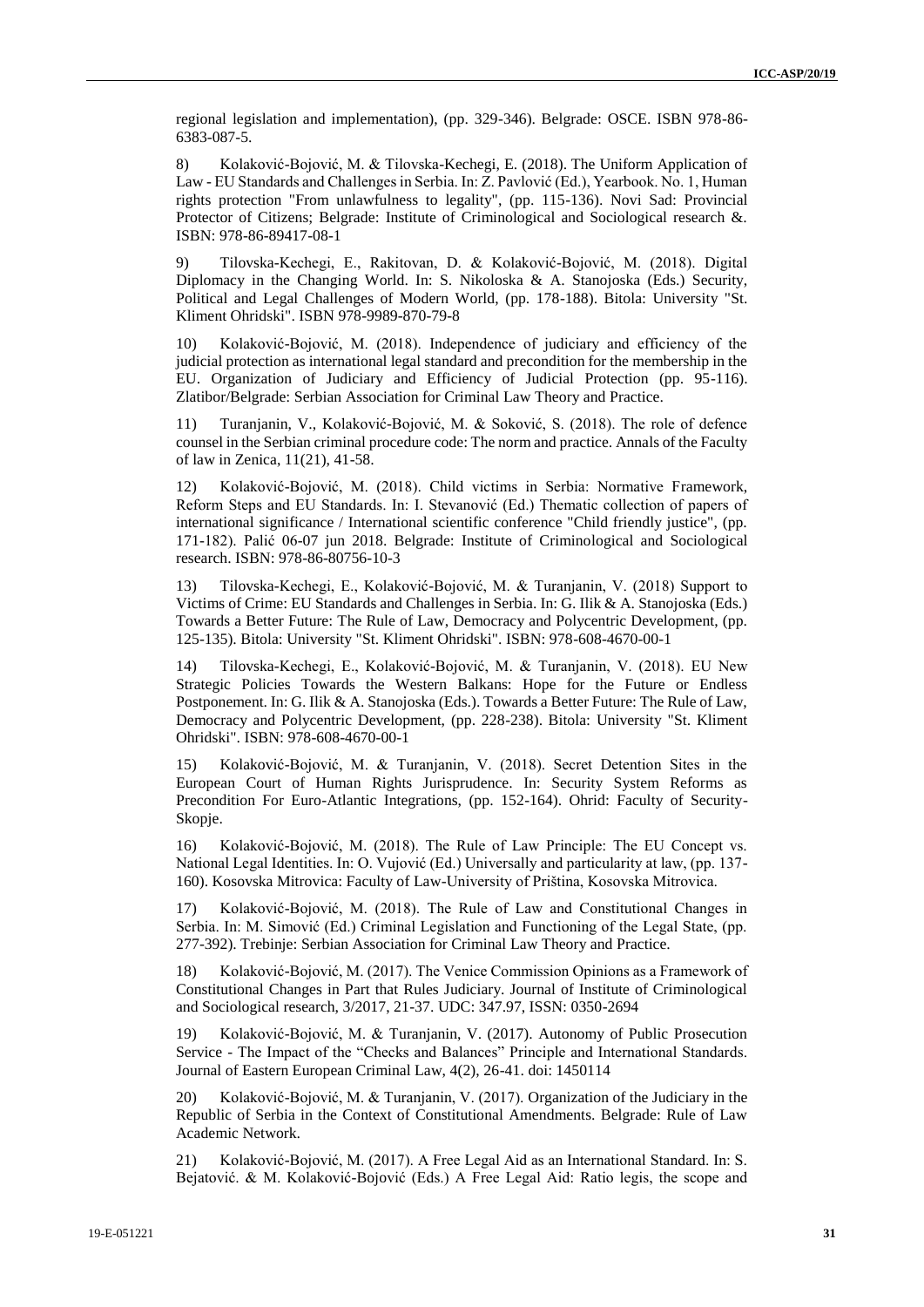conditions for application, (pp. 129-147). Belgrade: Serbian Association for Criminal Law Theory and Practice. ISBN: 978-86-88945-05-9

22) Kolaković-Bojović, M. (2017) Economic crimes and Chapter 23. In: I. Stevanović & V. Čolović (Eds.). Economic Crimes, (pp. 95-106). Belgrade: Institute of Criminological and Sociological Research & Comparative Law Institute. ISBN: 978-86-80186-26-9

23) Kolaković-Bojović, M. & Turanjanin, V. (2017). Secret Monitoring of Communication as a Special Investigation Technique in Focus of the European Court of Human Rights. In: Freedom, Security: The Right to Privacy, (pp. 323-341). Novi Sad: Institute of Criminological and Sociological research & Provincial Protector of Citizens. ISBN: 978-86-80756-07-3

24) Kolaković-Bojović, M. (2017). Strengthening Infrastructural Capacities of Judiciary as a Precondition for Efficiency of Criminal Justice. In: International scientific conference "Archibald Reiss Days", Vol. 2, (pp. 379-389). Belgrade: Academy of criminalistic and police studies. ISBN: 978-86-7020-386-0

25) Kolaković-Bojović, M. (2017). Victim of Crime (Chapter 23 - The Law and Practice in the Republic of Serbia). Reform Processes and Chapter 23 (A year later), (pp. 140-150). Zlatibor/Belgrade: Serbian Association for Criminal Law Theory and Practice & OSCE.

26) Kolaković-Bojović, M. (2017). Action Plan for Chapter 23 as a strategic framework for improving the relations between the judiciary and media in the Republic of Serbia. In: I. Stevanović (Ed.) Judiciary and Media, (pp. 145-154). Palić: Institute of Criminological and Sociological Research. ISBN: 978-86-83287-97-0

27) Kolaković-Bojović, M. (2017). Conditional Release and Medical Security Measures. In: S. Bejatović & I. Jovanović (Eds.) Medical Security Measures - Legal and Medical aspects (regional legislation experiences in implementation and measures for improvement), (pp. 145-154). Belgrade: OSCE. ISBN: 978-86-6383-050-9

28) Kolaković-Bojović, M. (2017). The Incrimination of Enforced Disappearance in the Criminal Law of the Republic of Serbia. Journal of Institute of Criminological and Sociological research, 2017/1, 135-148. UDC: 343.43(497.11), doi: 1363733

29) Kolaković-Bojović, M. (2017). Efficient Monitoring and Evaluation of Judicial Reform as a Way to Speed up Achieving the EU Standards. In: Police and Judiciary as a guaranties of the liberty and security in the Rule of Law, (pp. 139-148). Tara: Academy of criminalistic and police studies & Hanns Seidel Stiftung. ISBN: 978-86-7020-379-2

30) Kolaković-Bojović, M. (2017). Alignment of the Serbian Criminal Legislation with the EU Standards in the Chapter 23. In: Criminal Legislation between Practice and Legislation and Alignment with European Standards, (pp. 267-274). ISBN: 978-99976-681- 1-0

31) Kolaković-Bojović, M. (2016). Constitutional Provisions on Judicial Independence and EU Standards. Annals of the Faculty of law in Belgrade, Belgrade Law Review, 64(3), 192-204. UDC 347.97(4-672EU), doi:10.5937/AnaliPFB1603192K

32) Kolaković-Bojović, M. (2016). Efficiency of criminal proceedings for organized crime. In: J. Ćirić & I. Stevanović (Eds.) Fight against organized crime, (pp. 121-131). Vršac/Beograd: Institute of Criminological and Sociological Research & Comparative Law Institute. ISBN: 978-86-80186-17-7

33) Kolaković-Bojović, M. (2016). Organisation of judiciary in the Republic of Serbia and Chapter 23. In: European integrations and criminal legislation, (pp. 98-106). Zlatibor/Belgrade: Serbian Association for Criminal Law Theory and Practice & OSCE. ISBN: 978-86-6411-010-5

34) Kolaković-Bojović, M. (2016). Effect of multiple abolition of the first instance verdict on the length of criminal proceedings. In: S. Bejatović & I. Jovanović (Eds.) Legal remedies in criminal proceedings/criminal legislations in the region and experiences in their implementation, (pp. 271-283). Belgrade: OSCE. ISBN: 987-86-6383-039-4

35) Kolaković-Bojović, M. (2016). Law on protection of the right to trial within reasonable time: environment for criminal sanction that serves its purpose and cost saving.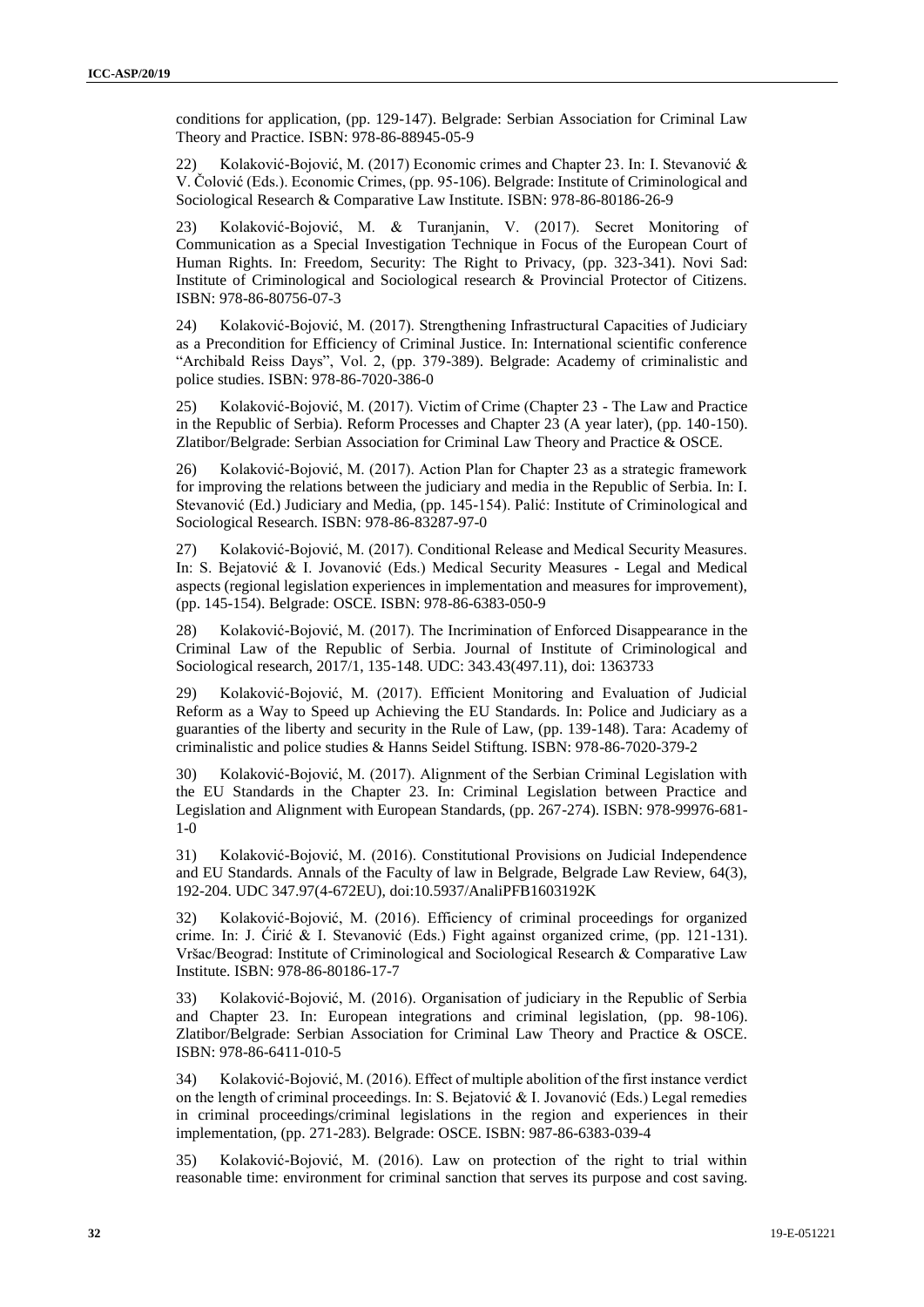In: I. Stevanović & A. Batrićević (Eds.). Thematic journal of papers of international significance / International scientific conference "Criminal and misdemeanour sanctions and measures: imposing, execution and conditional release", (pp. 203-214). Palić, 02-03.06.2016. Belgrade: Institute of Criminological and Sociological Research. ISBN: 978-86-83287-90-1

36) Kolaković-Bojović, M. (2016). Victims and witnesses support in the context of the accession negotiations with EU. In: European Integration: Justice, Freedom and Security, (pp. 355-365). Tara/Belgrade: Academy of criminalistic and police studies & Hanns Seidel Stiftung. ISBN: 978-86-7020-354-9

37) Kolaković-Bojović, M. (2016). Accession negotiation of the Republic of Serbia with EU and needs for amendments to the criminal procedural legislation. In: Predominate directions of criminal legislation development and other current issues in legal system of Serbia, (pp. 232-341). Kopaonik/Belgrade: Association of public prosecutors and deputy public prosecutors & Serbian Association for Legal Theory and Practice.

38) Kolaković-Bojović, M. (2015). Service of documents in the criminal proceedings: Efficiency in the gap between wishful thinking and bad habits. Journal of Institute of Criminological and Sociological research, 2/2015, 113-122. ISSN 0350-2694

39) Kolaković-Bojović, M. (2015). The efficiency of the criminal justice system as a mean of combating crime. In: M. Hugson & Z. Stevanović (Eds.) Crime and society of Serbia: Challenges of the social disintegration and social regulation and preservation of the environment, (pp. 237-254). Belgrade: Institute of Criminological and Sociological research. UDC: 343.9(082), ISBN 978-86-83287-87-1

40) Kolaković-Bojović, M. (2015). Efficiency of war crimes proceedings before Serbian courts. Journal of Institute of Criminological and Sociological research, 2015/1, 155-167. UDC: 341.48/.49(497.11)

41) Kolaković-Bojović, M. (2015). Capacity building of the Judicial Academy as prerequisite for sustainability of the quality education for acting in juvenile criminal cases. In: I Stevanović (Ed.) Juveniles as a perpetrators and victims of the cries and offences (pp. 395-404). Belgrade: Institute of Criminological and Sociological Research. UDC: 343.211.3- 053-6(082), ISBN: 978-86-83287-85-7

42) Kolaković-Bojović, M. (2015). Secret monitoring of communications as a special investigative technic and right on privacy. *Prosecutorial Word*, 27, 50-56.

43) Kolaković-Bojović, M. (2015). Position of the public prosecutors in the Republic of Serbia: In the gap between status and function. *Prosecutorial Word*, 28, 30-34.

44) Kolaković-Bojović, M. (2014). Abuse of Office by Responsible Officer - *de lege lata et de lege ferenda.* In: L. Kron (Ed.) *Offense and punishment: De lege lata et de lege ferenda,*  (pp. 237-246). Beograd: Institute of Criminological and Sociological Research. UDC: 343.85(082), ISBN: 978-86-83287-78-9

45) Kolaković-Bojović, M. (2014). Efficiency of Criminal Proceedings Judicial Reform and Accession Negotiations with EU. *Journal of Institute of Criminological and Sociological research*, *2014/2*, 189-201. UDC: 340.137:343.13(497.11:4-672ЕУ)

46) Kolaković-Bojović, M. (2013). The right to legal defense of the accused and the efficiency of the criminal proceedings. *Journal of Institute of Criminological and Sociological research, 2013/1,* 131-148. UDC: 343.121.4(497.11)

47) Kolaković-Bojović, M. (2013). Efficiency of Criminal Procedure - Do We Understand an Ideal to strive for?. In: *Crime, Public Reaction and Harmonization with European Standards*, (pp. 373-384). Palić: Institute of Criminological and Sociological Research. ISBN: 978-86-83287-67-3

48) Kolaković-Bojović, M. (2012). Principles of Penal Procedures against Legal Persons. *Journal of Institute of Criminological and Sociological research, 2/2012*, 135-150. UDC: 343.121

49) Kolaković-Bojović, M. (2012). Media and Preposition of Innocence. In: *Media and Human Rights*, (pp. 555-570). Niš: Faculty of Law. ISSN: 0350-8501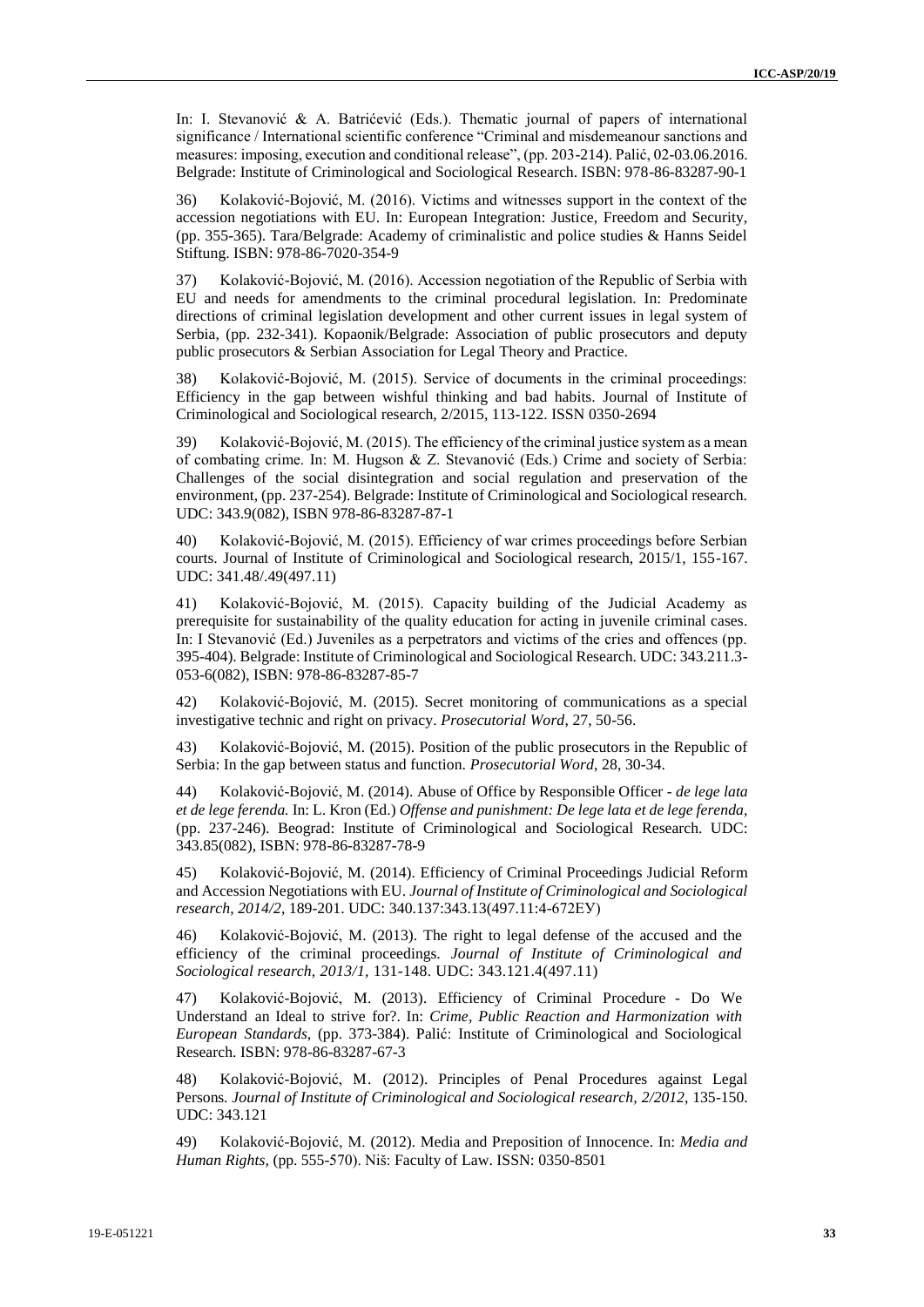50) Kolaković-Bojović, M. (2011). Criminal liability of Legal Persons - Conditions and Limits. *Foreign Legal life,* 2/2011, 167-184. UDC: 343.222

51) Kolaković-Bojović, M. (2010). Finishing Criminal Proceedings within a Reasonable Time. In: Đ. Ignjatović (Ed.) *Crime in Serbia and Legal Means of Reaction, part IV,* (pp. 308-321). Belgrade: University of Belgrade, Faculty of Law. UDC: 343.97(497.11)(082), ISBN: 978-86-7630-265-9

52) Kolaković-Bojović, M. (2009). Punishment of Juveniles – Non-institutional Measures. In: Đ. Ignjatović (Ed.) *Crime in Serbia and Legal Means of Reaction, part III* (pp. 397-407). Belgrade: University of Belgrade-Faculty of Law.

53) Kolaković, M. (2008) Applicability of Criminological Ideas in the Control of Juvenile Crime. *Journal of Institute of Criminological and Sociological research*, *1-2/2008*, 201-216.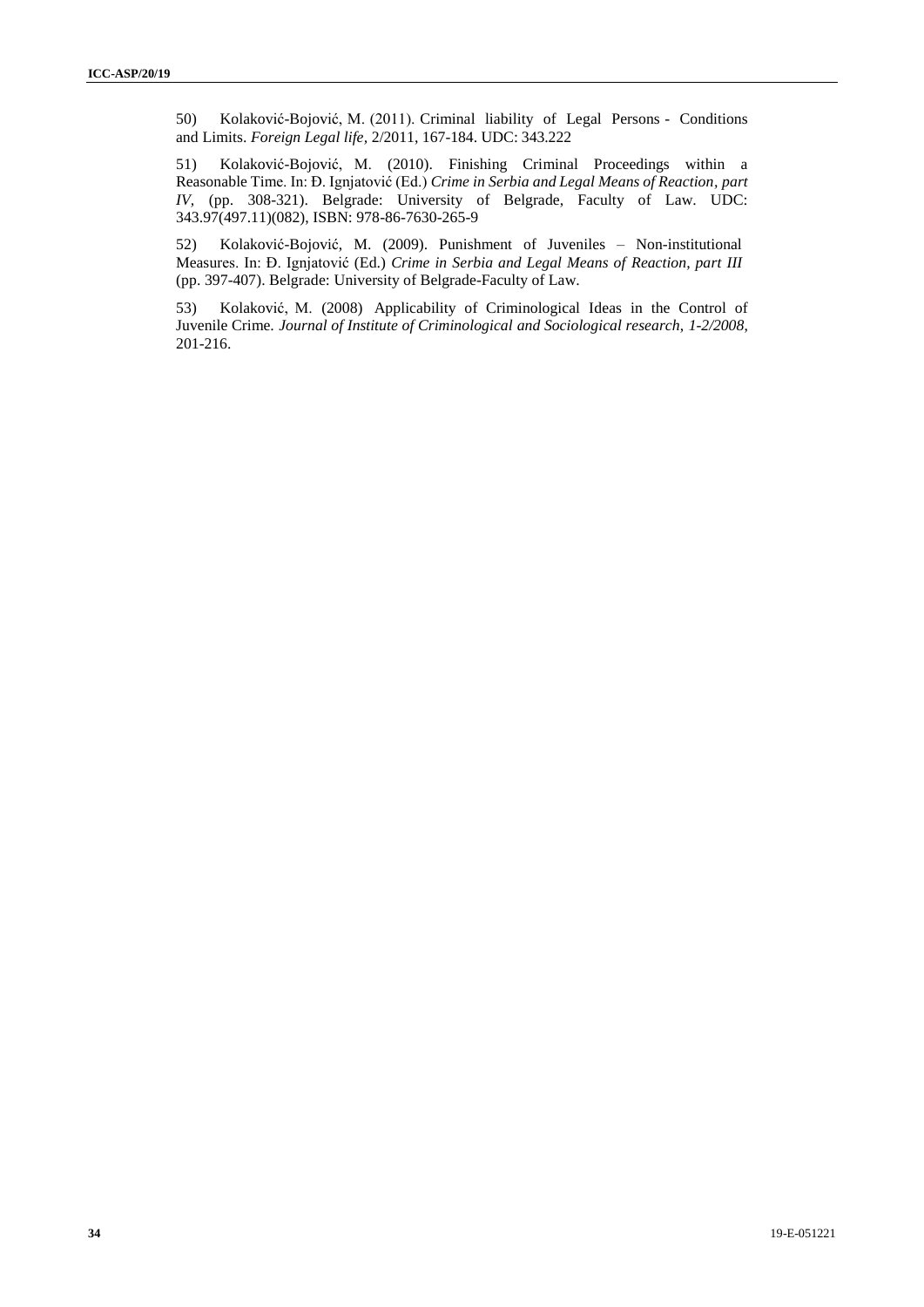# **5. Kourula, Erkki (Finland)**

[Original: English]

### **Note verbale**

The Embassy of Finland presents its compliments to the Secretariat of the Assembly of States Parties to the Rome Statute and has the honour to refer to the communication ICC-ASP/20/SP/37 of 20 May 2021 regarding the election of members of the Advisory Committee on Nominations of Judges, which will take place at the twentieth session of the Assembly of States Paries, on the basis of a recommendation of the Bureau.

The Government of Finland has decided to nominate Dr. Erkki Kourula, a former judge of the International Criminal Court, as a candidate to the Advisory Committee on Nominations of Judges. A curriculum vitae of Dr. Kourula as well as a statement of qualifications on the fulfilment of the criteria established in the terms of reference of the Advisory Committee are provided herewith.

### **Statement of qualifications**

Judge Erkki Kourula fully meets the requirements established in the terms of reference of the Advisory Committee on Nominations adopted by the Assembly of States Parties with resolution ICC-ASP/10/Res.5.

He is a person of high moral character and served as judge of the Appeals Division of the International Criminal Court from 2003 to 2015. In addition, as a former civil servant at the Ministry for Foreign Affairs of Finland, he held a public office for which section 125 of the Finnish Constitution requires irreproachable conduct.

Judge Kourula also has established competence and experience in both criminal and international law. He is a prominent international lawyer with both outstanding experience and profound knowledge of international law, including international humanitarian law and the law of human rights. He holds a PhD in international law from the University of Oxford and has been actively engaged in issues of public international law throughout his academic and diplomatic career.

Judge Kourula was actively involved in the negotiations on the Rome Statute from 1995 to 1998, as the lead negotiator of the Finnish delegations to the Ad Hoc Committee and to the Preparatory Committee as well as to the United Nations Diplomatic Conference in Rome on the Establishment of an International Criminal Court. In this context, he also held several international positions of trust, such as those of member in the enlarged Bureau and of Coordinator for jurisdictional issues.

In addition, as judge of the ICC, Judge Kourula gained practical experience of the work of the Court and insight into the qualifications set for candidates for judicial positions at the Court. During his first term from 2003 to 2006, he also took part in the preparation of the Regulations of the Court as Chairperson of the judges' drafting and working group. During the same period, he was a member of several working groups within the Court contributing substantially to various issues, for instance in the framework of the Code of Judicial Ethics. Further, he served as the Chair of the Advisory Committee on Legal Texts. After his re-election to the Court in 2006, Judge Kourula continued to serve in the Appeals Division and participated in the deliberations of close to 300 decisions, including as the presiding judge for several decisions in the Lubanga, Ngudjolo Chui, Katanga, Al Bashir, Bemba, Mbarushimana and Gaddafi cases.

Before his election to the International Criminal Court, Judge Kourula served in various legal capacities in the Finnish Ministry for Foreign Affairs between 1985 and 2003 and was appointed Director General of Legal Affairs in 2002. As Director General, he was member of the Finnish National Group in the Permanent Court of Arbitration. Before taking up the post of Director General for Legal Affairs, he served as Permanent Representative of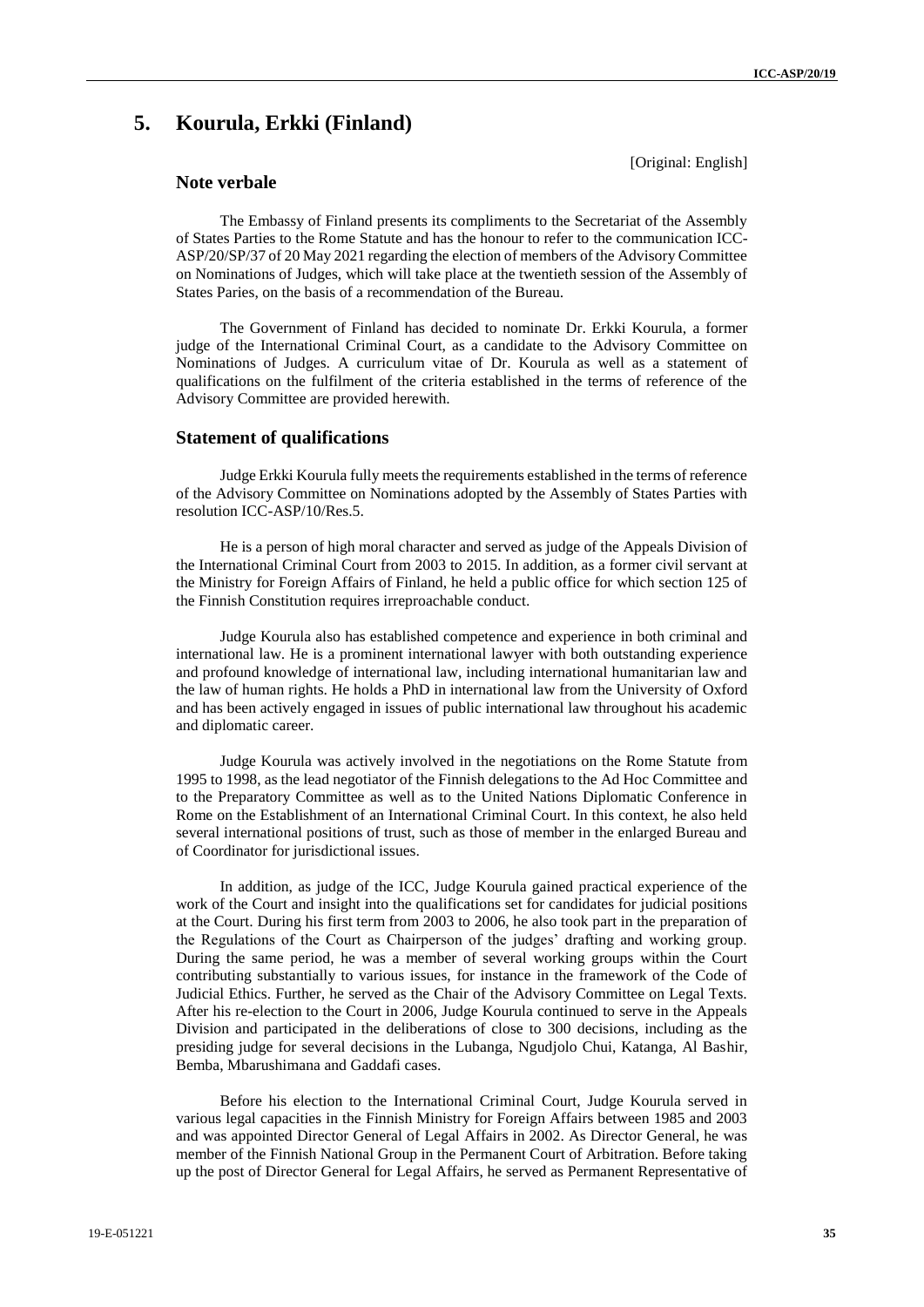Finland to the Council of Europe in Strasbourg (1998-2002), Deputy Director General for Legal Affairs (1995-1998), Minister Counsellor and Legal Adviser to the Permanent Mission of Finland to the United Nations in New York (1991-1995), Director of the International Law Division of the Ministry of Foreign Affairs (1989-1991) and Counsellor and Legal Adviser to the Ministry of Foreign Affairs (1986-1989).

Judge Kourula is fluent in English and French. Of the other official languages of the Court, he understands Spanish and Russian. In addition to his mother tongue Finnish, he is fluent in Swedish and German.

Throughout his distinguished career, Judge Kourula has made an important contribution to academic discourse on current issues of criminal and international law. Judge Kourula's dedication to the International Criminal Court is without question.

#### **Curriculum vitae**

| Date of birth  | 12 June 1948                                                                                                    |
|----------------|-----------------------------------------------------------------------------------------------------------------|
| Marital status | Married, with two children                                                                                      |
| Languages      | Finnish, English, French, Swedish and German<br>Understanding of Spanish and Russian                            |
|                | <b>Education and qualifications</b> PhD in International Law (Oxford)<br>LL.Lic. (Helsinki)<br>LL.M. (Helsinki) |

#### **Professional experience**

Vice-President and Arbitrator, Court of Conciliation and Arbitration within the OSCE (2019 to present)

Judge, International Criminal Court (Appeals Division) (2003-2015)

Director General for Legal Affairs, Ambassador, Ministry for Foreign Affairs (2002-2003)

Ambassador, Permanent Representative of Finland to the Council of Europe, Strasbourg (1998-2002)

Deputy Director General for Legal Affairs, Ambassador, Ministry for Foreign Affairs (1995- 1998)

Minister Counsellor and Legal Advisor, Permanent Mission of Finland to the United Nations, New York (1991-1995)

Director, International Law Division, Ministry for Foreign Affairs (1989-1991)

Counsellor and Legal Adviser, Ministry for Foreign Affairs (1986-1989)

Various research posts in the fields of international, constitutional and administrative law (University of Helsinki, University of Oxford, Academy of Finland and United Nations, Geneva, 1972-1982, 1984-85)

Professor of International Law, University of Lapland, Rovaniemi (1982-83)

District Judge (1979)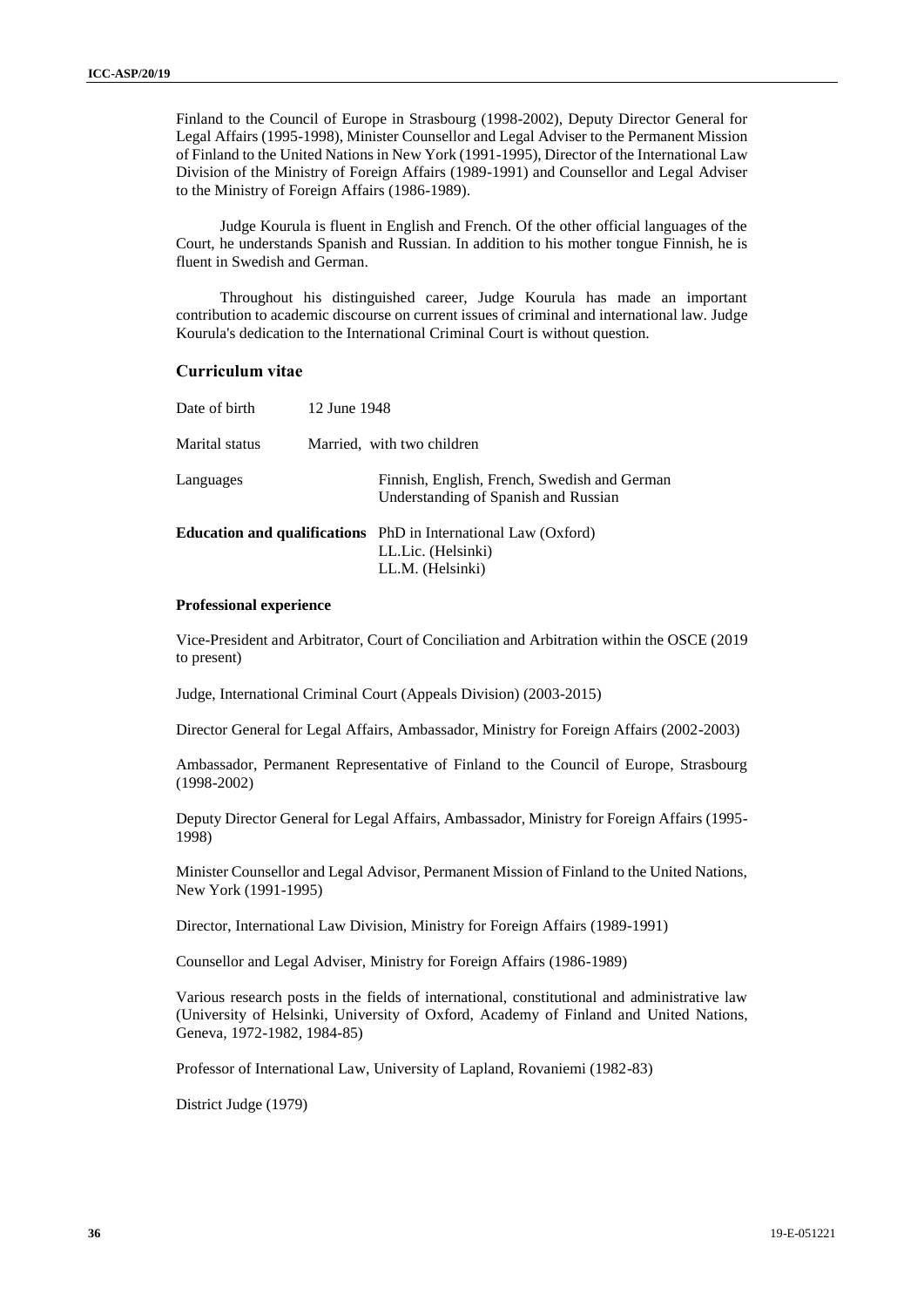#### **Other legal functions**

Agent of the Government of Finland before the European Court of Human Rights (Strasbourg) (2002-2003)

Agent of the Government of Finland before the European Court of Justice (Luxembourg) (2002-2003)

#### **Committees and conferences**

Head of the Finnish delegation to the Ad hoc Committee as well as to the Preparatory Committee on the Establishment of an International Criminal Court

Lead negotiator of the Finnish delegation to the United Nations Diplomatic Conference (in Rome) on the Establishment of an International Criminal Court (member of the enlarged Bureau and Coordinator for jurisdictional issues) (1994-1998)

Participant in informal consultations for the establishment of the International Criminal Court (Siracusa 1995 and 1996, Zutphen 1998)

Chairperson of the Special Committee on the Charter of the United Nations and on the Strengthening of the Role of the Organization, New York (1994)

Special Adviser to the Chairman of the Working Group on the Question of Equitable Representation and Increase in the Membership of the Security Council, New York (1993- 1995)

Member of the Finnish delegation to the United Nations General Assembly (Sixth Committee) (1986-1990 and 1995-1997)

Council of Europe:

- Rapporteur on Relations between the Council of Europe and the United Nations (1999- 2002)
- Chair of the Rapporteur Groups on Human Rights and National Minorities (2000-2002)

Participation over the years in numerous international conferences, symposia and seminars on international law, mainly on humanitarian, human rights and criminal law as well as the law of international organizations, including annual lectures and research periods at the Hague Academy of International Law (1972, 1975 and 1977)

#### **Publications**

*The Identification and Characteristics of Regional Arrangements for the Purpose of the United Nations Charter* (doctoral thesis, Oxford)

Contributions to publications and articles on key issues pertaining to the implementation of the Rome Statute, including victims' rights, as well as on activities of the United Nations and its bodies, collective security systems, peacekeeping, and civil crisis management

Numerous lectures on various topics of international law at universities and institutions in a number of European and Asian countries, the United States and the United Nations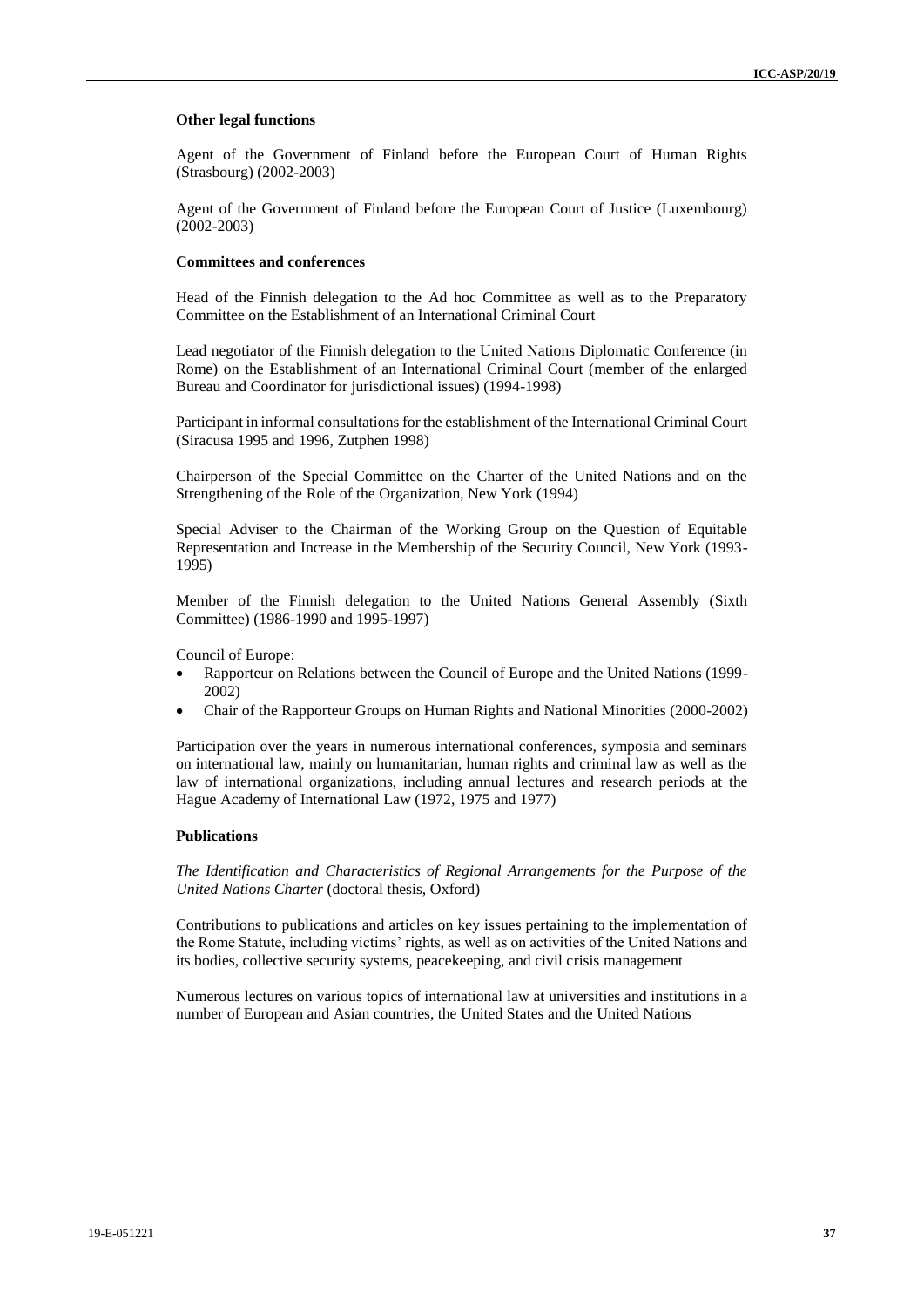# **6. Monageng, Sanji Mmasenono (Botswana)**

[Original: English]

### **Note verbale**

The Embassy of the Republic of Botswana presents its compliments to the Secretariat of the Assembly of States Parties to the Rome Statute of the International Criminal Court (ICC) and has the honour to refer to the latter's Note Verbale Ref: ICC-ASP/20/SP/37 dated 20 May 2021 regarding the nomination period for the submission of candidates for the membership of the Advisory Committee on Nominations of Judges.

The Embassy has the further honour to inform that the Government of the Republic of Botswana has decided to nominate Judge Sanji Mmasenono MONAGENG for re-election to the Advisory Committee on Nominations of judges, and submits herewith the enclosed Statement of Qualifications and Curriculum Vitae.

The Republic of Botswana has consistency supported the ICC throughout the years of its existence, and continues to do so, since it believes in tis mission of fighting impunity and bringing justivce for the victims of the most serious crimes.

Judge Monageng seved as a Judge of the ICC for 9 years from March 2009 to June 2018. She served as a Judge in the Pre-Trial Division from 2009 to 2012 and has served as a Judge in the Appeals Division from 2021 to 2018. Judge Monageng is an eminent person recognised for her experience as a magistrate and a judge. She has acquired excellent skills and knowledge in international criminal law, international humanitarian law and international human rights law. Judge Monageng has sat on over 492 orders, decisions and judgements, at the Pre-Trial and Appeals Chambers of the ICC, as a Single Judge and/or presiding Judge. Judge Monageng fulfils the requirements of article 36, paragraphs a), b) and c) of the Rome Statute. In addition, Judge Monageng is a person of high moral Character, impartiality and integrity and possesses the qualifications required for an appointment to the highest judicial office in Botswana. Before her appointment to the ICC, Judge Monageng served as a Judge of the High Court in the Kingdom of Eswatini (then Swaziland) and The Republic of The Gambia and also as a Magistrate in the Courts of th Republic of Botswana.

Judge Sanji Mmasenono Monageng fully meets the requirements established in the terms of reference of the Advisory Committee adopted by the Assembly of States Parties. She has established competence and experience in criminal and international law.

The Embassy of the Republic of Botswana avails itself of this opportunity to renew to the Secretary of the Assembly of States Parties to the Rome Statute of the International Criminal Court the assurances of its highest consideration.

The Embassy of the Republic of Botswana avails itself of this opportunity to renew to the Secretary of the Assembly of States Parties to the Rome Statute of the International criminal Court the asurances of its highest consideration.

### **Statement of qualifications**

The Government of the Republic of Botswana has the honour to nominate Judge Sanji Mmasenono Monageng for election as a member of the AdvisoryCommittee on Nominations of Judges of the International Criminal Court (ICC).

Judge Monageng fully meets the requirements established in the Terms of Reference of the Advisory Committee on Nominations of Judges of the International Criminal Court as originally adopted by the Assembly of States Parties via Resolution ICC-ASP/10/Res.5, para 19, and subsequently amended by resolutions ICC-ASP/13/Res.5, annex III, and ICC-ASP/18/Res.4, annex II. She has established competence and experience in criminal and international law.

Since 2019, Judge Monageng serves as a Judge of the Southern African Development Community Administrative Tribunal (SADCAT). She was appointed the Vice President of the Tribunal in 2020. The Tribunal is based in Gaborone, Botswana and applies international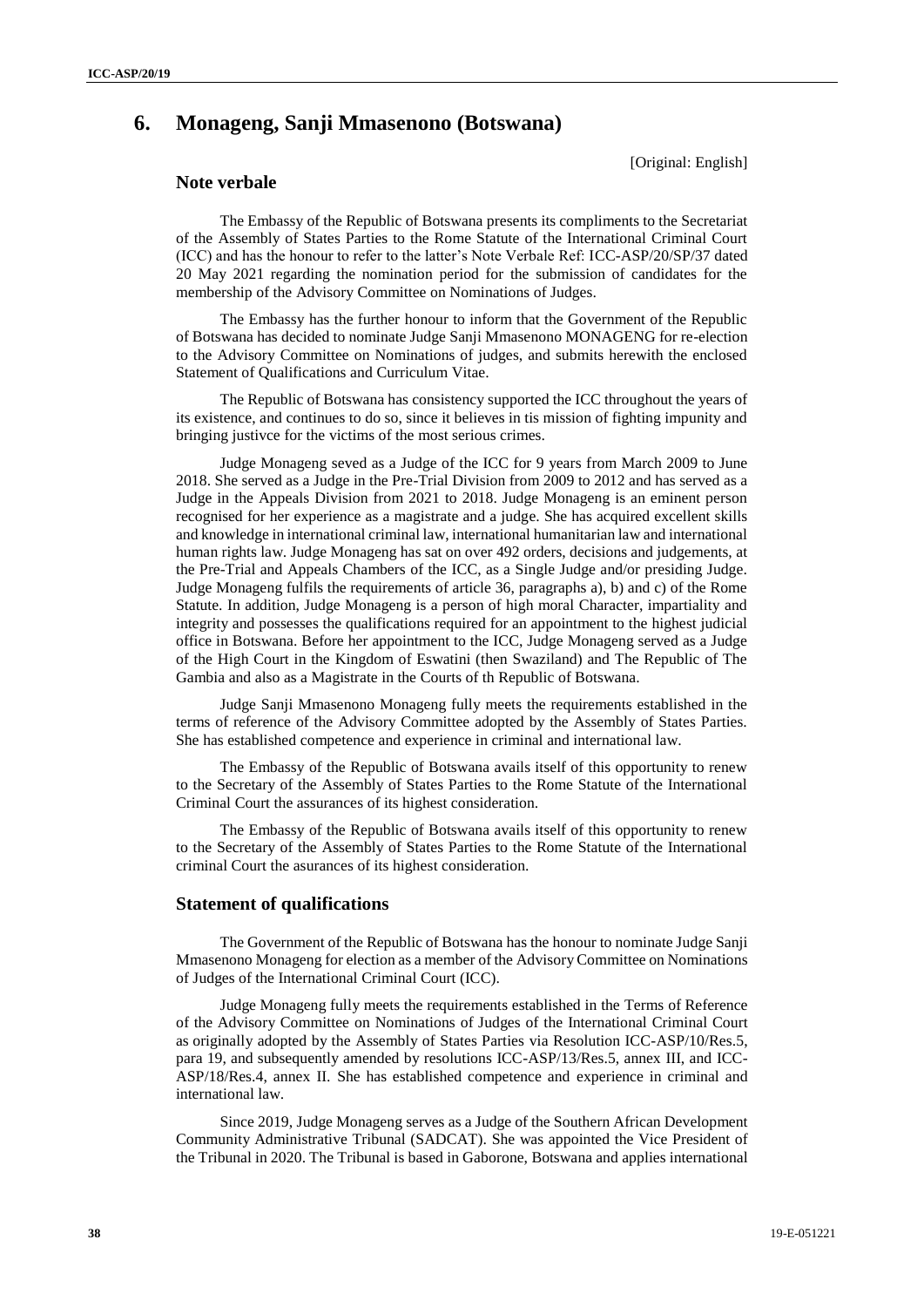administrative law and standards. She was appointed to this position after she retired from the ICC.

Before her appointment to the ICC, Judge Monageng served as a Judge of the High Court in the Kingdom of eSwatini (then Swaziland), and The Republic of The Gambia, and also as a Magistrate in the Courts of the Republic of Botswana.

Judge Monageng is experienced in both criminal law and procedure having served as a Magistrate, a High Court Judge and a Judge of the ICC for over 20 years. Judge Monageng has served the African Union as a Commissioner of the African Commission on Human and Peoples' Rights (a quasi-judicial organ) from 2003 to 2009. The Commission is the premier body that is mandated to promote and protect human and people's rights on the African continent. This has resulted in her being competent in international human rights and humanitarian law. Judge Monageng also served as the Chairperson of the Commission from 2007 to 2009 when she joined the ICC.

Over the years, she has acquired expertise in a variety of areas of the law, including Sexual Violence Crimes and other crimes against women and children, torture, crimes against humanity, war crimes, genocide and the crime of aggression among others.

Judge Monageng is competent in issues of reparations, victims and witness protection. She has presided over many casesin the International Criminal Court both at Pre-Trial and the Appeals Division and was the Presiding Judge in the ICC final merit case (The Ngudjolo Chui case). She has also sat on the Bemba, Bemba et al, Lubanga final merit appeal cases. Judge Monageng has sat in the final merit reparation cases in the Lubanga, Katanga and Al Mahdi. Essentially, she has participated in over 492 orders, decisions and judgements of the ICC, which makes her the only ICC Judge who has participated in all cases that were registered during her tenure of office.

From March 2012 to March 2015, Judge Monageng served the ICC as its First Vice President, a position which strengthened her knowledge of the functions and operations of the Court. In this capacity, she was also the Chairperson of the Lessons Learnt Working Group of the Court.

Judge Monageng also served as a member of a Committee which reviewed regulations pertaining to the Office of the Public Counsel for Defence (OPCD) and the Office of the Public Counsel for Victims (OPCV). The Committee assessed these regulations and made recommendations which were adopted by the Assembly of States Parties to strengthen the mandates of the OPCD and the OPCV.

Judge Monageng remains a member of regional and international organizations that deal with human rights and international law, the rule of law and criminal law, such as the International Commission of Jurists, the International Commission of Missing Persons and the International Association of Women Judges.

#### **Training**

Judge Monageng was a member of a group of international personalities who have been training East African judges on international crimes since 2009, under the auspices of the Institute for Security Studies, in Pretoria, Republic of South Africa, and the International Commission of Jurists in Geneva, Switzerland.

Judge Monageng and the International Association of Women Judges (IAWJ) through the IAWJ's Global Leadership of Women programme, have trained female judges on a number of issues including international law, human rights law and handling of sextortion cases.

Judge Monageng has, over the years, presented papers on various subjects including international criminal law to a variety of fora. She has also played an active role in the discourse on State cooperation by attending seminars, delivering papers and participating in many diplomatic activities while representing the ICC.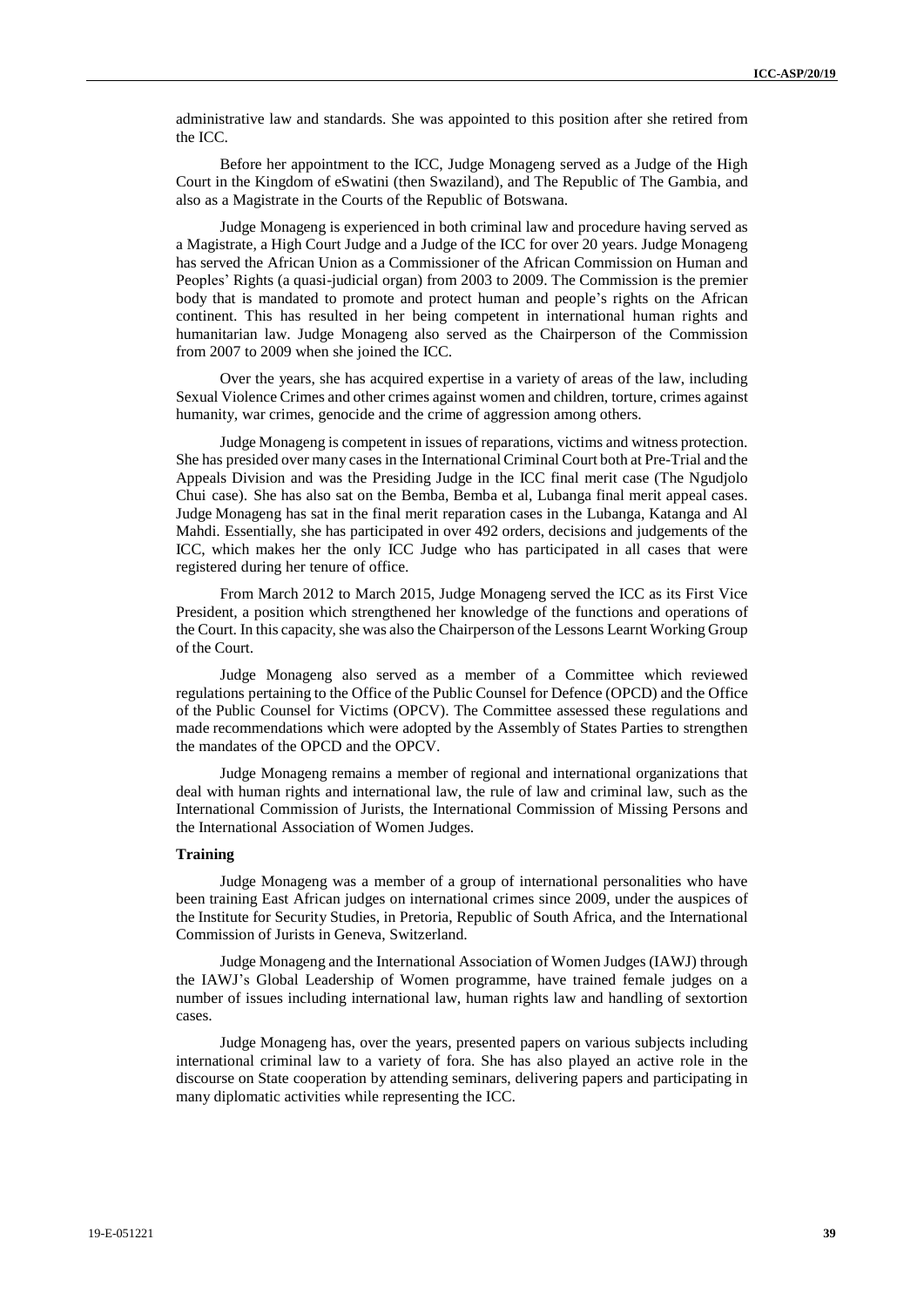### **Curriculum vitae**

### *PERSONAL INFORMATION*

Citizenship: Republic of Botswana Gender: Female Date of birth: 09 August 1950 Languages: English, Setswna and Ikalanga Email: [monagengsanji@yahoo.com](mailto:monagengsanji@yahoo.com) Telephone : +267 74154849

### *PROFESSIONAL WORK EXPERIENCE*

| October 2019              | Judge, Southern African Development Community (SADC)<br>Administrative Tribunal - Gaborone, Botswana                                                                                                        |
|---------------------------|-------------------------------------------------------------------------------------------------------------------------------------------------------------------------------------------------------------|
| May 2020                  | Vice President – Southern African Development                                                                                                                                                               |
|                           | Community Administrative Tribunal                                                                                                                                                                           |
| October 2019              | President, Botswana Competition and Consumer Tribunal                                                                                                                                                       |
| December 2018             | Member, Advisory Committee on Nominations of Judges -<br>International Criminal Court (ICC), The Hague, the Netherlands                                                                                     |
| March 2009 - June 2018    | Judge, ICC, The Hague, the Netherlands                                                                                                                                                                      |
|                           | Appeals Division Judge $(2012 – 2018)$                                                                                                                                                                      |
|                           | President of the Appeals Division (2014 and 2015)                                                                                                                                                           |
|                           | First Vice President of the ICC (March 2012 – March 2015)                                                                                                                                                   |
|                           | Pre-Trial Division Judge $(2009 - 2012)$                                                                                                                                                                    |
| April 2008 - May 2009     | Judge, High Court of the Kingdom of eSwatini                                                                                                                                                                |
| $2006 - 2007$             | Judge, High Court of the Republic of The Gambia                                                                                                                                                             |
| $2007 - 2009$             | Chairperson, African Commission on Human and Peoples'<br>Rights,                                                                                                                                            |
|                           | Banjul, the Republic of The Gambia                                                                                                                                                                          |
| $2003 - 2009$             | Commissioner, African Commission on Human and Peoples'<br>Rights, Banjul, the Republic of The Gambia                                                                                                        |
| $1997 - 2006$             | Founder and Chief<br>Executive Officer, Law Society of<br>Botswana, Gaborone, the Republic of Botswana                                                                                                      |
| $1987 - 1997$             | Magistrate, Courts of the Republic of Botswana                                                                                                                                                              |
| 1987 – 1997               | Magistrate, Courts of the Republic of Botswana                                                                                                                                                              |
| <i><b>SECONDMENTS</b></i> |                                                                                                                                                                                                             |
| September 2005            | One-week Residency and Lectureship at the Brandies<br>University, Boston, USA in conjunction with the conference<br>"Telling the Story: Power and Responsibility in Documenting<br>Human Rights Violations" |
| January - March 2005      | Secondment to the Law Society of England and Wales, London,<br>United Kingdom                                                                                                                               |
| February - March 1998     | Secondment to the Law Society of Zimbabwe, Harare,<br>Republic of Zimbabwe                                                                                                                                  |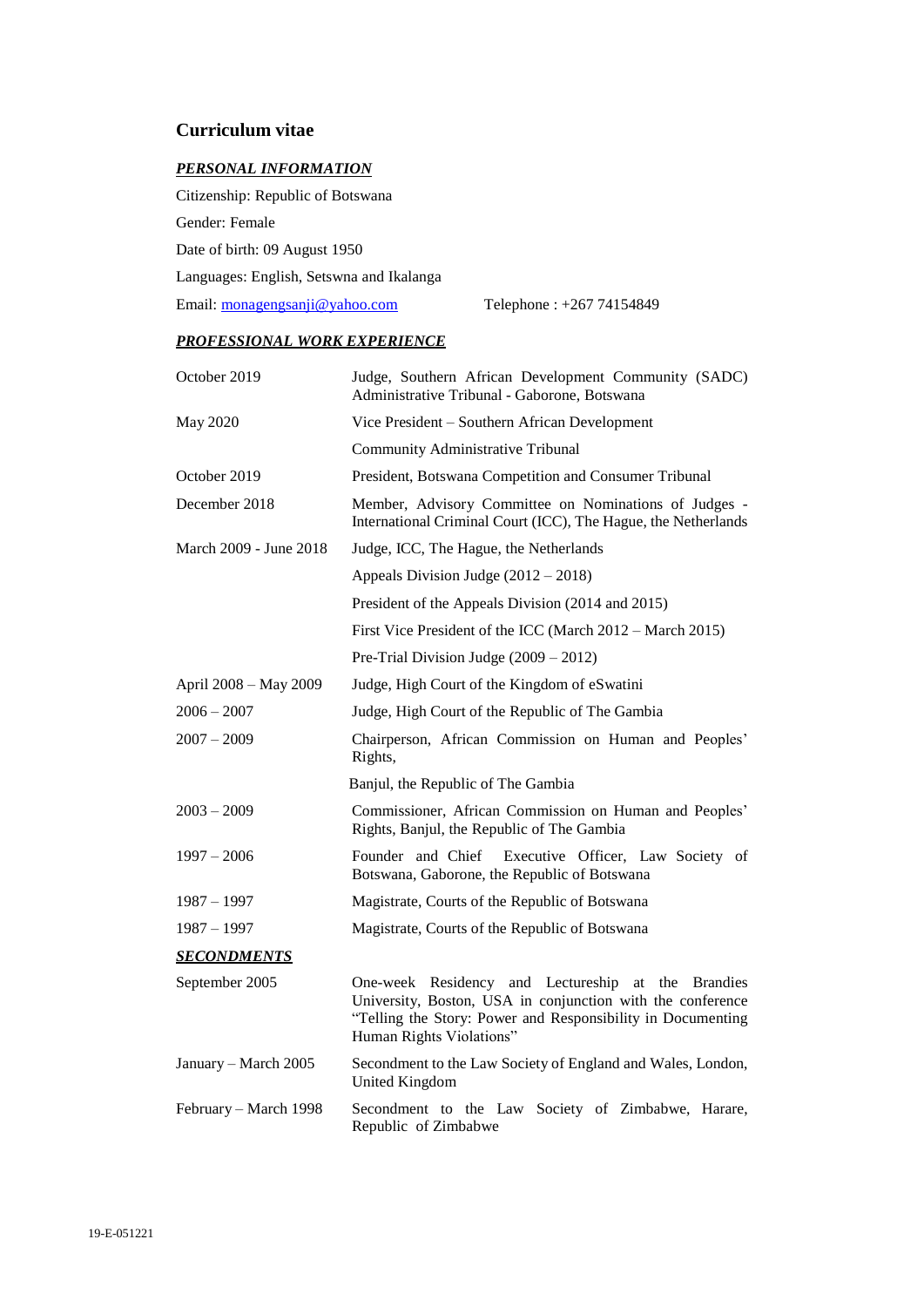March – May 1994 Secondment as Deputy Chief Adjudication Officer to the United Nations Observer Mission to South Africa, Johannesburg, Republic of South Africa

#### *PROFESSIONAL MEMBERSHIPS*

International Association of Women Judges, Washington, United States of America

The Arbitration Foundation of Southern Africa, South Africa

Botswana Institute of Arbitrators, Gaborone, Botswana

International Commission of Jurists, Geneva, Switzerland

Chartered Institute of Arbitrators, London, United Kingdom (Fellow)

International Commission on Missing Persons, The Netherlands

International Association of Refugee Law Judges, The Netherlands

International Centre for Settlement of Investment Disputes (ICSID) – World Bank,

Washington, D.C, USA

Southern African Litigation Centre – Johannesburg, South Africa

#### *AWARDS*

2014: Human Rights Award, awarded by the International Association of Women Judges (IAWJ), for an exemplary judicial career, commitment to protect and promote human rights, women's rights and children's rights, and distinguished service for national and international human rights institutions. The award was given in May in Arusha, United Republic of Tanzania, during the IAWJ's biennial conference

2013: Presidential Order of Honour, awarded by the President of the Republic of Botswana for outstanding service to the Republic of Botswana

2012: Human Rights Award, African Human Rights Consortium, Gaborone, Botswana

#### *EDUCATION*

| March 2018         | Certificate in Mediation - Royal Institution of Chartered Surveyors<br>(RICS) Botswana                                                 |
|--------------------|----------------------------------------------------------------------------------------------------------------------------------------|
| $2015 - 2016$      | Diploma in International Commercial Arbitration, Chartered Institute of<br>Arbitrators, London, United Kingdom (attained a Fellowship) |
| June $-$ July 2007 | International Criminal Law Course, Grotius Centre for International<br>Law Studies, Leiden University, The Hague, Netherlands          |
| June 1996          | Court Administration Course, RIPA International, London, United<br>Kingdom                                                             |
| $1982 - 1987$      | Bachelor of Laws, University of Botswana, Gaborone, Republic of<br><b>Botswana</b>                                                     |

#### *SOME PUBLICATIONS*

S. M. Monageng, "The Crime of Aggression: Following the Needs of a Changing World?", 58 Harvard International Law Journal Online (2017), p. 79

S. M. Monageng, "Africa and the International Criminal Court: Then and Now" in G. Werle et al. (eds.), African and the International Criminal Court, (T. M. C. Asser Press, 2014), p. 13.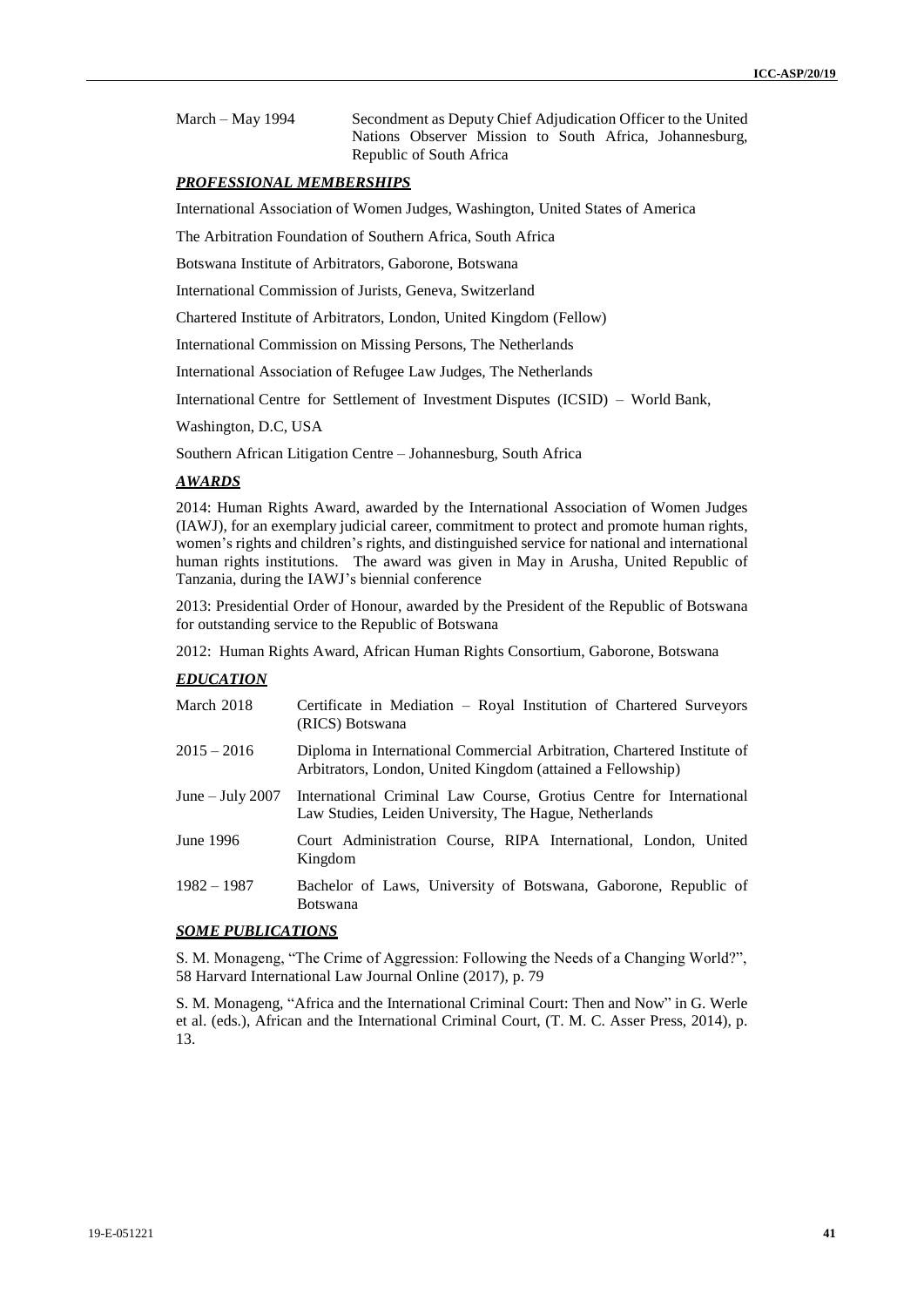# **7. Politi, Mauro (Italy)**

[Original: English]

### **Note verbale**

The Embassy of Italy to the Kingdom of The Netherlands presents its compliments to the Secretariat of the Assembly of States Parties to the Rome Statute of the International Criminal Court and, with reference to the note verbal of 20 May 2021 (ICC-ASP/20/SP/37), has the honor to nominate the former judge Mauro Politi for election as member of the Advisory Committee on Nominations of Judges of the International Criminal Court, which will take place at the twentieth session of the Assembly of States Parties, on the basis of a recommendation of the Bureau.

The Embassy of Italy has the further honour to attach the statement of qualifications on the fulfilment of the criteria established in the terms of reference of the Advisory Committee and the curriculum vitae of Professor Mauro Politi.

Professor Mauro Politi fully meets the requirements established in the terms of reference of the Advisory Committee adopted by the Assembly of States Parties: "Members of the Committee should be drawn from eminent interested and willing persons of a high moral character, who have established competence and experience in criminal or international law".

In his professional career, he has developed an extensive and very appreciated knowledge and experience of criminal law, both at the national and international levels. He has worked for many years within the Italian judicial system as judge and prosecutor with growing responsibilities and scope of action. In 2001, he was also elected as ad litem judge of the International Criminal Tribunal for the former Yugoslavia and then as a judge of the International Criminal Court, from 2003 to 2009. During his mandate at the International Criminal Court, he also served as the Presiding Judge of Pre-Trial Chamber II.

Professor Mauro Politi has carried out extensive diplomatic activities, in particular for the elaboration and negotiation of various conventions (including the Rome Statute of the International Criminal Court), and provided legal advice to the Government of Italy in many areas of international law.

Finally, he has excellent and highly recognized academic credentials, having taught as Professor of International Law in various universities in Italy and having developed a considerable and highly appreciated publishing activity, which constitutes a noteworthy contribution to the development of international law and justice.

His high moral character is proved by his long-lasting and distinguished career mentioned above.

### **Statement of qualifications**

*On how the qualifications of the candidate meet the criteria established by the Terms of Reference of the Advisory Committee on Nominations of Judges of the International Criminal Court*

The Terms of Reference of the Advisory Committee on Nominations of Judges of the International Criminal Court are established in the annex to document ICC-ASP/10/36 of 30 November 2011 and in the Amendments to the Terms of Reference, contained in annex II of resolution ICC-ASP/18/Res.4 of 6 December 2019.

According to paragraph 2 of the Terms of Reference, "Members of the Committee should be drawn from eminent interested and willing persons of a high moral character, who have established competence and experience in criminal and international law".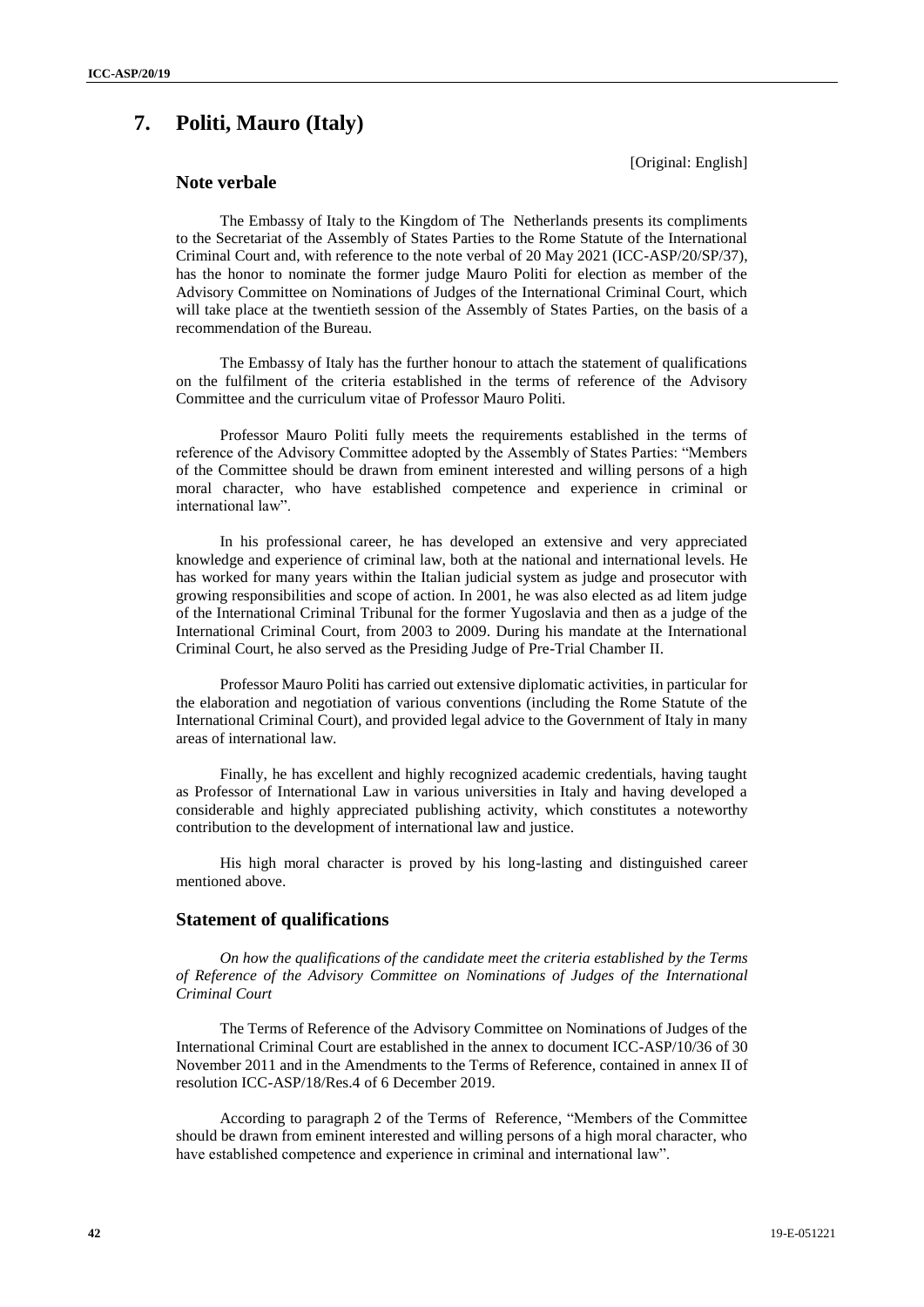On this basis, Professor Mauro Politi fully meets the above criteria. First, he is very interested and willing to contribute to the work of the Advisory Committee. Second, his established competence and experience in criminal and international law is shown by the following elements:

a) from 2003 to 2009 he was a judge of the International Criminal Court and for three years (2006-2009) he presided over Pre-Trial Chamber II;

b) within the Italian judiciary, he had acted as criminal and civil judge, as well as Prosecutor in a juvenile court, for a total of 14 years;

c) in his academic career he reached the position of full professor of international law at the University of Trento where he also taught human rights law and is currently teaching a course of international law in English. As a member of the United Nations Human Rights Committee (2015-2018) and Vice-Chairman of the Committee (2018), he has addressed frequently issues concerning the relations between human rights law, international humanitarian law, and international criminal law.

The above level of competence and experience will make the Professor Mauro Politi especially suited for performing the functions assigned to the Committee and its members. This applies to all key phases leading to the preparation of the report on each candidate, which have been recently identified inter alia in : a) the development of a common questionnaire and of a standard declaration from the candidates, b) the reference checks by the Committee through information provided for example by professional bodies, bar associations and academic institutions; c) interviews with the candidates and d) classification of the candidates in one of the four categories of "highly qualified", "qualified", " only formally qualified" or "not qualified".

In the end, the objective of the Committee is to provide States with meaningful information on the quality of the candidates, and with an assessment resulting from a deep and well elaborated analysis of all relevant elements. In particular, when preparing the questions for the candidates and conducting the interviews, the competence and experience of Professor Politi may represent an important asset for the evaluation of each nominee. In fact, it would be essential to assess the level of knowledge of the candidates with regard to the Rome Statute and its interpretation by the ICC jurisprudence, as well as with respect to the key challenges that the International Criminal Court is facing in the current historic circumstances. On this latter point, it is also worth noting that the most recent scholarly contribution of the Professor Politi contains precisely a comment on a Report prepared by a Group of Experts appointed by the Assembly of States Parties in 2019 to identify the modalities and instruments to strengthen the Court and the Rome Statute system.

Finally, one should consider the fact that on several occasions (see the curriculum vitae), Professor Mauro Politi has enjoyed the confidence of the United Nations General Assembly, of the Assembly of States Partiesto the Rome Statute of the International Criminal Court and of the Assembly of States Parties of the International Covenant on Civil and Political Rights, as a result of the voting for the election to important posts in international criminal tribunals and United Nations treaty bodies.

### **Curriculum vitae**

Judge Politi was elected for a six-year term from the Western European and other States group [\(WEOG\)](http://www.icc-cpi.int/region&id=1.html), and was assigned to the Pre-Trial Chamber.

He has been a full professor of international law at the University of Trento since 1990. Prior to this, and since 1976, he had taught at the Universities of Cagliari and Urbino. As Legal Adviser to the Permanent Mission of Italy to the United Nations (1992-2001), he participated actively in the negotiation process that led to the adoption of the Rome Statute. He also served on the Italian delegation to the Preparatory Commission for the ICC. During his judicial career (1969-1983), he was a judge at the Tribunals of Oristano and Milan. He was also Deputy Prosecutor at the Juvenile Court of Milan. In 2001, he was elected by the United Nations General Assembly to be on the list of ad litem judges of the International Criminal Tribunal for the Former Yugoslavia. As a former judge and prosecutor, he has dealt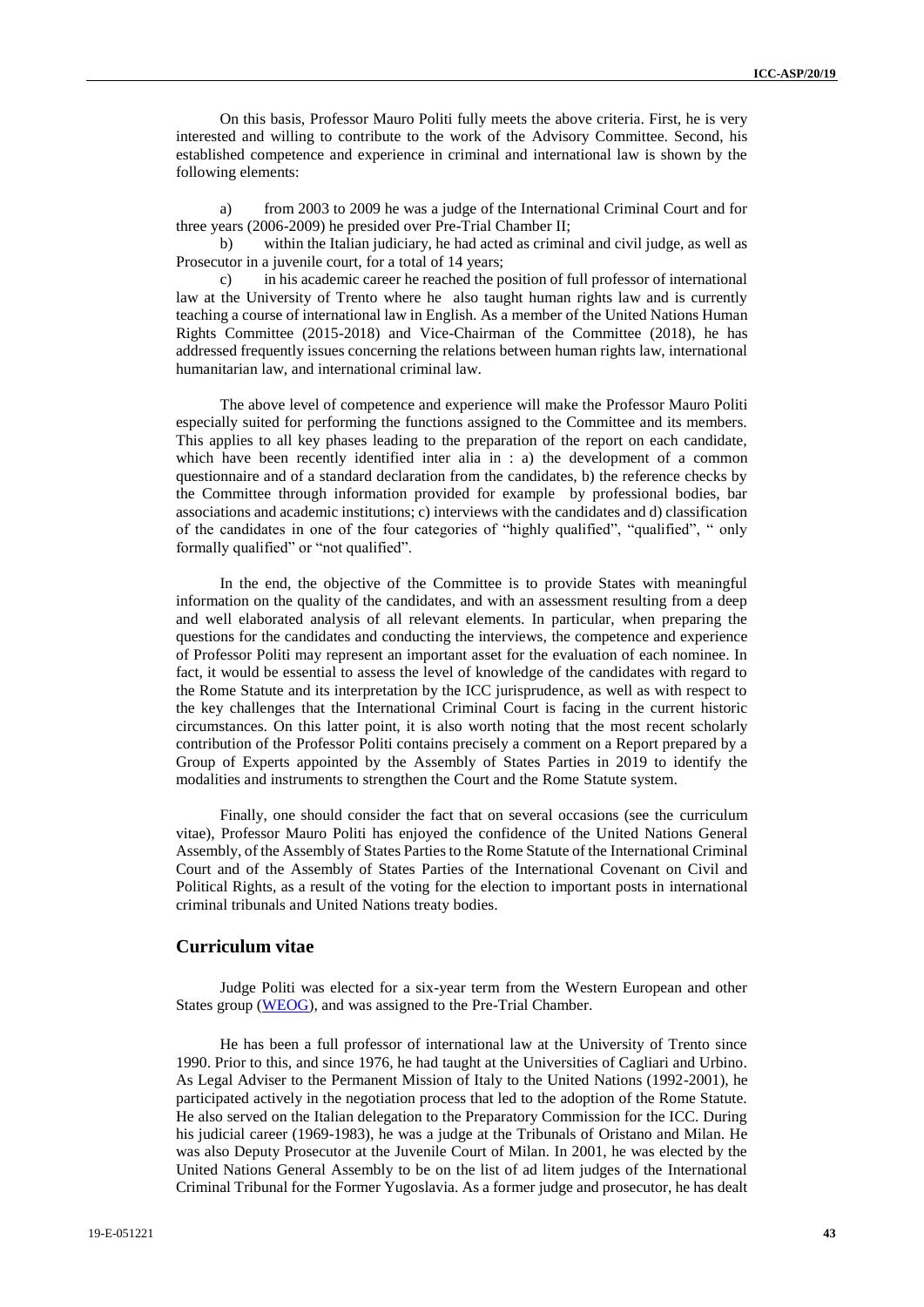with numerous cases of human rights violations and of violence and abuse against women and children. He has published several articles on the Rome Statute of the International Criminal Court and on the related Elements of Crimes.

#### **Personal data**

Date of birth: 13 September 1944, Fabrica di Roma, Italy Residence: Italy

#### **Educational qualifications**:

Law Degree, *magna cum laude*, from the University of Florence, 1966

#### **Languages:**

Fluent in English and French, written and spoken

#### **Awards**:

Gran Croce al Merito della Repubblica Italiana (Great Cross for Merit of the Italian Republic), granted by the President of Italy in 2005.

#### **Academic activities**

Adjunct Professor of Private International Law, University of Cagliari School of Political Sciences (1976-1979)

Adjunct Professor of International Law, University of Urbino Law School (1979-1983)

Associate Professor of International Law, University of Urbino Law School (1983-1986)

Associate Professor of International Law, University of Trento Law School, (1986-1990)

Full Professor of International Law, University of Trento Law School (since 1990) He is currently teaching a course of Public International Law, (in English) at CEILS (Programme of Comparative, European and International Legal Studies.).

#### **Judicial and professional activities**

He started his judicial career at the Tribunal of Florence in 1969

Judge of the (civil and criminal) Tribunal of Oristano (1972)

Deputy Prosecutor at the Juvenile Court of Milan (1972-1975)

Judge of the (civil and criminal) Tribunal of Milan (1975-1983)

In his domestic judicial career, he reached the level of Appellate Judge in 1983

Foreign Lawyers Program, White & Case, New York (1985-6)

In 2001, he was elected by the U.N. General Assembly to the list of *ad litem* judges of the International Criminal Tribunal for the former Yugoslavia

Judge of the International Criminal Court (2003-2009). Presiding Judge of Pre-Trial Chamber II (2006-2009).

Member of the National Group of the Permanent Court of Arbitration (since 2011)

Member of the UN Human Rights Committee ( 2015-2018); Rapporteur on Follow-Up to Concluding Observations (2017-2018)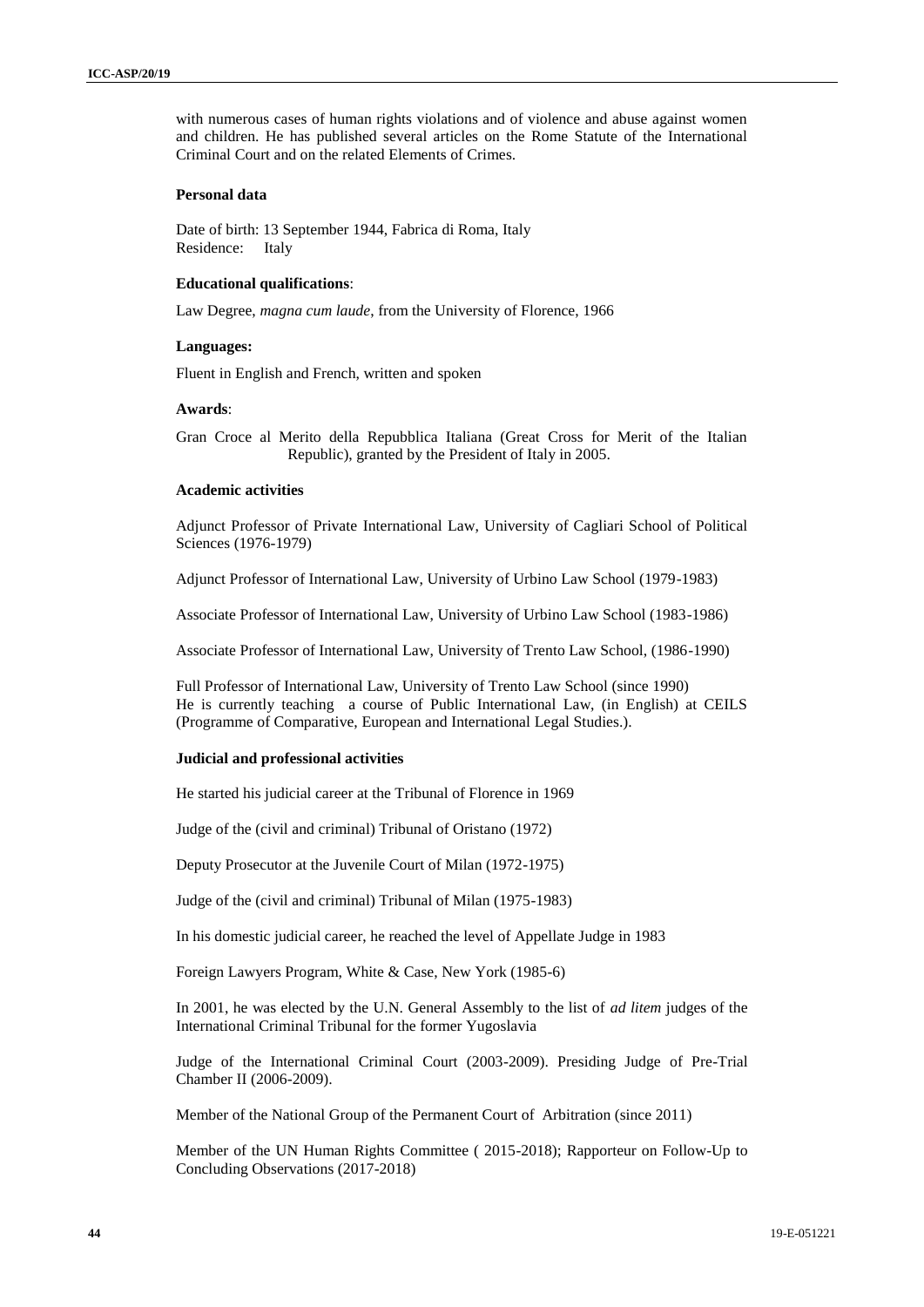Vice-Chairman of the UN Human Rights Committee (2018)

#### **Diplomatic activities**

Member of the Italian delegation to the IAEA Conference for the elaboration of the Conventions on the Early Notification of a Nuclear Accident and on Assistance in the Case of a Nuclear Accident or Radiological Emergency (Vienna, 1986)

Member of the Italian delegation to the IAEA-NEA negotiations to draft a Joint Protocol Relating to the Application of the Vienna and Paris Conventions on Civil Liability for Nuclear Accidents (Vienna, 1988)

Member of the Italian delegation to the negotiations to elaborate a Convention on the Control of the Transboundary Movements of Hazardous Waste and Their Disposal (Geneva, Luxembourg, Basel, 1988-1989)

Member of the Italian delegation to the IAEA Working Group on Nuclear Liability and to the IAEA Standing Committee on Liability for Nuclear Damage (Vienna, 1989-1991)

Member of the Group of Jurists entrusted by the Italian Government with the preparation of the introductory document for the Siena Forum on International Law of the Environment, convened by the Summit of the seven most industrialized countries (1990)

Member of the Italian delegation to the Preparatory Committee of the United Nations Conference on Environment and Development (New York, 1992)

Legal Adviser to the Permanent Mission of Italy to the United Nations (1992-2001)

Delegate of Italy to the Vancouver Meeting on the Statute of the International Criminal Tribunal for the former Yugoslavia (1993)

Vice-Chairman of the Special Committee on the Charter of the United Nations and on the Strengthening of the Role of the Organization (1994)

Member of the delegation of Italy to the Security Council (1995-1996)

Member of the Italian delegation to the ad Hoc Committee and the Preparatory Committee on the Establishment of an International Criminal Court (1995-1998)

Member of the Italian delegation to the United Nations Conference of Plenipotentiaries on the Establishment of an International Criminal Court (Rome, 1998)

At the Rome Conference, coordinator on the issue of children in armed conflicts

Member of the Italian delegation to the Preparatory Commission for the International Criminal Court (1999-2002)

Chairman of the Sixth (Legal) Committee of the U.N. General Assembly (55th Session: 2000- 2001)

Member of the Italian delegation to the Preparatory Committee for the Kampala Review Conference of the Statute of the International Criminal Court (New York, 2010)

Member of the Italian delegation to the Sixth (Legal) Committee of the General Assembly, (2010-2011-2012), and to the Assembly of States Parties to the Statute of the International Criminal Court (2011-2012)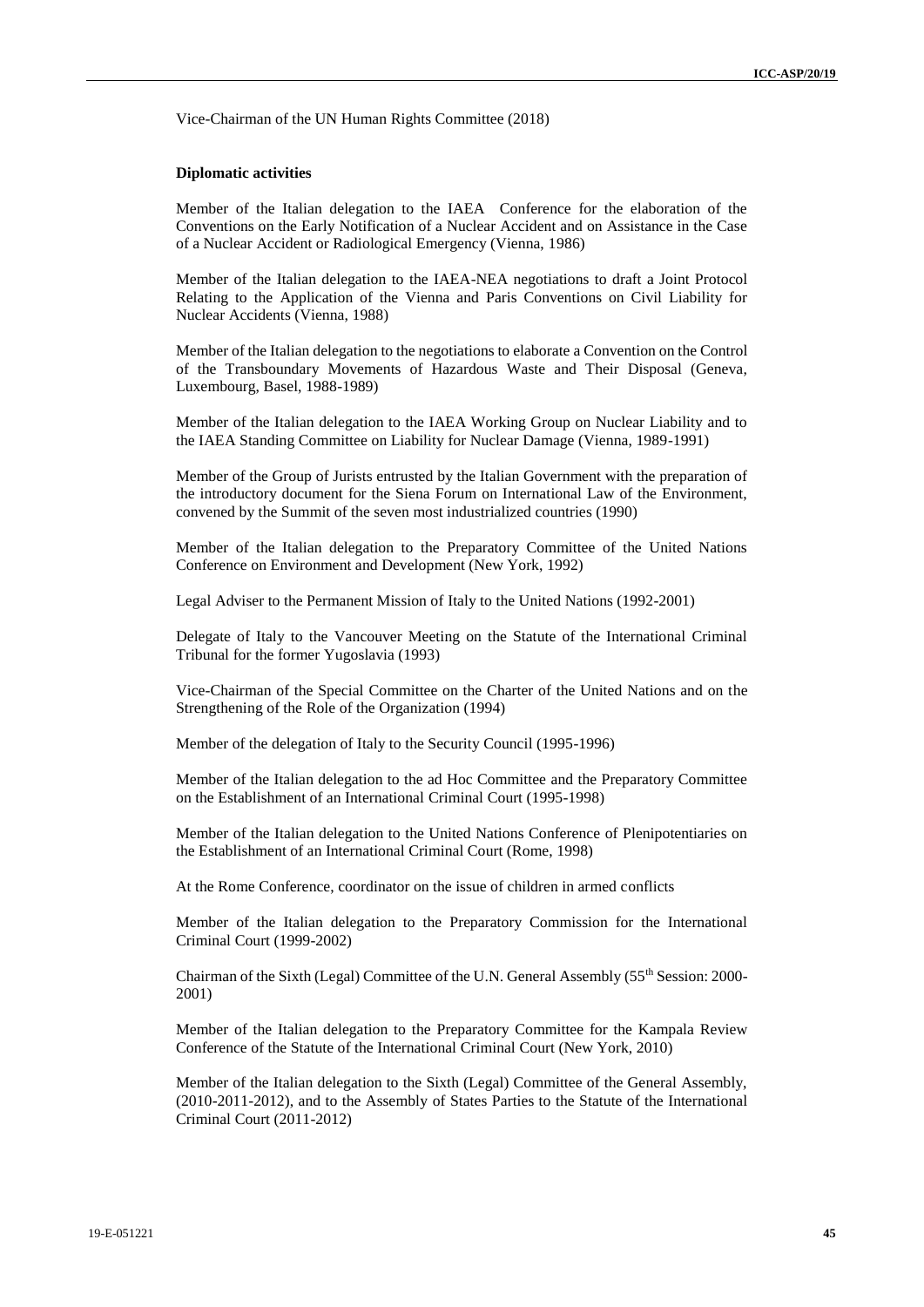Italian delegate to the Cojur ICC and Cojur, Public International Law, meetings of the European Union (Bruxelles, 2011-2012-2013-2014) In the second semester of 2014 he acted as President of the Cojur ICC.

Member, appointed by the Italian Government, of the Conciliation Commission under the 1954 Agreement between Italy and Brazil concerning conciliation and judicial settlement (2011)

Member of the International Legal Team appointed by Italy in the dispute between Italy and India (concerning the Enrica Lexie case) before the UNCLOS Annex VII Arbitral Tribunal. (2015-2019).

#### **Research activities and scholarly meetings abroad**

Columbia University, School of International Affairs. Research Project on the Resolutions of the General Assembly of the United Nations (1968)

Yale University Law School, Research Project on Nuclear Non-Proliferation (1980-1981)

Rapporteur at "Nuclear Inter Jura 87", organized by the International Nuclear Law Association (Antwerp, 1987)

Rapporteur at the "Travaux des XIIIes Journées d'études juridiques Jean Dabin", organized by the International Law Department of the University of Louvain (Louvain, 1988)

Rapporteur at the Colloquium "Science et Droit", organized by the French Ministry of Research and Technology (Paris, 1991)

Participant in a Panel Discussion on the Reform of the U.N. Security Council organized by the University of Georgia (Athens, Georgia, 1996)

Rapporteur at the Annual Seminar on International Humanitarian Law, organized by the ICRC and the New York University School of Law (New York, 1997)

Rapporteur at the Regional Conference on the International Criminal Court, organized by "No Peace Without Justice" and the Ministry of Foreign Affairs of Uruguay (Montevideo, 1997)

Participant in the Seminar organized by the French Ministry of Foreign Affairs on "The Access of Victims to the International Criminal Court" (Paris, 1999)

From 2000 to 2002, participant and rapporteur in various conferences and meetings on the International Criminal Court, notably in Storrs (Connecticut), Brussels, Prague and Sevilla

During his mandate as judge of the International Criminal Court, he took part as key-note speaker or panellist in meetings and conferences, held in particular I The Hague, Strasbourg, Paris, Yerevan, Moscow, Madrid, Athens, Seoul, Cairo, St. Petersburg, Manila

He was also a key-note speaker at various scholarly meetings, in particular at the Asser Institute in the Hague, at Leiden University, at the Ljubljana University School of Law (also at the Ljubljana International Conference on "Responsibility to Protect", in April 2013 and the IDLO Conference in the Hague in April 2014).

Member of the Advisory Committee of ICLN (International Criminal Law Network), the Hague.

In recent years, he gave lectures or took part as speaker or panelist in various conferences and meetings, including at the Geneva School of Diplomacy, at Conferences of the Italian Red Cross, at the Institute for Cultural Diplomacy in Berlin, at the Annual Meeting of ESIL in Athens, at the Center for High Military Studies (CASD) in Rome, at the Graduate Institute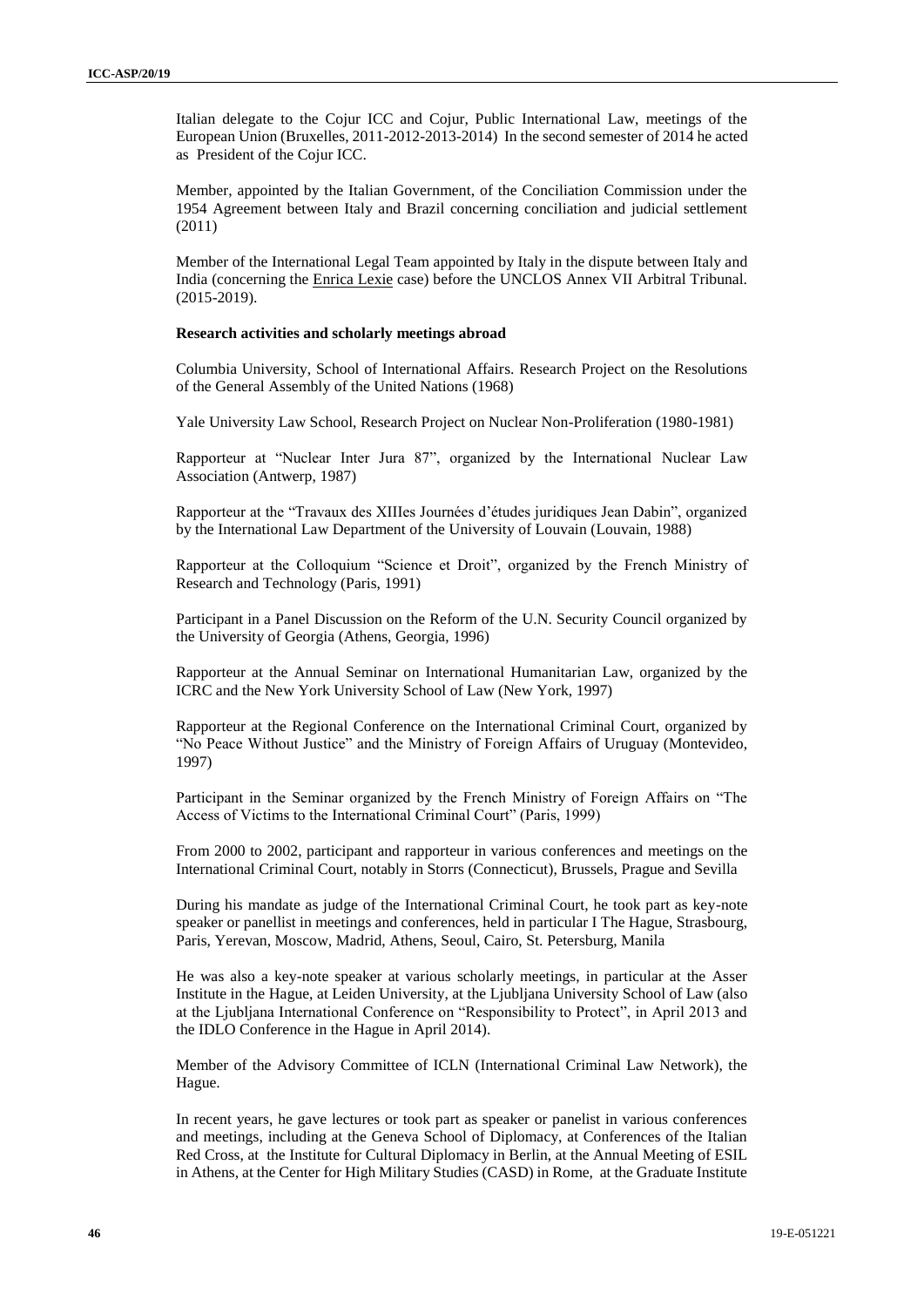of International and Development Studies in Geneva, at the Universities of Milano Bicocca and Gabriede d'Annunzio in Pescara, at the Italian Ministry of Foreign Affairs and International Cooperation, and before the Governmental Agencies of the Republic of Myanmar in Nay-Pyi-Taw.

#### **Main publications**

"Foro della reciprocita' e principii costituzionali in tema di giurisdizione" (Competence by Way of Reciprocity and Constitutional Principles Relating to Jurisdiction), Rivista di diritto internazionale, 1969, pp. 258-288.

"L'immunita' giurisdizionale dei rappresentanti degli Stati presso la FAO" (Jurisdictional Immunity of States' Representatives to F.A.O.), Rivista di diritto internazionale, 1970, pp.526-550.

"Responsabilita' da fatto illecito nella Convenzione sullo Statuto delle forze armate della NATO" (Responsibility for Wrongful Acts in the Convention on the Status of NATO Armed Forces), Rivista di diritto internazionale, 1973, pp.45-85.

"Giurisdizione penale sul personale della NATO e problemi di costituzionalita'" (Criminal Jurisdiction over NATO Personnel and Constitutional Issues), Rivista di diritto internazionale privato e processuale, 1974, pp.470-486.

Notes to Comment Upon Various Judgements of Courts of Merit and of the Court of Cassation, The Italian Yearbook of International Law, 1977, pp. 279-282 and 1978-79, pp.149-161.

Funzioni consolari e rapporti tra ordinamenti. Diritto internazionale e legge locale nell'attivita' del console italiano (Consular Functions and the Relationships between Legal Systems. International Law and Domestic Law in the Activity of the Italian Consul), Milan, 1978 (pp.1-181).

"Miniere d'uranio nelle Alpi Marittime, inquinamento transfrontaliero e tutela internazionale dell'ambiente" (Uranium Mines in the Maritime Alps, Transfrontier Pollution and International Protection of the Environment), Rivista di diritto internazionale privato e processuale, 1981, pp.541-599.

"Esportazioni nucleari e politiche di non proliferazione" (Nuclear Exports and Non-Proliferation Policies), Legislazione economica, 1980-1981, pp.806-821.

"La Convenzione dell'Aja del 1965 sulle notificazioni civili all'estero e le notifiche a cura dei consoli italiani" (The 1965 Hague Convention on Civil Notifications Abroad and the Notifications by the Italian Consuls), Rivista di diritto internazionale, 1983, pp.375-383.

"Diritto internazionale e non proliferazione nucleare" (Nuclear Non-Proliferation and International Law), Padua, 1984 (pp. 1-301).

"Safeguards Against Nuclear Proliferation: The Need for Greater Effectiveness", The Italian Yearbook of International Law, 1985, pp.85-95.

"Assistenza giudiziaria internazionale" (International Judicial Assistance), Digesto, IV ed., vol.I, 1987, pp.455-472.

"I danni da inquinamento nella normativa internazionale: realta' e prospettive" (Pollution Damage in International Legislation: Reality and Prospects for Progress), Diritto e Pratica nell'assicurazione, Atti del Convegno su "il danno ambientale", Milan, 30 November 1987, pp.79-92.

"Incidenti nucleari e responsabilita' civile: verso un simultaneo ampliamento della sfera di applicazione delle convenzioni internazionali vigenti?" (Nuclear Accidents and Civil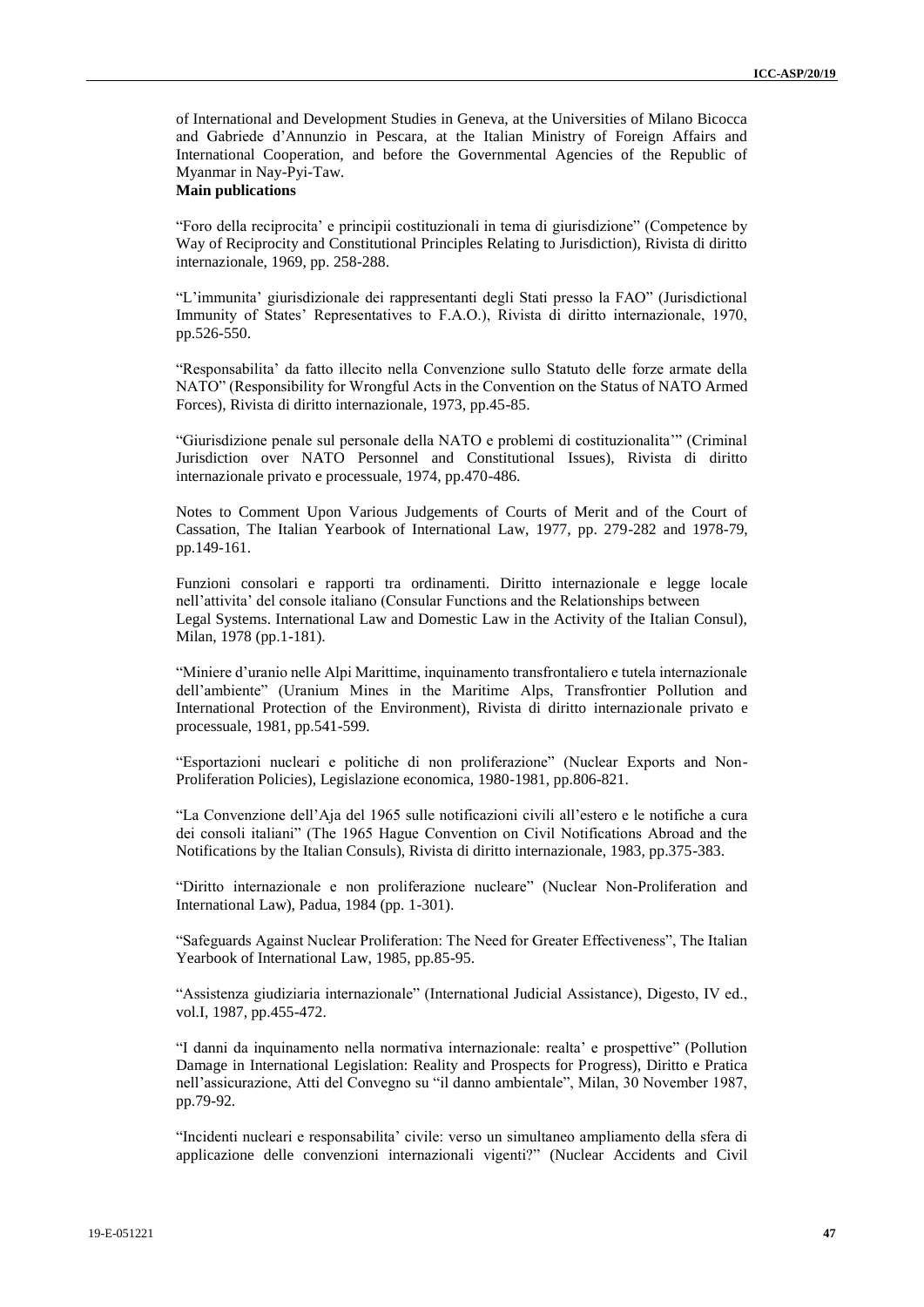Liability: Towards a Simultaneous Widening of the Scope of Application of the Existing International Conventions?), Rivista giuridica dell'ambiente, 1988, 2, pp.209-235.

"International and Civil Liability for Nuclear Damage: Some Recent Developments of State Practice", La reparation des dommages catastrophiques. Les risques technologiques majeurs en droit international et en droit communautaire. Travaux del XIIIes Journées d'études juridiques Jean Dabin, Université de Louvain, Bruxelles, 1990, pp.319-337.

"Basi militari straniere e giurisdizione italiana" (Foreign Military Bases and Italian Jurisdiction), Le basi militari della NATO e di paesi esteri in Italia, Camera dei deputati, Roma, 1990, pp.67-97.

"Energia nel diritto comunitario" (Energy in European Community Law), Digesto, IV ed., vol.VI,1991, pp.3-23.

"The Impact of the Chernobyl Accident on the States' Perception of International Responsibility for Nuclear Damage", Francioni-Scovazzi (eds.), International Responsibility for Environmental Harm, London, 1991, pp.473-490.

"La disciplina giuridica della tutela dell'ambiente nei rapporti di vicinato tra Italia e Francia" (The Legal Regime of Environmental Protection in the Relationships between Italy and France), De Guttry-Ronzitti (eds.), I rapporti di vicinato tra Italia e Francia, Padua, 1994, pp.227-239.

"Tutela dell'ambiente e sviluppo sostenibile: profili e prospettive di evoluzione del diritto internazionale alla luce della Conferenza di Rio de Janeiro" (Environmental Protection and Sustainable Development: Issues and Prospects for Progress after the Rio Conference), Scritti in memoria di Giuseppe Barile, Padua, 1995, pp.447-580.

"The Establishment of an International Criminal Court at a Crossroads: Issues and Prospects after the First Session of the Preparatory Committee". The International Criminal Court: Observations and Issues before the 1997-98 Preparatory Committee, and Administrative and Financial Implications, Nouvelles Etudes Pénales, 1997, pp. 115-157.

"Il diritto umanitario alla svolta della Conferenza di Roma sulla istituzione di una Corte penale internazionale: un auspicio ed un impegno dell'Italia" (Humanitarian Law at the Juncture of the Rome Conference on the Establishment of an International Criminal Court: an Auspice and a Commitment of Italy), Cooperazione fra Stati e giustizia penale internazionale. Societa' italiana di diritto internazionale, III Convegno, Siena 12-13 giugno 1998, Naples, 1999, pp.37-61.

"Le Statut de Rome de la Cour pénale internazionale: le point de vue d'un négociateur" (The Rome Statute of the International Criminal Court: the point of view of a negotiator), Revue générale de droit international public, 1999,4,pp.817-850.

"The Rome Statute of the ICC: Rays of Light and Some Shadows", Politi-Nesi (eds.), The Rome Statute of the International Criminal Court. A Challenge to Impunity (Proceedings of the Trento Conference of 13-15 May 1999), Ashgate, Aldershot, 2001, pp.7-16.

"Elements of crimes", Cassese-Gaeta-Jones (eds.), The Rome Statute of the International Criminal Court. A Commentary., Oxford University Press, London, 2002, vol. I, pp.443-473.

"The Debate Within the Preparatory Commission for the International Criminal Court", Politi-Nesi (eds.), The International Criminal Court and the Crime of Aggression (Proceedings of the Trento Conference of 30 May-1 June 2001), Ashgate, Aldershot, 2004, pp. 43-51.

"Complementarity or Competition among International Jurisdictions: The International Criminal Court Perspective", Les juridictions internationales: complementarité ou concurrence ?" , Bruylant, Bruxelles, 2005, pp.41-49..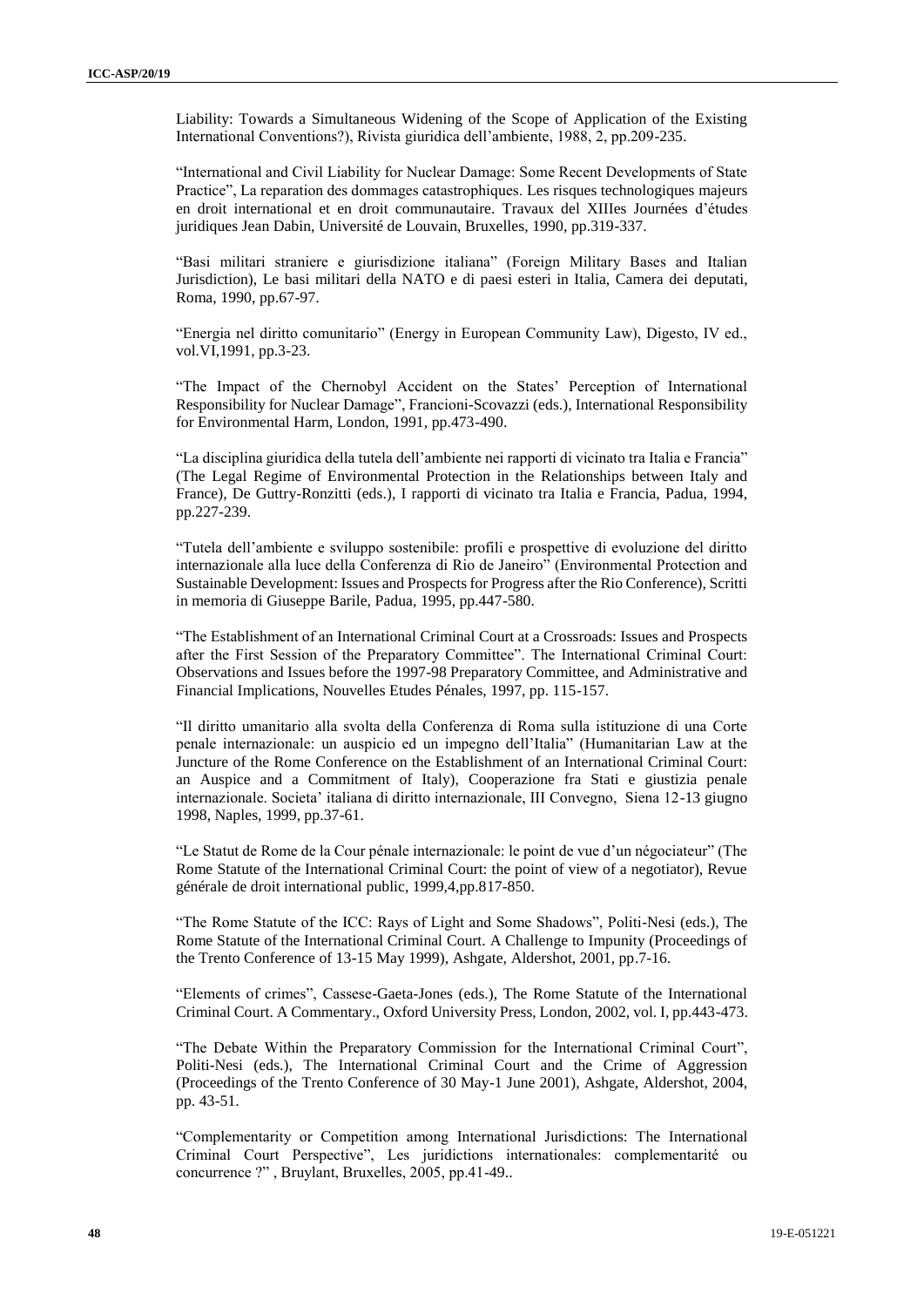"Some Concluding Remarks on the Role of NGOs in the International Criminal Court", Civil Society, International Courts and Compliance Bodies, TMC Asser Press, the Hague, 2005, pp.143-145.

POLITI-GIOIA, "The Criminal Procedure before the International Criminal Court: Main Features", New International Tribunals and New International Proceedings, Milan, 2006, pp.135-156.

"The ICC and International Cooperation under the Rome Statute – Introductory Remarks, Proceedings of the Workshop held in Lecce on October 21-22, 2005, Lecce, 2007, pp.7-12.

POLITI-GIOIA," La responsabilita' penale individuale per violazione degli obblighi a tutela dei beni culturali in tempo di conflitto armato" (Individual Criminal Responsibility for Violation of Duties to Protect Cultural Property During Armed Conflicts), La tutela internazionale dei beni culturali nei conflitti armati, Milan, 2008, pp.197-219.

POLITI-GIOIA (eds.), "The International Criminal Court and National Jurisdictions", Proceedings of the Trento Colloquium of 4-5 May 2007, Ashgate, Aldershot, 2008.

"Foreword", M. El ZEIDY, The Principle of Complementarity in International Criminal Law. Origin, Development and Practice, M. Nijhoff, Leiden-Boston, 2008.

"La Corte penale internazionale a dieci anni dalla Conferenza di Roma: un primo bilancio" (The International Criminal Court Ten Years After the Rome Conference), Liber Fausto Pocar, Diritti individuali e giustizia internazionale, Milano, 2009, pp.735-752.

"Reflections on Complementarity at the Rome Conference and Beyond", The International Criminal Court and Complementarity: from Theory to Practice, Cambridge Univ. Press, Cambridge, 2011, pp.142-149.

"The ICC and the Crime of Aggression: A Dream that Came Through and the Reality Ahead", Journal of International Criminal Justice, Vol.10, 1, 2012, pp.267-288..

"Il crimine di aggressione e i rapporti tra CPI e Consiglio di Sicurezza" (The Crime of Aggression and the Relationships Between the ICC and the Security Council), La Comunita' internazionale, Quad. 15, 2014, pp.89-101.

« Complementarite' (Principe de), Dictionnaire Enciclopédique de la Justice Pénale Internationale » (sous la direction de O. Beauvallet), Paris, 2017,pp.201-203.

"Artico 8 bis, 15 bis e 15 ter: Crime de Agressao" (Artiche 8 bis, 15 bis and 15 ter: Crime of Aggression), Tribunal Penal Internacional-Comentarios ao Estatudo de Roma (International Criminal Court-Commentaries to the Rome Statute), Steiner S.-Caldeira Brandt (coordinators), Belo Horizonte, " 2 ed, 2020, pp. 301-318.

"Art. 3 sul diritto alla vita" (Article 3 on the Right to Life), 30 Voci per 30 Diritti, libero commento agli articoli della Dichiarazione Universale dei Diritti Umani, E. Berto-M. Marcantoni (a cura di), Trento, 2020, pp.40-46.,

"Riformare la Corte Penale Internazionale? Brevi osservazioni sul (lungo) documento di un gruppo di esperti" (To Reform the International Criminal Court? Some Brief Observations on a (Long) Document Prepared by a Group of Experts), in Caracciolo I.-Montuoro U. (a cura di), Ricostruzione della pace, giustizia e tutela dei diritti umani, Torino 2021, pp.249- 262.

With M. Gagliardini co-author, "The Principle of Complementarity in Today's Perspective" in C: STAHN, M. EL ZEIDY, The International Criminal Court and Complementarity: From Theory to Practice, Cambridge University Press, 2<sup>nd</sup> ed. (being published)."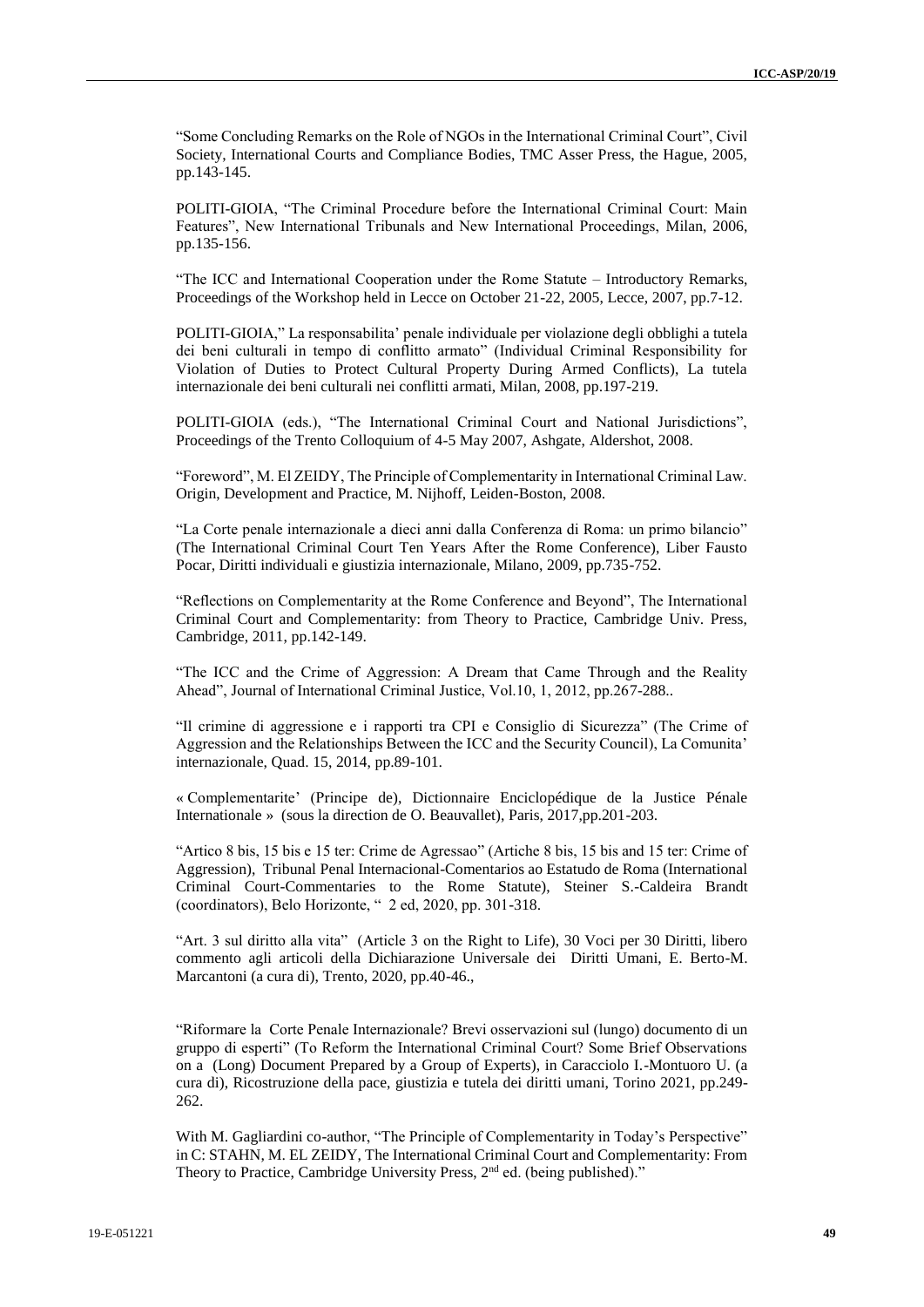# **8. Rodríguez Veltzé, Enrique Eduardo (Bolivia)**

[Original: English]

### **Note verbale**

The Embassy of the Plurinational State of Bolivia presents its compliments to the Secretariat of the Assembly of States Parties to the Rome Statute of the International Criminal Court and, with reference to the Secretariat's note verbale ICC-ASP/20/SP/37, dated 20 May 2021, has the honour to inform the Secretariat that the Government of the Plurinational State of Bolivia has decided to nominate Mr. Eduardo Rodríguez Veltzé for re-election to the Advisory Committee on Nominations of Judges of the International Criminal Court, at the elections to be held during the twentieth session of the Assembly of States Parties.

The Embassy has the further honour to enclose Mr. Rodríguez Veltzé's statement of qualifications and curriculum vitae.

The Embassy of the Plurinational State of Bolivia avails itself of the opportunity to renew to the International Criminal Court Secretariat of the Assembly of States Parties the assurances of its highest consideration.

### **Statement of qualifications**

Declaration presented in accordance with article 36, paragraph 4 (c), of the Rome Statute of the International Criminal Court and resolution ICC-ASP/10/Res.5, approved by the Assembly of States Parties, regarding the procedure for the election of the members of the Advisory Committee on Nominations of Judges of the International Criminal Court.

Dr. Eduardo Rodríguez Veltzé, whose resume is attached, in English and Spanish, is a renowned jurist who has a solid professional background in International Law.

Dr. Rodríguez Veltzé is currently a Member of the Advisory Committee for the Nominations of Judges appointed by the Assembly of States Parties of the International Criminal Court (2018-2021). He was also a Member of the Permanent Court of Arbitration in The Hague (2017) and a facilitator in different working groups at the International Criminal Court (ICC). Among other positions, he has served with excellence as Bolivian Plenipotentiary Ambassador to the Kingdom of the Netherlands and Agent of the Plurinational State before the International Court of Justice based in The Hague (2013-2019).

Within Bolivia he has had an important legal experience, he has been a Public Servant as Legal Advisor to the Ministry of Foreign Affairs and Worship (1992-93), Representative in Bolivia of the United Nations Latin American Institute for the Prevention of Crime (ILANUD) (1989- 1992), Sub-Comptroller of Legal Services in the Office of the Comptroller General of the Republic (1993-1999), Minister / Magistrate (1999-2006) and President (2004-206) of the Supreme Court of Justice of Bolivia. Dr. Rodríguez Veltzé served as President of the Republic of Bolivia (June 2005-January 2006) for a designation of the National Congress by constitutional succession from June 2005 to January 22, 2006, period in which he demonstrated his equanimity, impartiality and high moral integrity.

Dr. Rodriguez Veltzé has a solid academic background, he began his career studying a Bachelor of Law, at the San Simón University, Cochabamba, Bolivia (1981), later on he completed a Master's Degree in Public Administration, at the School of Government JFKennedy, Harvard University, Massachusetts, USA. (1988), he participated in the XXXIII Session of the American Academy of International Law, Texas, USA (1986) and he was also a fellow of the British Chevening, program on Auditing and Fraud, (1995).

For all said, and for what is stated in detail in his resume, Dr. Rodriguez Veltzé complies with the requirements established in the terms of reference of the Nominating Advisory Committee.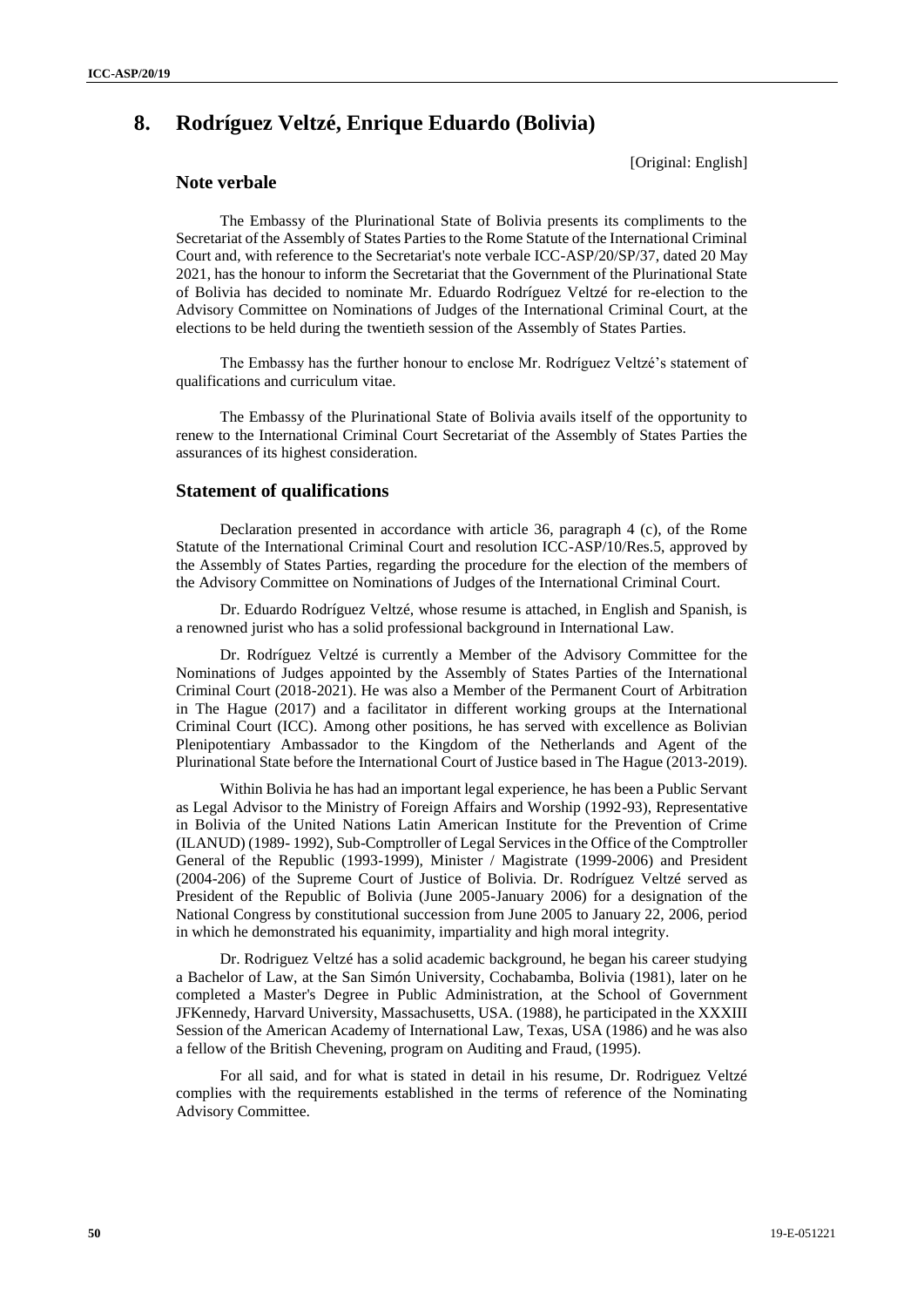## **Curriculum vitae**

### **Personal details**

Date of Birth: 2 March 1956

### **Education**

| 1995 | Royal Institute of Public Administration (RIPA), London UK                                                                                                                                         |
|------|----------------------------------------------------------------------------------------------------------------------------------------------------------------------------------------------------|
|      | British Chevening Scholarship Award Program, Scholar of the Audit Course                                                                                                                           |
| 1988 | <b>Harvard University</b><br>J.F. Kennedy School of Government, Cambridge, Ma. USA<br>Master's Degree in Public Administration<br>Scholar of the E. Mason Public Policy and Administration Program |
| 1986 | International & Comparative Law Center, Dallas Tx. USA                                                                                                                                             |
|      | XXII Session of the Academy of American and International Law<br>Scholar of the Southwestern Legal Foundation                                                                                      |
| 1981 | Universidad Mayor de San Simón<br>Law School, Cochabamba, Bolivia<br>Lawyer, Degree in Law and in Political and Social Sciences                                                                    |

### **Professional experience**

| 2013-2019<br>Netherlands | Ambassador of the Plurinational State of Bolivia to the Kingdom of the                                                    |
|--------------------------|---------------------------------------------------------------------------------------------------------------------------|
| 2013-2019<br>Republic    | Ambassador of Bolivia with concurrent accreditation to the Portuguese                                                     |
| 2013-2019                | <b>Agent of Bolivia</b><br>International Court of Justice, The Hague                                                      |
|                          | 2017 to date Member of the Permanent Court of Arbitration, The Hague                                                      |
| 2018-2021                | Member of the Advisory Committee on Nominations of Judges<br>International Criminal Court, The Hague                      |
| 2009-2013                | Dean and Professor<br>Faculty of Law and Political Science<br>Universidad Católica Boliviana "San Pablo", La Paz, Bolivia |
| 2011                     | <b>Visiting Professor</b><br>Dartmouth College, Hanover, New Hampshire, USA<br>Montgomery Fellows Program, Summer session |
| 2007-2008                | Researcher<br>Instituto de Derecho Público y Comparado<br>Universidad Carlos III, Madrid, Spain                           |
| 2005-2006                | President of the Republic of Bolivia<br>(Appointed by the National Congress)                                              |
| 2004-2006                | President<br>Supreme Court of Justice                                                                                     |
|                          | President<br>Judicial Council                                                                                             |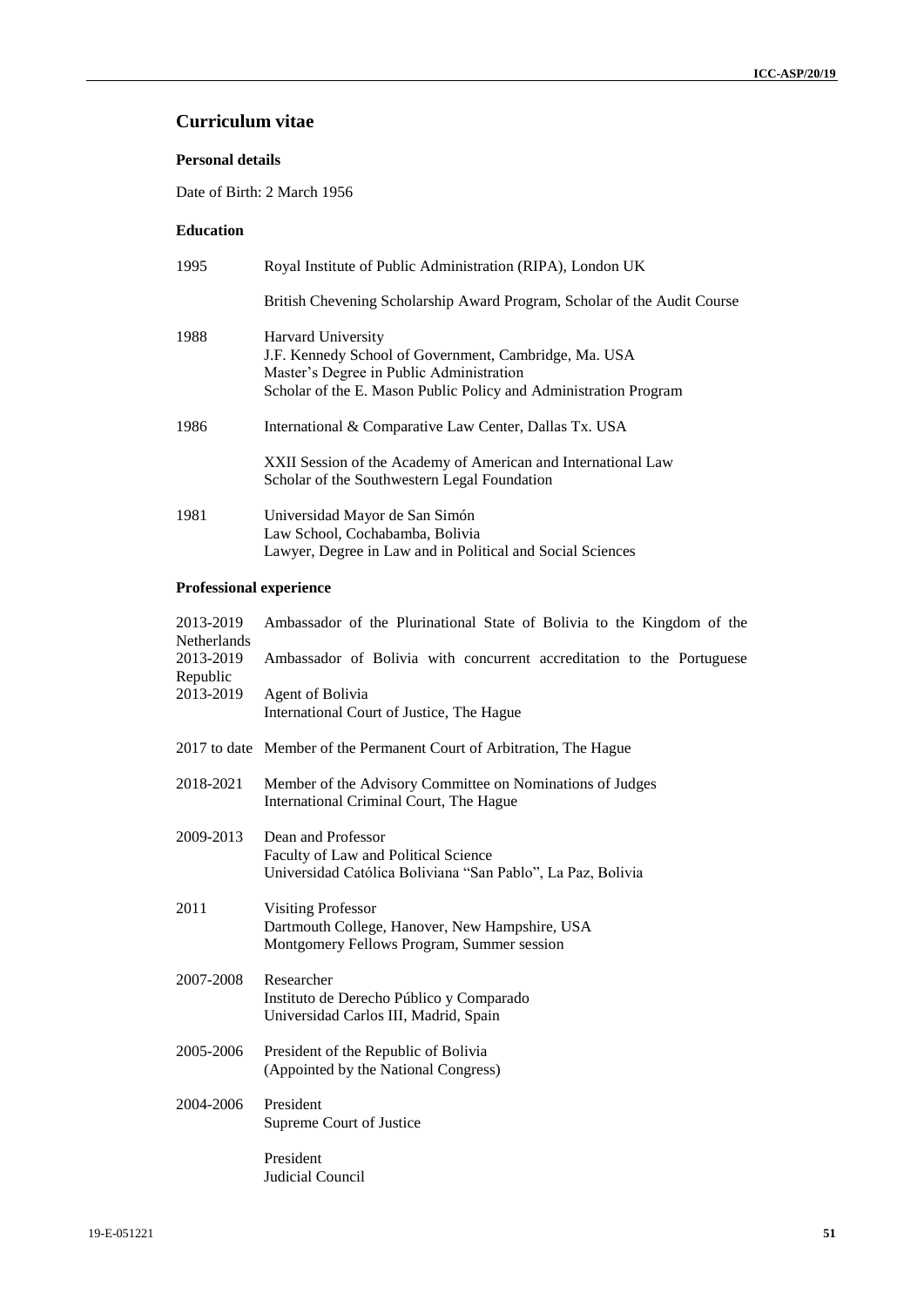| 1999      | Judge of the Supreme Court of Justice<br>(Appointed by the National Congress)                                                                 |
|-----------|-----------------------------------------------------------------------------------------------------------------------------------------------|
| 1998-1999 | General Counsel<br>General Comptroller's Office of the Republic                                                                               |
| 1993-1998 | Legal Services Deputy Comptroller<br>Responsible for the Comptroller's Office Legal Department                                                |
| 1993      | General Counsel<br>Ministry of Foreign Affairs and Worship                                                                                    |
| 1989-1992 | <b>Resident Coordinator</b><br>United Nations Latin American Institute for the Prevention of Crime and<br>the Treatment of Offenders (ILANUD) |

1982-1989 Private Legal Practice

#### **Publications**

- Columna quincenal "Paralaje", periódico La Razón, La Paz, Bolivia, 2012- 2013

Derechos Fundamentales –Fundamentales, un mapa de navegación. Coordinación c. F. Rojas Facultad de Derecho y Ciencias Políticas. Universidad Católica Boliviana San Pablo, La Paz 2012

- Constitución Política del Estado Plurinacional de Bolivia, anotada, concordada y comentada, Coordinador c F. Rojas Tudela. Publicación digital del Centro de Estudios Constitucionales, UCB, La Paz, 2011

La Enseñanza del Derecho y el Pluralismo Jurídico. En 11 Tesis sobre Pluralismo, Publicación del Centro de Estudios Constitucionales, UCB, La Paz, 2011

Justice to Change. In: "ReVista", Harvard Review of Latin America. A publication of Harvard University D. Rockefeller Center for Latin American Studies. Cambridge Ma. US, 2011.

Ley de Deslinde Jurisdiccional - Derechos Individuales vs. Derechos Colectivos, En: Los Derechos Individuales y Derechos Colectivos en la Construcción del Pluralismo Jurídico en América Latina. Konrad Adenauer Stiftung, Programa Regional de Participación Política Indígena, La Paz, 2011

Pensar en este tiempo: Pluralismo Jurídico. Academic research coordinator. Universidad Católica Boliviana, La Paz, 2010

- El efecto centrífugo de la Constitución Política Boliviana, con F. Rojas en: "Bolivia: en la senda de la Ley Marco de Autonomías y Descentralización, Evaluación, análisis crítico y perspectivas futuras". KAS, La Paz, 2010

- Criminalización y Derecho a la Protesta en Bolivia, con F. Rojas en: "Derecho Penal y libertad de Expresión en América Latina". Facultad de Derecho y CELE, Universidad de Palermo, Buenos Aires, Argentina, 2010.

- Órgano Judicial y Tribunal Constitucional Plurinacional en "Miradas a la Constitución Política del Estado". Vicepresidencia del Estado Plurinacional de Bolivia, La Paz, 2010.

- El Órgano Judicial en la Nueva Constitución en: "Reflexión Crítica a la Nueva Constitución Política del Estado". KAS Bolivia, La Paz, 2009.

Derechos Humanos en Bolivia. Apuntes y aproximación de sus alcances. Documento y presentación para el debate. ILDIS, La Paz, 2008

The Development of Constituent Power in Bolivia, In: "Unresolved Tensions, Bolivia, Past and Present". University of Pittsburgh Press, USA, 2008.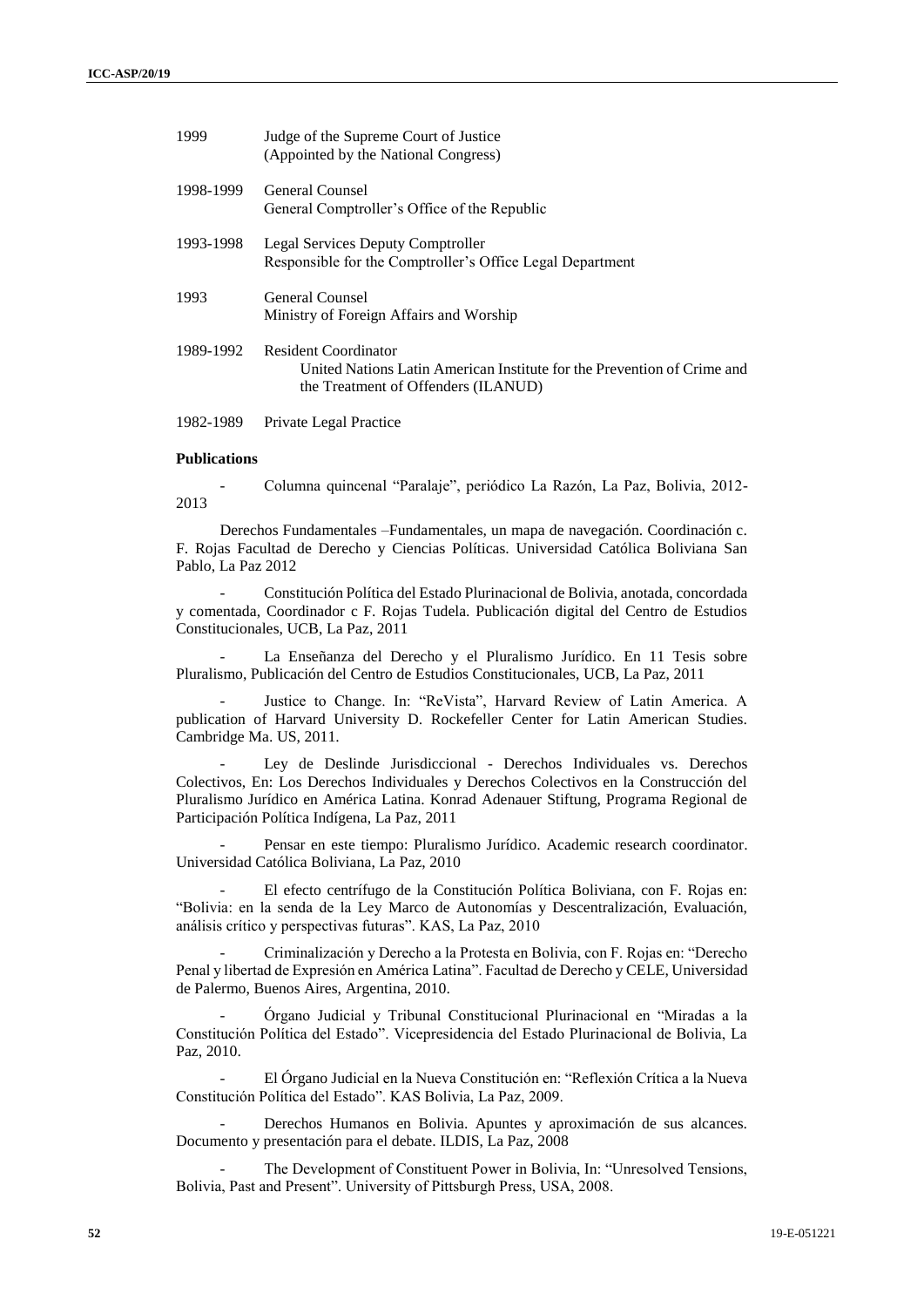- Jurisprudencia y actividad judicial en la Corte Suprema de Justicia y el Consejo de la Judicatura de Bolivia. Imprenta Judicial, Sucre, 1999-2006.

- Aportes al Diccionario Histórico de Bolivia. Edit. Grupo de Estudios Históricos, Sucre, 2003 Editorial Judicial (1999/2006)

Justicia Administrativa, Noche Parlamentaria, edit. Fundación K. Adenauer, La Paz, 1999.

Legal Security, Accountability and Transparency in Bolivia. In: "Viability of Democracy" LAC, Saint Anthony's College, Oxford University. February 1998. Palgrave, UK, 1999.

- Aportes a: "La hora de la transparencia en América Latina" Edit. Fundación K. Adenauer and Transparency International, Buenos Aires, 1998.

Control gubernamental y control de privatizaciones, la experiencia boliviana. Revista El Control, Buenos Aires, Argentina, 1998.

- Valor moral y actitudes éticas, en: Ética Pública y Corrupción en Bolivia. Foro de Gobernabilidad y Desarrollo Humano. Presencia, 1997.

- Justicia y Reformas Judiciales, en: Buen Gobierno para el Desarrollo Humano, Vicepresidencia, y Fundación Milenio, 1994

Report on Bolivia's Judicial System. Coordinator, ILANUD and Universidad Católica, La Paz, 1993.

#### **Languages**

Spanish – Mother tongue

English – Fluent

French – Basic knowledge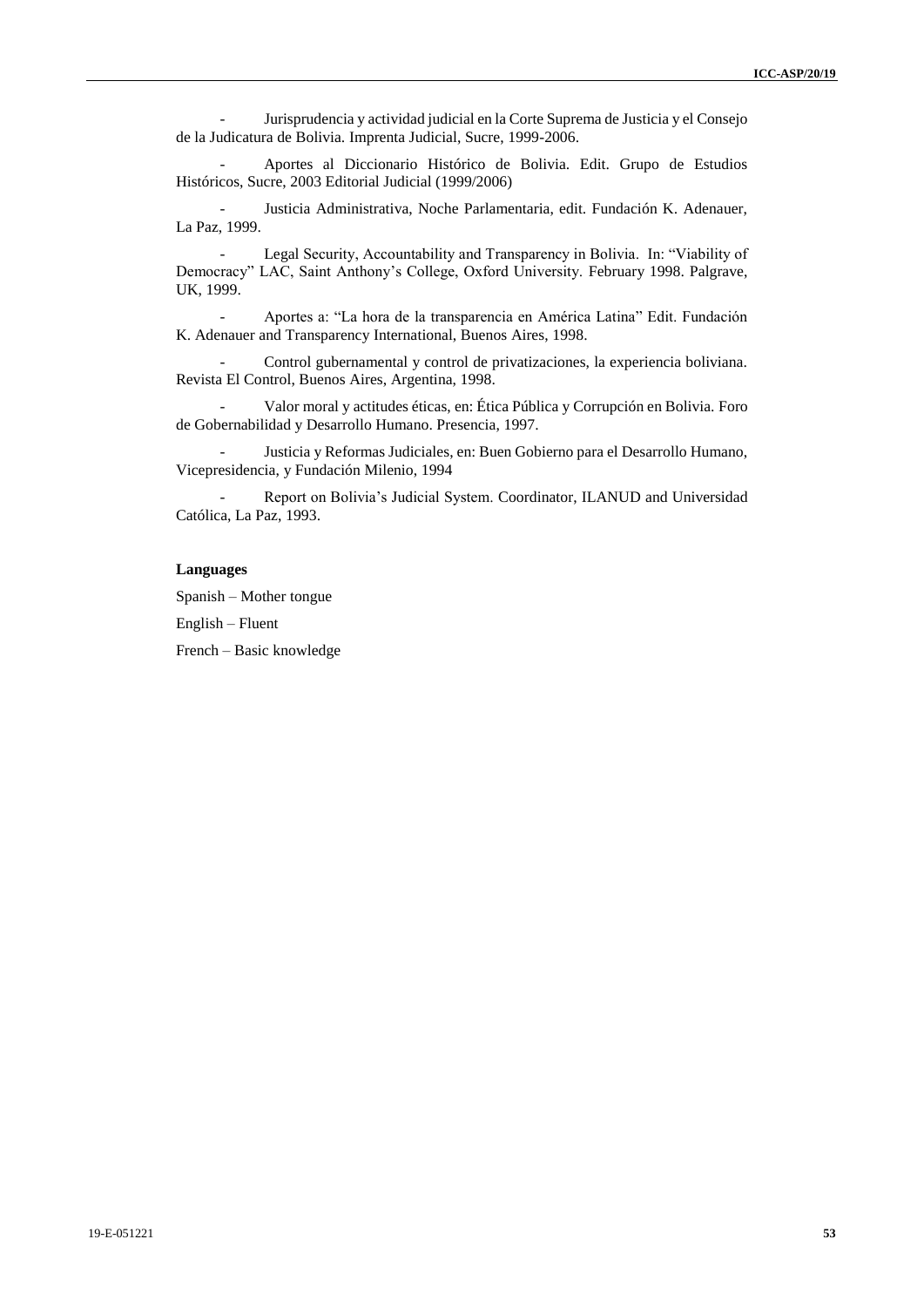# **9. Song, Sang-Hyun (Republic of Korea)**

[Original: English]

### **Note verbale**

The Embassy of the Republic of Korea to the Kingdom of the Netherlands presents its compliments to the Secretariat of the Assembly of States Parties to the Rome Statute of the International Criminal Court and, with reference to the Secretariat's note verbale ICC-ASP/20/SP/37, dated 20 May 2021, has the honour to inform the Secretariat that the Government of the Republic of Korea has decided to nominate Judge Song Sang-Hyun for re-election to the Advisory Committee on Nominations of Judges of the International Criminal Court, at the elections to be held during the twentieth session of the Assembly of States Parties.

The Embassy has further the honour to enclose Judge Song's statement of qualifications and curriculum vitae.

### **Statement of qualifications**

*Statement submitted in accordance with article 36, paragraph 4(c), of the Rome Statute of the International Criminal Court and resolution ICC-ASP/10/Res5, adopted by the Assembly of States Parties, relating to the procedure for the election of the members of the Advisory Committee on Nominations of Judges of the International Criminal Court*

Judge Song Sang-Hyun, currently a member of the Advisory Committee on Nominations of Judges (ACN) of the International Criminal Court (ICC), and the former President and Judge of the ICC, meets the requirements set out in the terms of reference of the ACN. He is a person of high moral character, impartiality, and integrity.

Judge Song has established competence and experience in criminal and international law as specified in his Curriculum Vitae. He has extensive practical and academic experience in the areas of criminal procedure, the law of evidence, court management, and international law.

Judge Song was admitted to the Korean Bar in 1964, started his legal career as a judgeadvocate in the Korean army and later worked as a foreign attorney in a New York law firm. He served as a member of the Advisory Committees to the Korean Supreme Court and the Ministry of Justice for 25 years, from 1979 to 2003. As such, he took part in initiatives to reform the national litigation system, commercial arbitration system, criminal justice system, court management, and the prison system. Judge Song was also Chair of the Policy Advisory Committee for National Human Rights Commission from 2015 to 2019*.*

Judge Song has well-established expertise in the ICC system and practice. He served as a judge of the ICC from 2003 to 2015. He was one of the first judges of the Court in 2003 and was assigned to the Appeals Division. He was re-elected to the Court in 2006 for a term of nine years. In 2009 he was elected as President of the Court and re-elected in 2012 for another three-year period. He was also elected as a member of the ACN in 2019.

Judge Song has studied both the civil law and common law systems, in Korea, the United States, the United Kingdom, and Germany. He taught as a professor of law at Seoul National University Law School from 1972 to 2007, and lectured as a visiting professor at law schools in several countries, notably Melbourne Law School, Harvard Law School, and New York University School of Law. He is also the author of a number of publications on relevant legal issues. Judge Song has continued his commitment to international humanitarian law and human rights as a co-founder of the Legal Aid Centre for Women and of the Childhood Leukemia Foundation in Seoul, as well as serving as a member of the Board of Directors of UNICEF Korea.

Judge Song has received awards for his contributions both in Korea and abroad, including the highest decoration of the Korean Government, Mugunghwa (the Order of Civil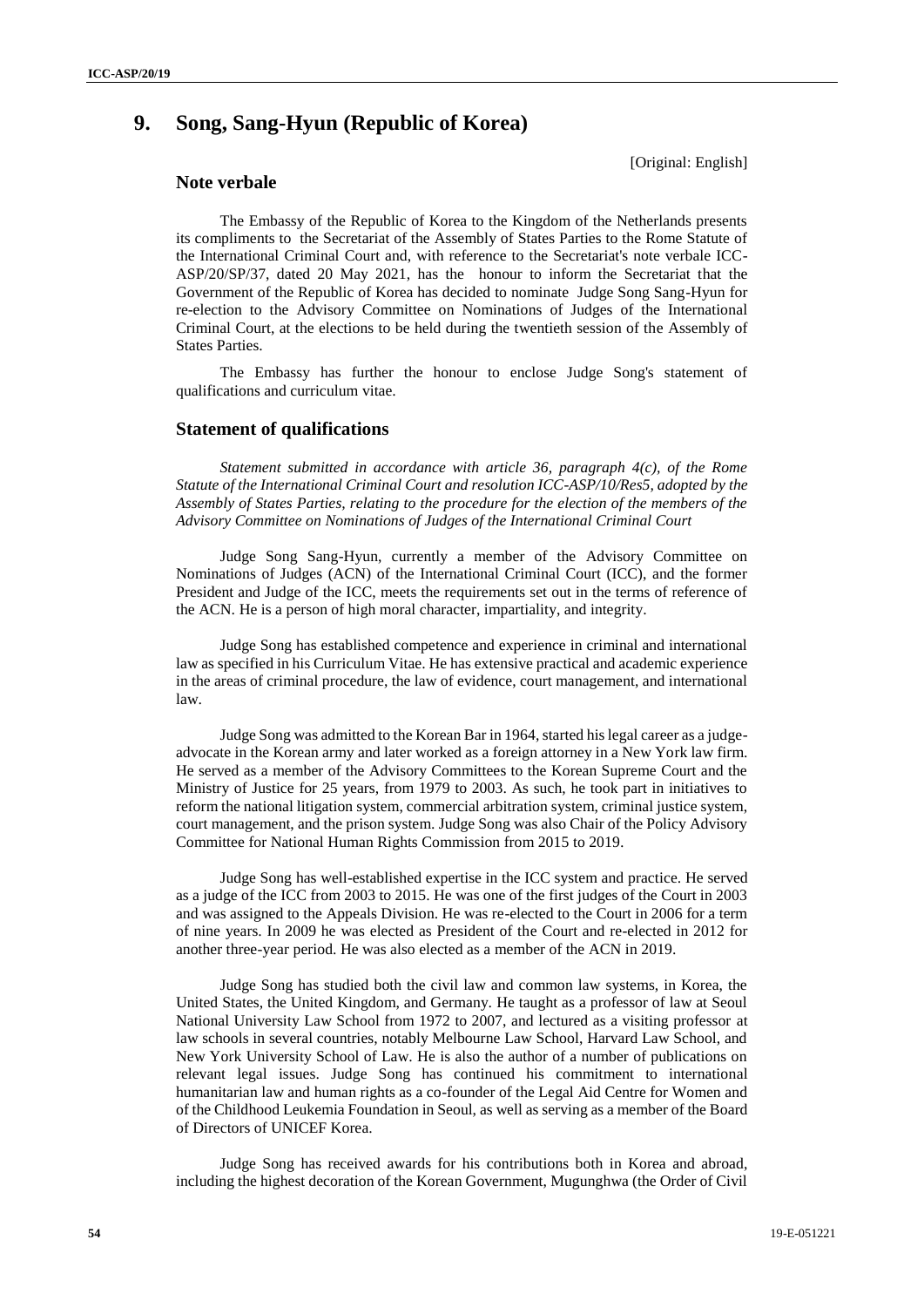Merit) (2011), the Rule of Law Award from the International Bar Association (2012), and the Ridder Grootkruis (Knight's Grand Cross) award from the Government of the Netherlands (2015).

### **Curriculum vitae**

### **Personal information**

Date of birth: 21 December 1941 Nationality: Republic of Korea

### **Academic background**

| 1963          | LL.B., Seoul National University Law School (Korea)               |
|---------------|-------------------------------------------------------------------|
| 1968          | LL.M., Tulane Law School as Fulbright Fellow (U.S.A.)             |
| 1969          | Diploma in Comparative Legal Studies, Cambridge University (U.K.) |
| 1970          | J.S.D., Cornell Law School (U.S.A.)                               |
| $1974 - 1975$ | Visiting Humboldt Scholar to Hamburg University Law Faculty       |
|               | (Germany)                                                         |
| 1978          | Certificate, The Hague Academy of International Law (Summer)      |
| $1978 - 1979$ | Visiting Scholar to Harvard Law School as American Council of     |
|               | Learned Society Fellow (U.S.A.)                                   |

### **Professional career**

| 1964                     | Called to the Korean Bar                                               |
|--------------------------|------------------------------------------------------------------------|
| 1964 - 1967              | Judge Advocate (Korean Army Captain)                                   |
| 1970 - 1971              | Foreign Attorney, Haight, Gardner, Poor & Havens (New York)            |
| 1972 - 2007              |                                                                        |
|                          | Professor of Law, Seoul National University, Korea                     |
| 1996 - 1998              | Dean, Seoul National University Law School                             |
| 2003 - 2015              | Judge of the International Criminal Court                              |
| 2009 - 2015              | President of the International Criminal Court                          |
| 2007 -                   | Professor of Law emeritus, Seoul National University                   |
| 2019 -                   | Member of the Advisory Committee on Nominations of Judges of the       |
|                          | <b>International Criminal Court</b>                                    |
| Other experience         |                                                                        |
| Domestic activities      |                                                                        |
| 1979 - 2003              | Member of the Advisory Committee to the Korean Supreme Court           |
| 1981 - 2004              | Member of the Advisory Committee to the Minister of Justice            |
|                          | As the longest serving advisor to the Ministry of Justice regularly to |
|                          | deliberate on the criminal investigation reforms, North Korean         |
|                          | refugees, independence of the prosecution authority, immigration, and  |
|                          | prison reform, among other things                                      |
| 1989 - 1993              | Member of the Advisory Committee on Clean Government to the Prime      |
|                          | Minister                                                               |
| 1999 - 2005              | President, The Korean Law Professors Association, Inc.                 |
| 1999 - 2009              | President, The Korea Childhood Leukemia Foundation                     |
| 2000 - 2016              | Member, Board of Directors, The Beautiful Foundation                   |
| 2001 - 2005              | Prime Minister's Commission on Youth Protection                        |
| 2005 - 2006              | Presidential Commission on Judicial Reform                             |
| 2015 – 2019              | Chairman, Policy Advisory Committee for National Human Rights          |
|                          | Commission                                                             |
|                          |                                                                        |
| International activities |                                                                        |

#### *International activities*

| 1990 | Visiting Professor to the University of Melbourne Law School              |
|------|---------------------------------------------------------------------------|
|      | (1990, 1992, 1994, 1996)                                                  |
| 1991 | Visiting Professor to Harvard Law School (1991, 1995, 1999, 2003)         |
|      | Visiting Professor to the University of Florida (1989), to the University |
|      | of Washington (1990, 1994), to the University of Wellington (1994), to    |
|      | Columbia Law School (1996), and to the University of Hawaii Law           |
|      | School (2001), respectively                                               |